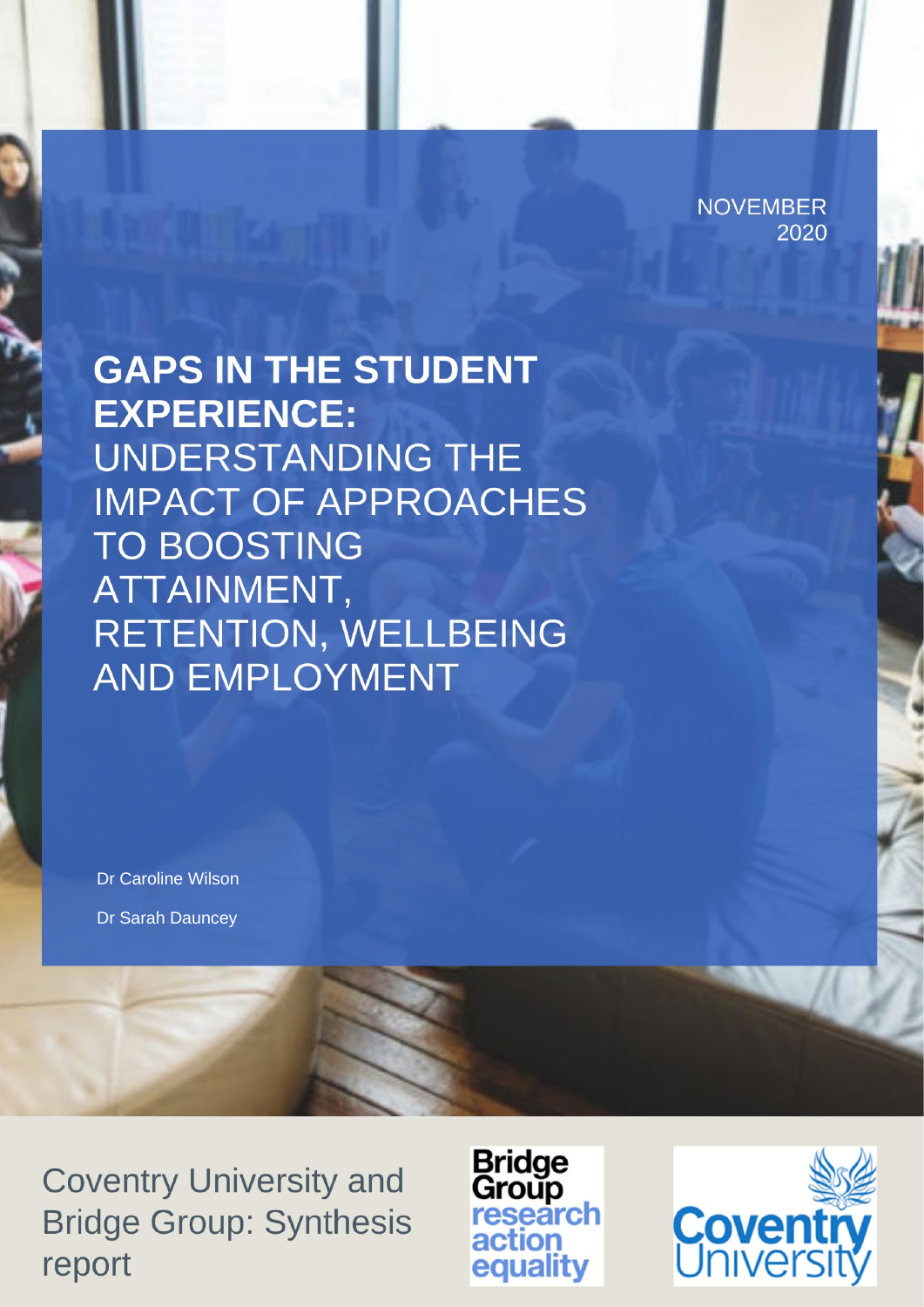# Contents

| 2.             |                                                                                     |  |
|----------------|-------------------------------------------------------------------------------------|--|
| 3.             |                                                                                     |  |
| 4.             |                                                                                     |  |
| 5.             |                                                                                     |  |
| 6.             |                                                                                     |  |
|                |                                                                                     |  |
|                |                                                                                     |  |
|                |                                                                                     |  |
|                |                                                                                     |  |
|                | Institution centred Processes and Policies with Progression and Completion Focus 19 |  |
|                |                                                                                     |  |
|                |                                                                                     |  |
| 7 <sub>1</sub> |                                                                                     |  |
|                |                                                                                     |  |
|                |                                                                                     |  |
|                |                                                                                     |  |
|                |                                                                                     |  |
| 8.             |                                                                                     |  |
|                |                                                                                     |  |
|                |                                                                                     |  |
| 9.             |                                                                                     |  |
|                |                                                                                     |  |
|                |                                                                                     |  |
|                |                                                                                     |  |
|                |                                                                                     |  |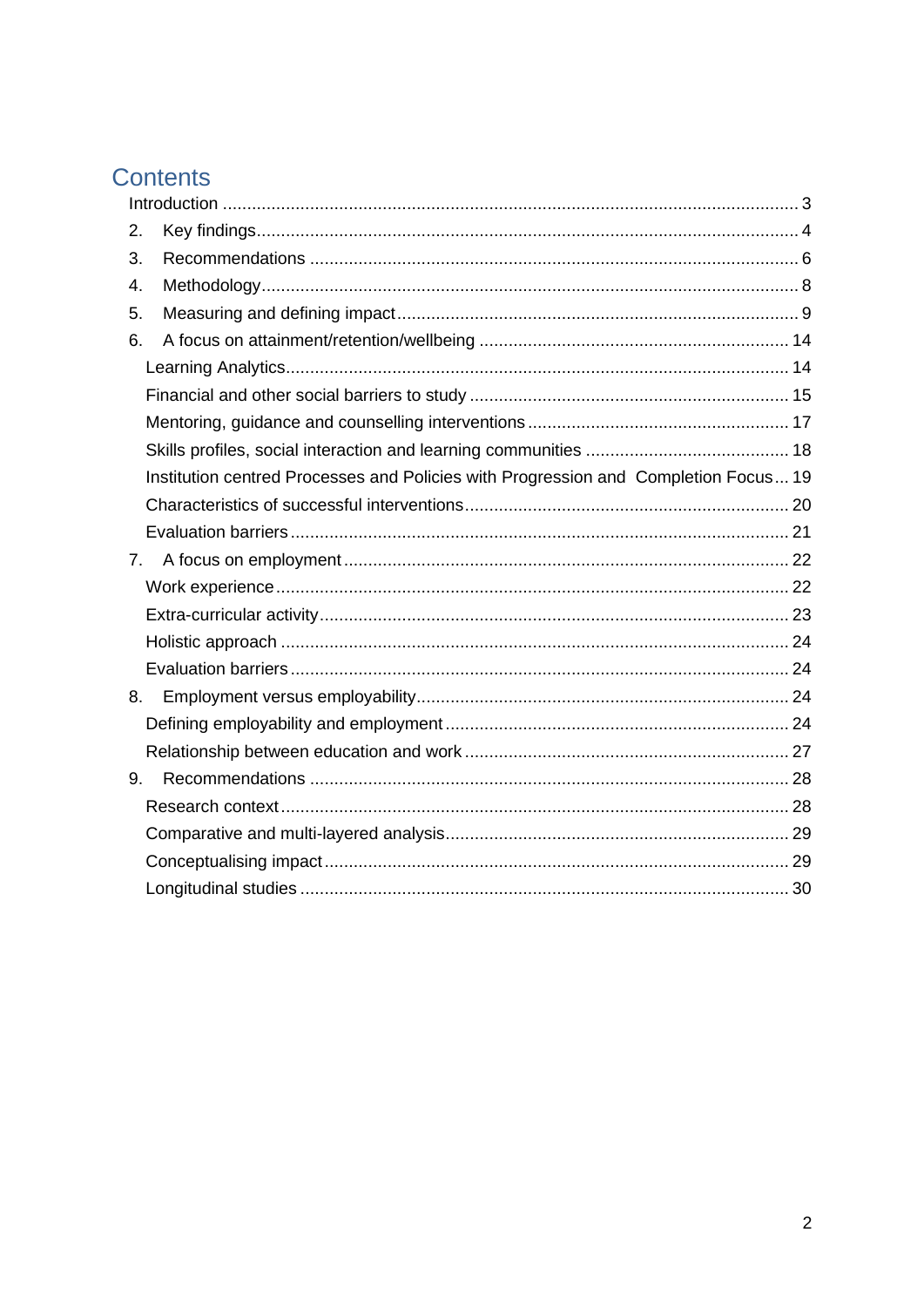## <span id="page-2-0"></span>**Introduction**

- 1.1. Participation in higher education has often been seen as a route to social mobility and access to the professions. This conception of higher education as a social leveller has been challenged by increased scrutiny of disparity in the student experience, in terms of retention, wellbeing, and success.
- 1.2. The primary indicators of graduate success have, to-date, been degree attainment and employment rates. The literature suggests, however, that higher education providers are adopting a broader conceptualisation of impact: considering how activity can influence institutional culture and wider society, as well as students, in order to create sustainable change.
- 1.3. For instance, higher education providers are increasingly seeking holistic ways of addressing inequality, alongside discrete interventions, introducing a range of practices and system changes to transform the mainstream academic and social experience. This involves using a widening array of indicators to demonstrate impact (Mountford-Zimdars, et al., 2015).
- 1.4. This shift in higher education policy and practice to combat inequality has implications for this review and may go some way towards accounting for the limited evidence included. While it is to be applauded that higher education providers are adopting strategic approaches to address differential outcomes and embed practice, it creates significant challenges for researchers looking to identify impact. A move away from targeted interventions towards mainstream action to foster diversity and inclusion makes the methods needed for impact evaluation more complex.
- 1.5. Graduate outcomes indicators reveal the persistence of inequality along the lines of class, ethnicity, and gender (and other diversity characteristics) but also according to the status of the institution attended. Increased understanding of graduate outcomes is critically important for devising policy to address inequality in access, success, and outcomes, to narrow the gaps within and between institutions.
- 1.6. This review examines 157 studies on attainment, wellbeing, retention and employment outcomes. There is not an even distribution of studies across these themes. There is a significant absence of evidence relating to employment outcomes and we refer to only five interventions here. We provide a discussion of the relationship between education and the workplace in an endeavour to explain the weak evidence base and derive our recommendations from this wider literature along with analysis of impact evaluations.
- 1.7. Attainment, wellbeing, retention, and employment outcomes are closely intertwined in complex ways. The report examines the impact evidence currently available for each theme in turn while recognising this interdependence. For instance, improved attainment has a positive impact on employment outcomes; therefore, any interventions to promote attainment are relevant in the context of analysis of employment outcomes.
- 1.8. We adopt a broad conceptualisation of 'intervention' to encompass a range of activity and in recognition of the limited evidence of targeted programmes. The report also considers the barriers to evaluation, which go some way to explaining the weak evidence base.
- 1.9. The first part of our report proceeds as follows: in Sections 2 and 3 we set out our key findings and recommendations; in Section 4 we describe our methodology; and in Section 5 we justify how we measure and define impact in our review sources.
- 1.10. We split the body of our review into two sections, both of which focus on evidence for interventions designed to address gaps in the students experience: Section 6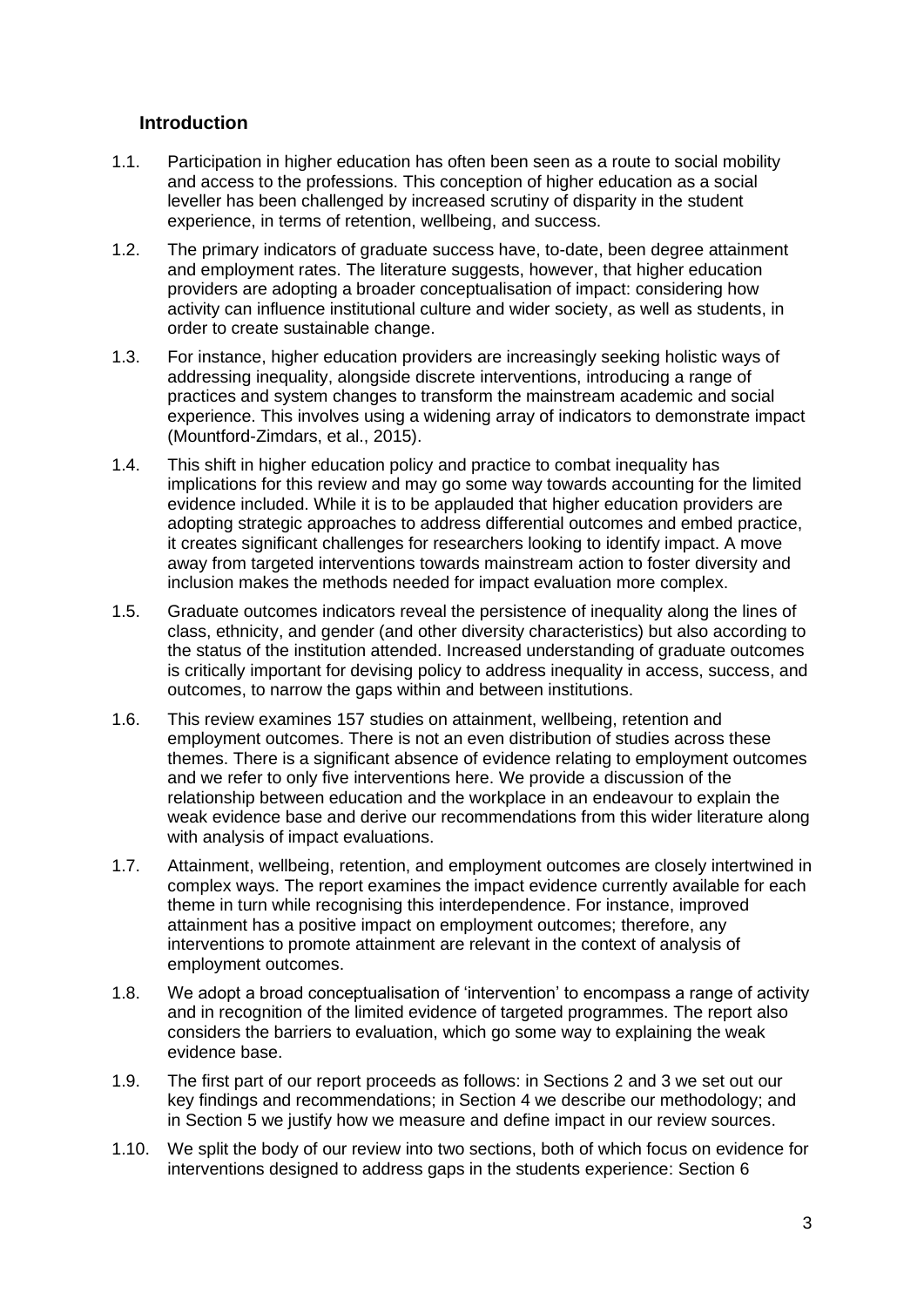focuses on interventions designed to support attainment, retention and wellbeing while Section 7 focuses on employment outcomes.

- 1.11. It is important to note that, because there was a lack of evidence on employment outcomes, we widened the scope of our review to include issues including employability, human capital theory, graduate outcomes, and inequality in higher education. Therefore, in Section 8 we provide an additional discussion of employment versus employability which provides important context to our recommendations.
- 1.12. Our review concludes with recommendations in Section 9.

## <span id="page-3-0"></span>**2. Key findings**

- 2.1. Very few existing studies have made a causal link between an activity or intervention and outcomes.
- 2.2. Many interventions conducted in practice within a live higher education setting struggle to attribute effect, given the presence of many other student engagement initiatives occurring at the institution during the same period.
- 2.3. Interventions focused on health and wellbeing, retention and attainment sometimes combine those groupings and refer to more than one of these problems as being served by an intervention.
- 2.4. There is also a strong link between degree attainment and employment outcomes, and therefore any interventions aimed at enhancing student success are relevant to subsequent graduate outcomes.
- 2.5. Higher education activity that responds to the demands of employers can support student success and graduate outcomes, for example, work experience and extracurricular activities. But studies have so far not isolated factors to make a causal link between these activities and outcomes.
- 2.6. The majority of retention and attainment studies referenced in this review were conducted in a single-institution context – there are few studies which draw findings from across multiple sites and contexts.
- 2.7. The paucity of evidence on interventions to address gaps in the student experience may be a product of higher education providers' increased focus on universal provision and embedded practice, embracing a broader conceptualisation of impact which includes developing more inclusive organisational cultures.
- 2.8. It remains to be seen whether mainstream initiatives to bolster student success are more helpful in narrowing the gaps than targeted interventions to support those groups most disadvantaged in the institution without giving rise to a deficit approach amongst staff.
- 2.9. There is a lack of student voice in the design and evaluation of interventions.
- 2.10. There is a limited literature on the evaluation of interventions focused on closing gaps in employment outcomes, but a substantial literature on employability. In view of the array of factors contributing to a graduate's position in the labour market (societal, educational, economic, and individual), there are methodological challenges involved when seeking to associate graduate outcomes with particular interventions.
- 2.11. Measuring employment outcomes is a highly contested terrain in the context of social equality and the Longitudinal Education Outcomes (LEO) and Destination of Leavers from Higher Education (DLHE) data have received criticism. Much of the concern over the LEO dataset, for example, centres on the lack of contextualisation and the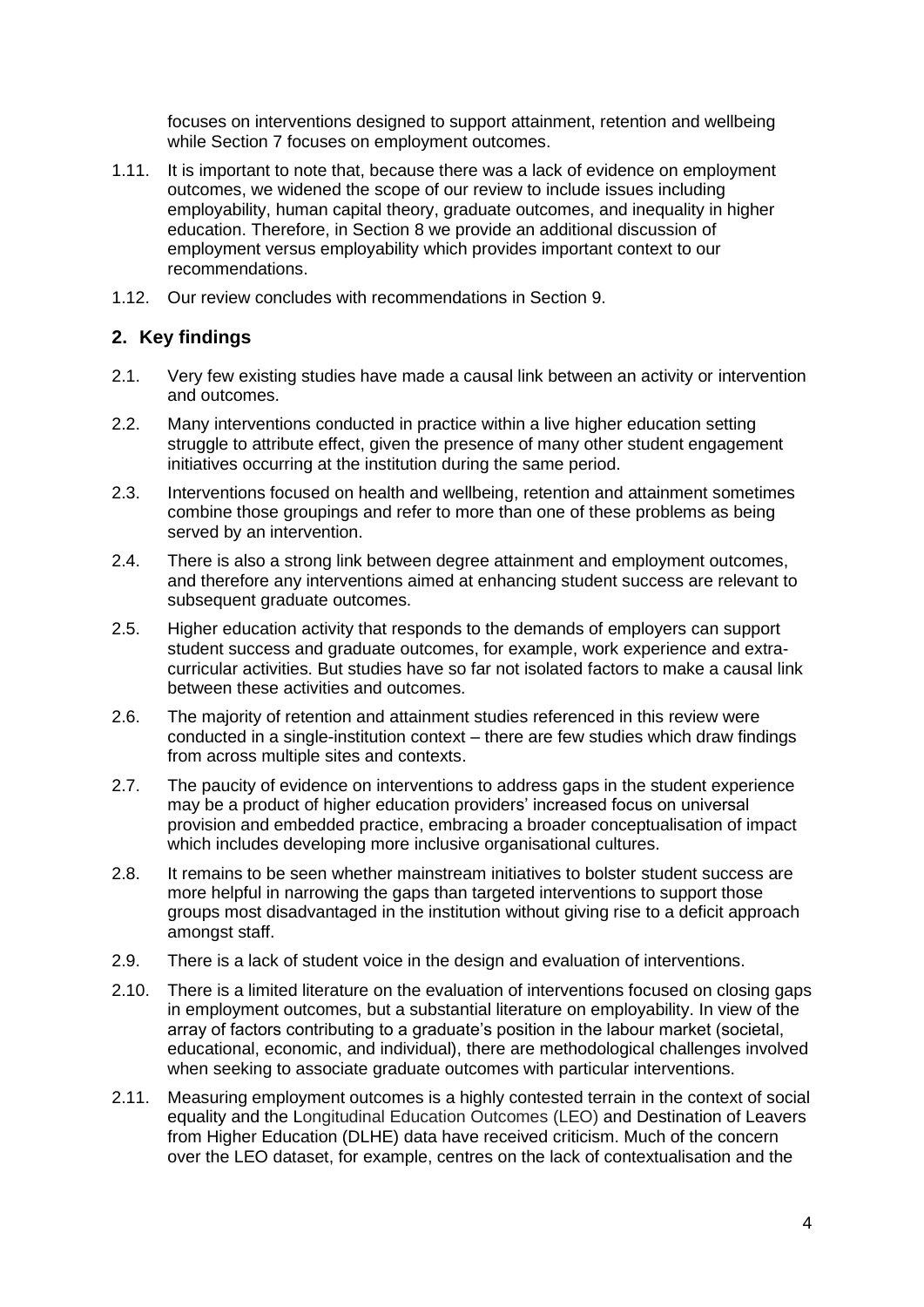challenges associated with making pay comparisons between higher education providers in different parts of the country with diverse labour markets.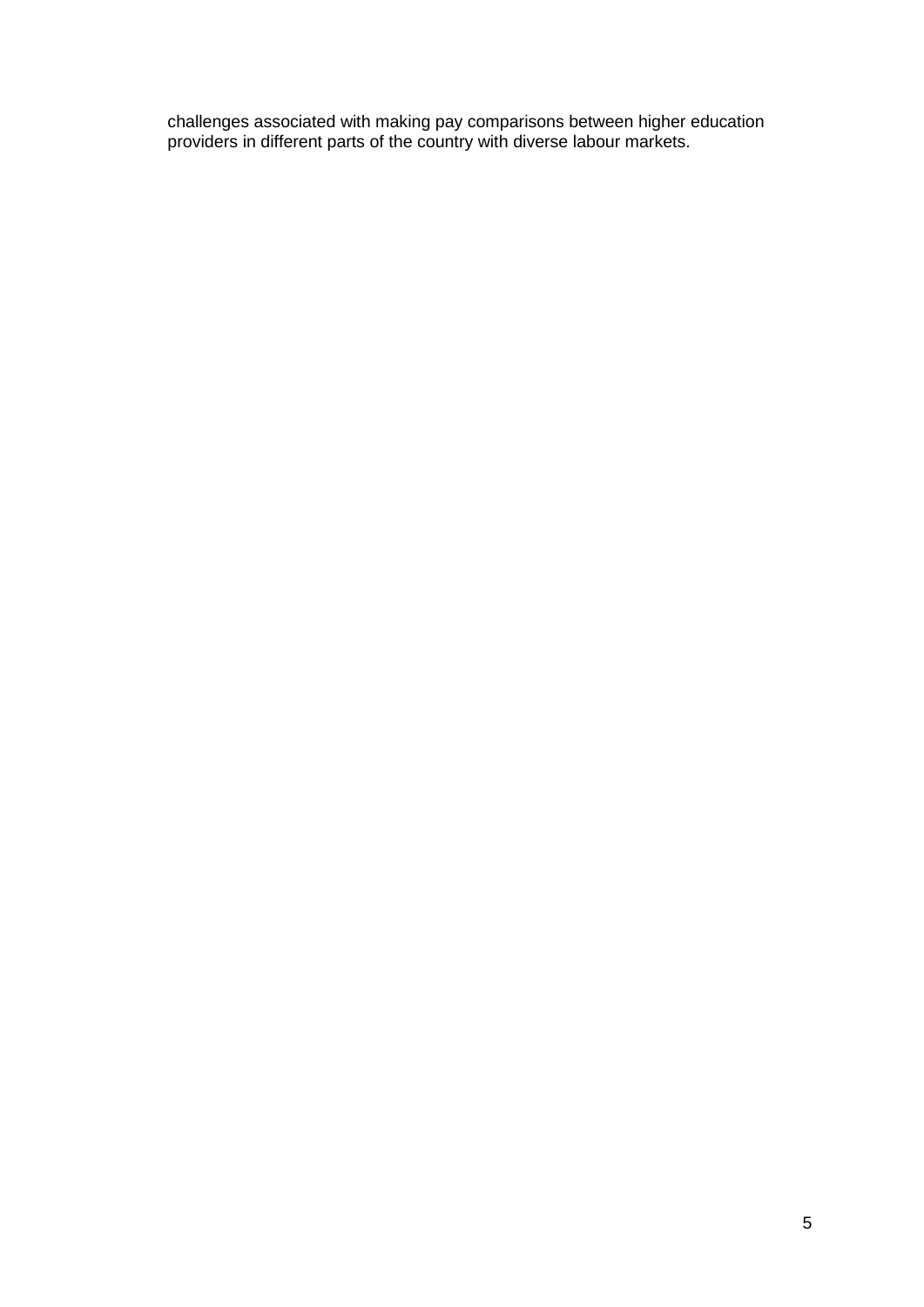## <span id="page-5-0"></span>**3. Recommendations**

- 3.1. Ideally, causal links between interventions and student outcomes should be identified. However, in practice this is not always achievable, and attention should also be focused on evaluating the impact of activity in relation to a wide range of student outcome indicators.
- 3.2. Evaluations of interventions which show effectiveness are found in the review, but more work is required to develop a strong understanding of effective evaluation approaches. Further, it should be acknowledged that to be effective with all students, multiple interventions may need to take place concurrently and this can be at odds with the climate required to isolate the effect of discrete activities (Bettinger & Baker, 2014).
- 3.3. Evaluations of interventions need to increase their focus on intersectionality to highlight the way that students may experience 'disadvantage' along multiple axes of inequality. This involves disaggregating data on student characteristics to observe the dynamics of inequalities (or the inequality interactions).
- 3.4. Broadly, future intervention evaluation should focus on developing what we know qualitatively into a frame of reference that has a quantitative outcome, in order to evaluate a relative impact both to the individual student and the institution.
- 3.5. Evaluation should place greater emphasis on comparative analysis of the effectiveness of different approaches to inform planning. This should involve developing frameworks that recognise higher education institutions' adoption of a more holistic 'life course' approach.
- 3.6. The review found strong positive associations between student engagement in several types of interventions and subsequent retention, attainment and/or employment outcomes. However, most studies struggled to overcome methodological constraints such as intrinsic self-selection bias. More research, seeking to evaluate the individual effects of the following initiatives, is therefore recommended:
	- o Mentoring, guidance and counselling interventions
	- o Work experience (sandwich and/or short-term placements)
	- o Extra-curricular interventions
	- o Student financial support (e.g. a meta-analysis of HEIs' adoption of the OfS [Financial Support Evaluation Toolkit\)](https://www.officeforstudents.org.uk/advice-and-guidance/promoting-equal-opportunities/evaluation-and-effective-practice/financial-support-evaluation-toolkit/)
- 3.7. Despite increased sector awareness and regulation there was a dearth of causal evidence as to what works to narrow deep rooted gaps in student success outcomes. More research is therefore recommended on evidencing gaps in the student experience, and in particular:
	- $\circ$  Gaps in degree outcomes between Black, Asian and minority ethnic (BAME) and white students
	- $\circ$  Gaps in non-continuation between advantaged and disadvantaged socioeconomic groups
- 3.8. The review uncovered few or no studies relating to some specific groups known to have lower rates of retention and/or attainment. As such there is a gap in evidence for the following groups, for which commissioned research should be considered:
	- o Mature students
	- o Commuting students
	- o Part-time students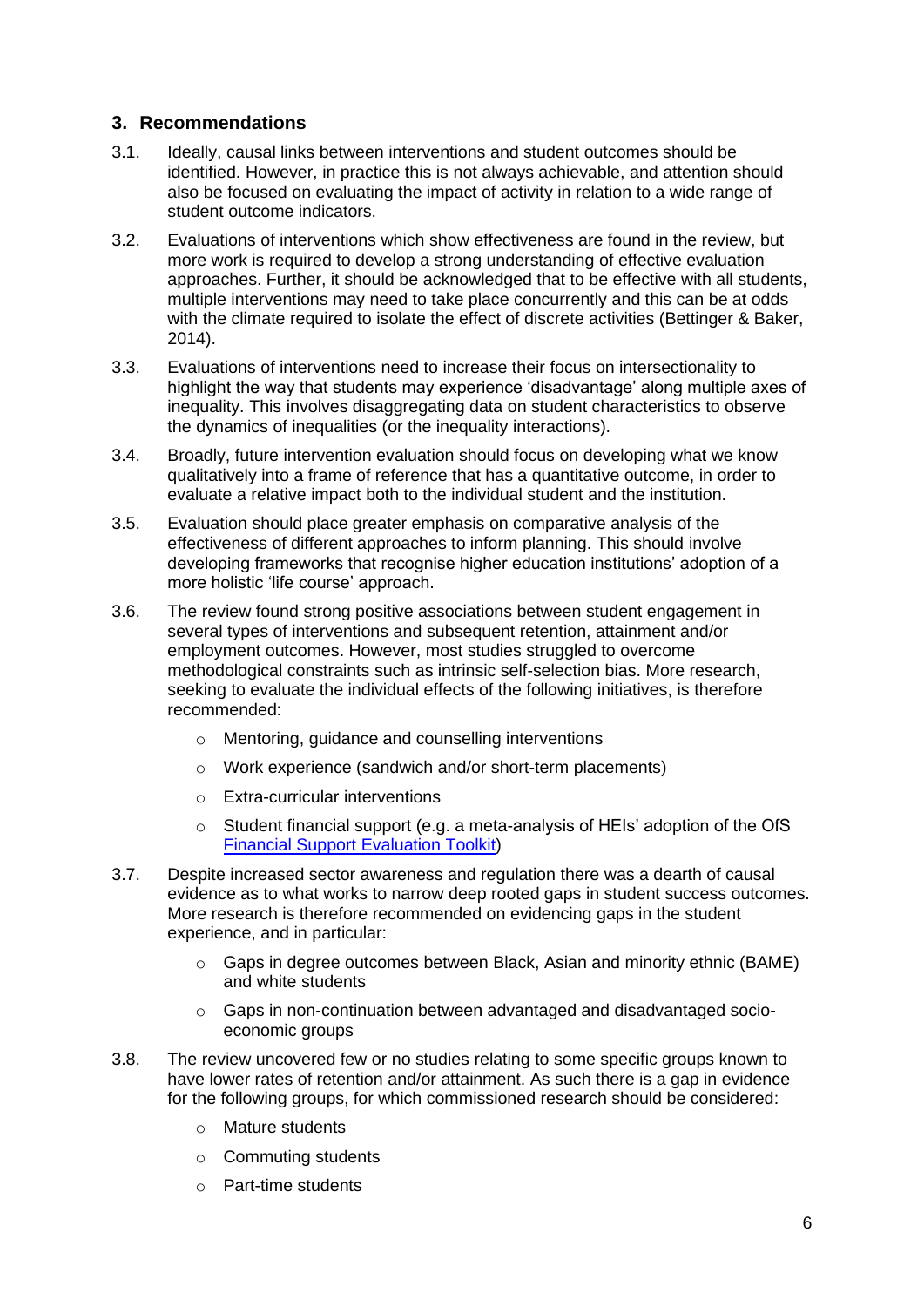- o Students entering via vocational routes (e.g. BTEC qualifications)
- 3.9. The review strengthens the case that further research is needed to enable the sector to support all higher education students to reach their academic potential (Mountford-Zimdars, et al., 2015).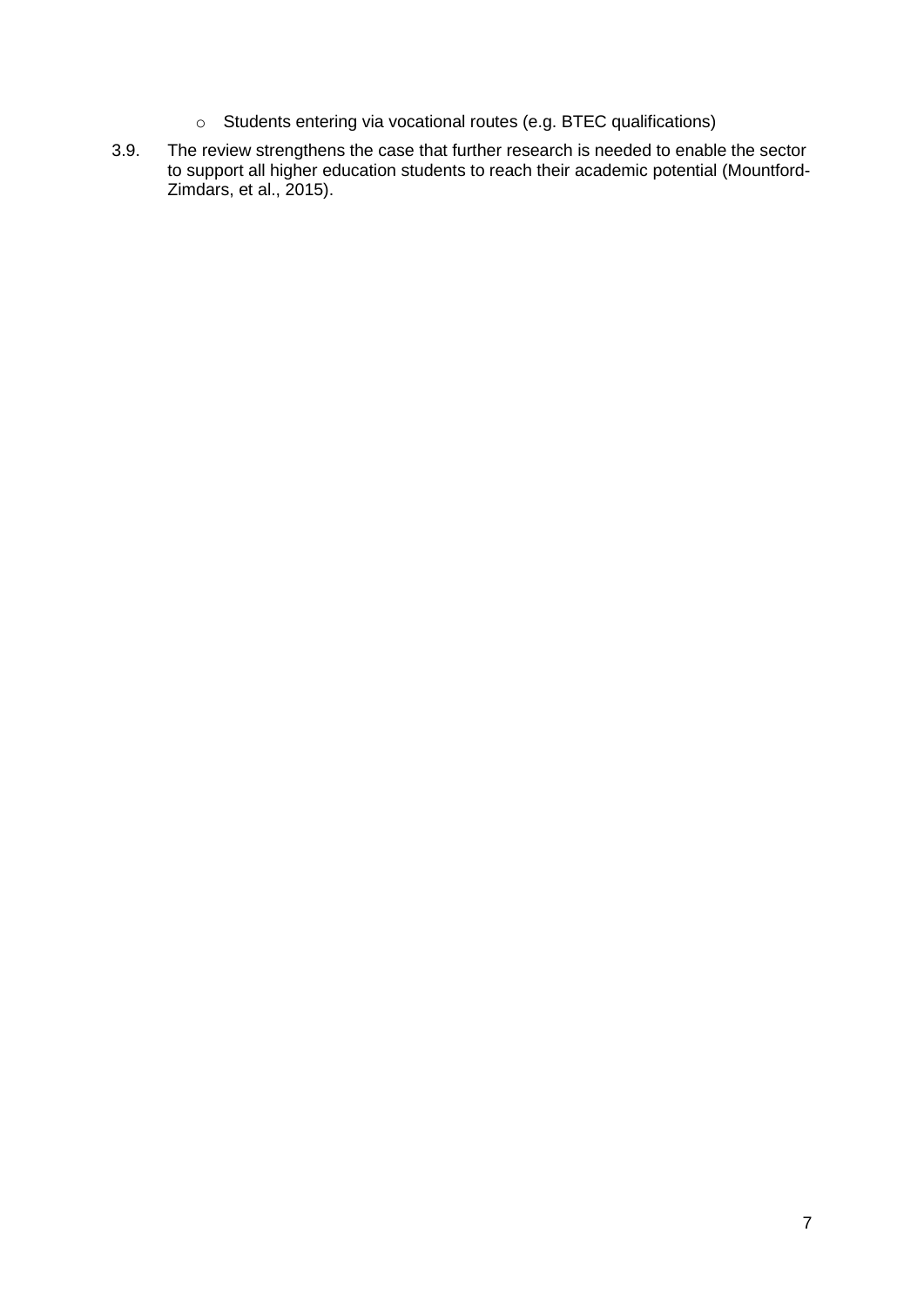## <span id="page-7-0"></span>**4. Methodology**

- 4.1. The research questions for this review were:
	- $\circ$  What is the existing evidence on what works (and what does not) in terms of closing 'gaps' in the student experience?
	- $\circ$  What is the strength of evidence for different interventions in the literature?
	- o What evidence gaps need to be filled?
- 4.2. This review incorporates evidence from two sources. The first source was submissions from a TASO evidence call to UK higher education providers and associated stakeholders, of which 37 were identified as relevant for inclusion in this review. The second source was a review of the academic literature. Search terms and inclusion criteria were drawn up to discover examples of studies on the efficacy of interventions to narrow the gap in attainment for students with certain demographic characteristics (e.g. Black, Asian or minority ethnic students or those with a disability).
- 4.3. Customised searches using agreed keywords were used for each of Retention, Attainment & Wellbeing and Employment (see Annex A).
- 4.4. Papers were further limited to those published after 2012 and written in the English language.
- 4.5. The following databases were used: Academic search Complete, PsycARTICLES, PsycINFO, ERIC and Business Source Complete. The process was iterative and utilised the citation recording facilities provided by publishers (i.e. CrossRef) to validate intervention impact, influence and scope.
- 4.6. The volume of evidence is summarised in Table 1 below. The total number of items used in this review is 150, although the totals in Table 1 show an article as being counted more than once if it addressed, for instance, retention and attainment.

|                  | <b>Evidence base</b> |                   |           |                   |              |
|------------------|----------------------|-------------------|-----------|-------------------|--------------|
|                  | <b>Retention</b>     | <b>Attainment</b> | Wellbeing | <b>Employment</b> | <b>Total</b> |
| TASO submission  | 16                   |                   |           |                   | 54           |
| Wider literature | 57                   | 30                | 39        | 20                | 146          |
| <b>Total</b>     | 73                   | 53                | 48        | 26                | 200          |

*Table 1: Evidence base*

- 4.7. As shown in the table, the majority of submissions to TASO's evidence call were focused on issues relating to retention and attainment. Employment outcomes were rarely mentioned and where they were it was generally without enough detail to fully understand the impact.
- 4.8. In view of the paucity of evidence on interventions to address employment outcomes, we widened search terms to include: employability, human capital theory, graduate outcomes, and inequality in higher education. Consequently, our analysis addresses evidence of what works to support employment outcomes but also why there is a weak evidence base. This diverse evidence base informs our recommendations on devising future frameworks for evaluation.
- 4.9. The evidence naturally fell into two categories: retention/attainment/wellbeing and employment/employability. Sections 8 and 9 handle these topics separately. We also present an additional decision of employment versus employability in Section 10, which provides important context to our recommendations.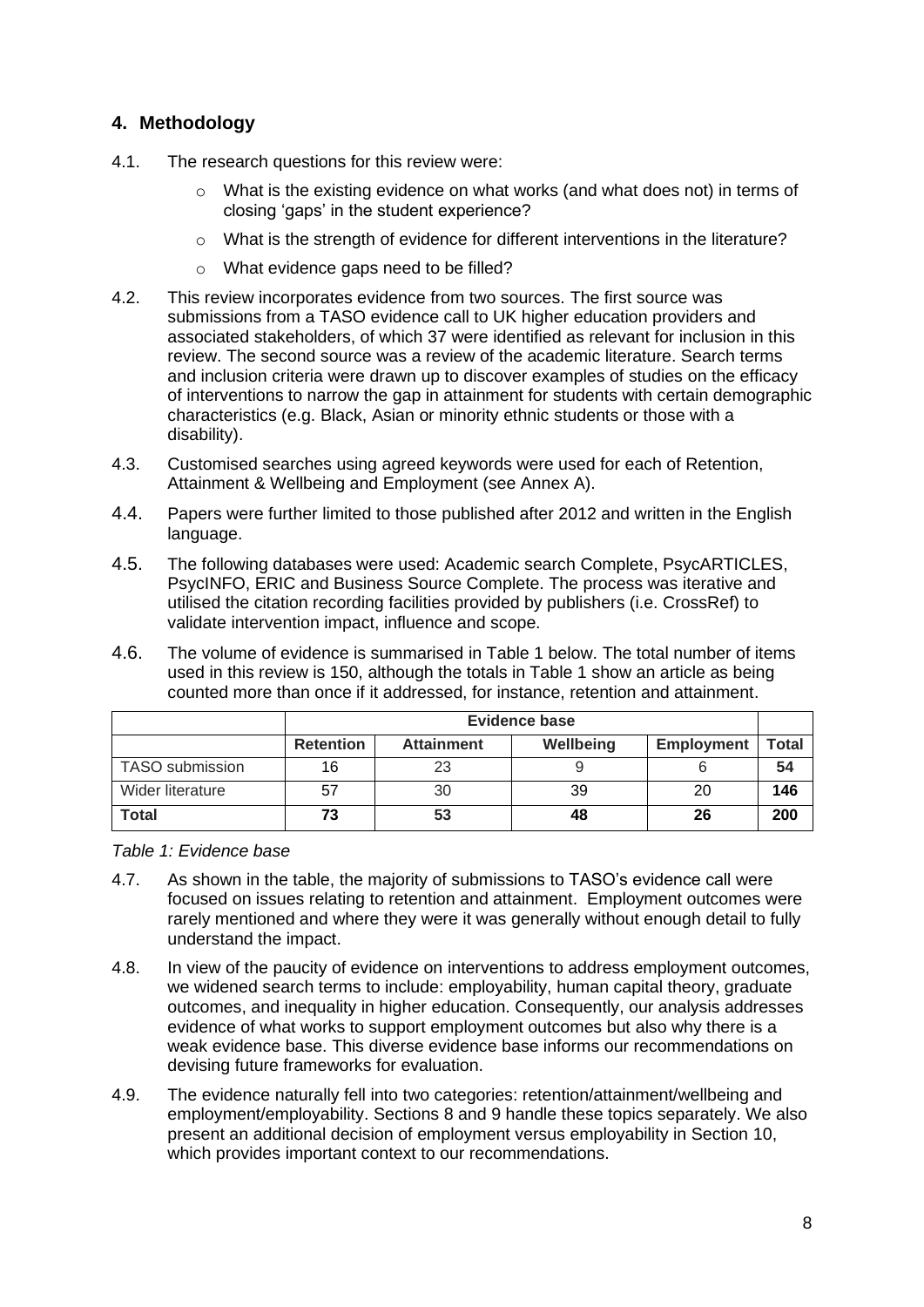## <span id="page-8-0"></span>**5. Measuring and defining impact**

- 5.1. TASO provided a typology with which to categorise the different sources according to a range of criteria (see Annex B). This typology was designed to facilitate synthesis across evidence reviews commissioned by TASO and captures the key features of studies which focus on the impact of interventions to address inequality in the student experience.
- 5.2. It is important to note that there are some studies included that do not align clearly with either of the four search categories or the typology described above. Primarily, this is because they are not typically targeted interventions, designed to create change; therefore, they do not have an intervention theory which links to institutional practice and evaluation procedures. For instance, they may be empirical studies of universal student activity (such as participation in extra-curricular activities) and not a strategically designed intervention to impact on attainment or graduate employment rates (Adele Abbasi, 2018).
- 5.3. We adopt a broad conceptual understanding of the term 'intervention' in order to assess an array of evidence of impact. This is important to recognise the work undertaken to evaluate participation in the 'student experience' in the context of differential student and graduate outcomes.
- 5.4. We classified submissions according to the 'Standards of evidence and evaluating impact of outreach developed by the Office for Students (Office for Students, 2019).
- 5.5. To be classed as narrative, studies needed to feature a narrative or a coherent theory of change to motivate its selection of activities, a clear explanation of what was done and why, and research to back any claims to impact.
- 5.6. A study was classified as empirical if data was collected and reported on impact without establishing direct causal effect. An example might be a comparison of data collected pre- and post-intervention.
- 5.7. Causal studies used methods which allowed the researchers to attribute causal impact to an intervention, for example experimental and quasi-experimental studies.
- 5.8. As a result of classifying the call submissions and research literature the following observations can be made: both the call for evidence and reviewed literature revealed limited causal evidence, with 7 of the 150 total items classified as narrative, 120 as empirical and 21 as causal.<sup>1</sup>
- 5.9. Signs of impact were categorised as to whether reported in studies as positive, negative, mixed or none (See Figures 1a-d).
- 5.10. The extent to which empirical enquiry dominates the type of evidence available is illustrated in Figures 1a-d, and is further broken down according to whether the evidence of impact in each case is reported as positive, negative, mixed or none.

<sup>1</sup> Two sources were reviews which did not fit into any of these categories, so the total is lower than the total number of sources included in the review.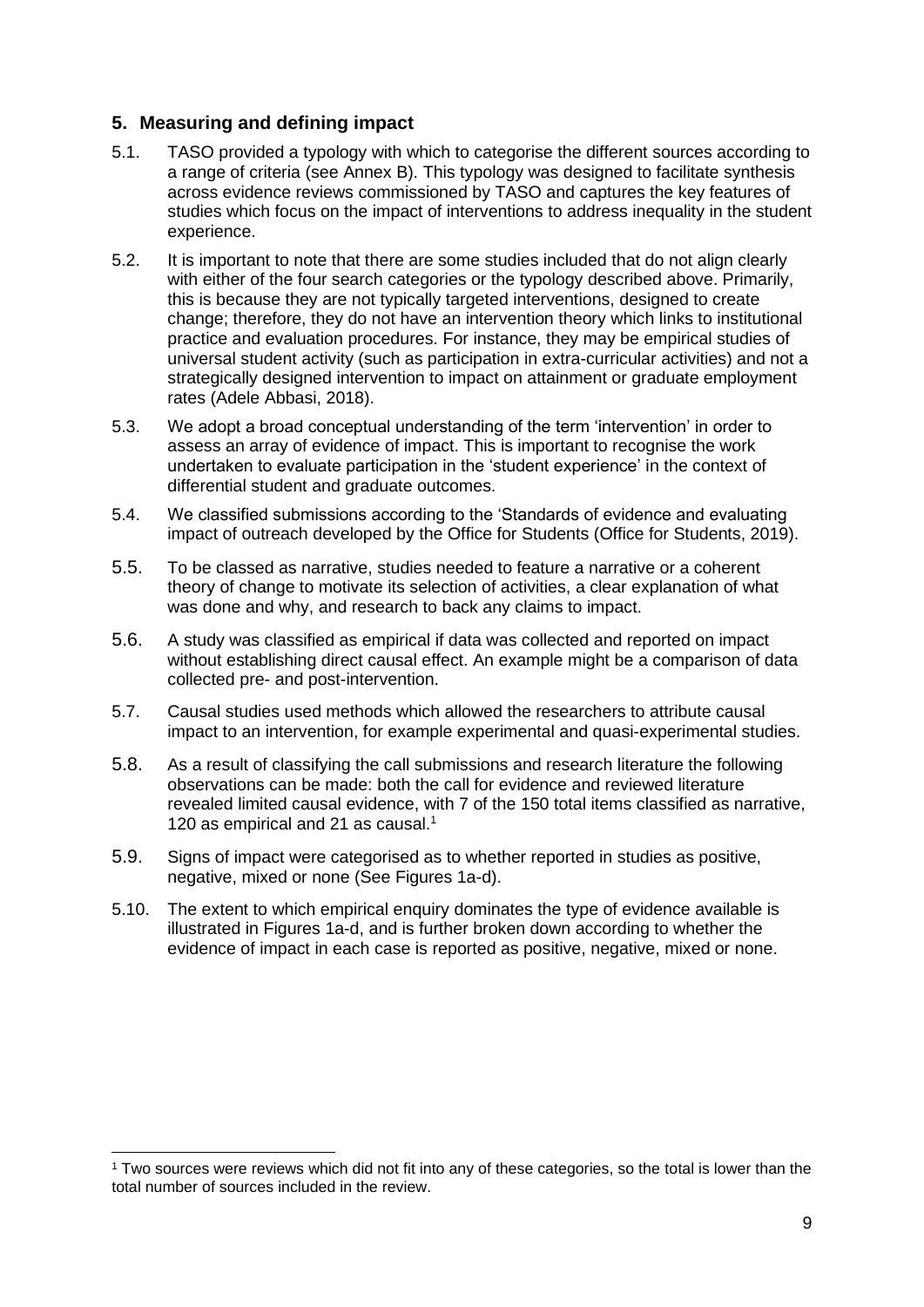

*Figure 1a: Type of Evidence: Retention (by sign of impact i.e. whether the study suggested the intervention under evaluation had positive/mixed/negative/no impact).*



*Figure 1b: Type of Evidence: Attainment (by sign of impact i.e. whether the study suggested the intervention under evaluation had positive/mixed/negative/no impact).*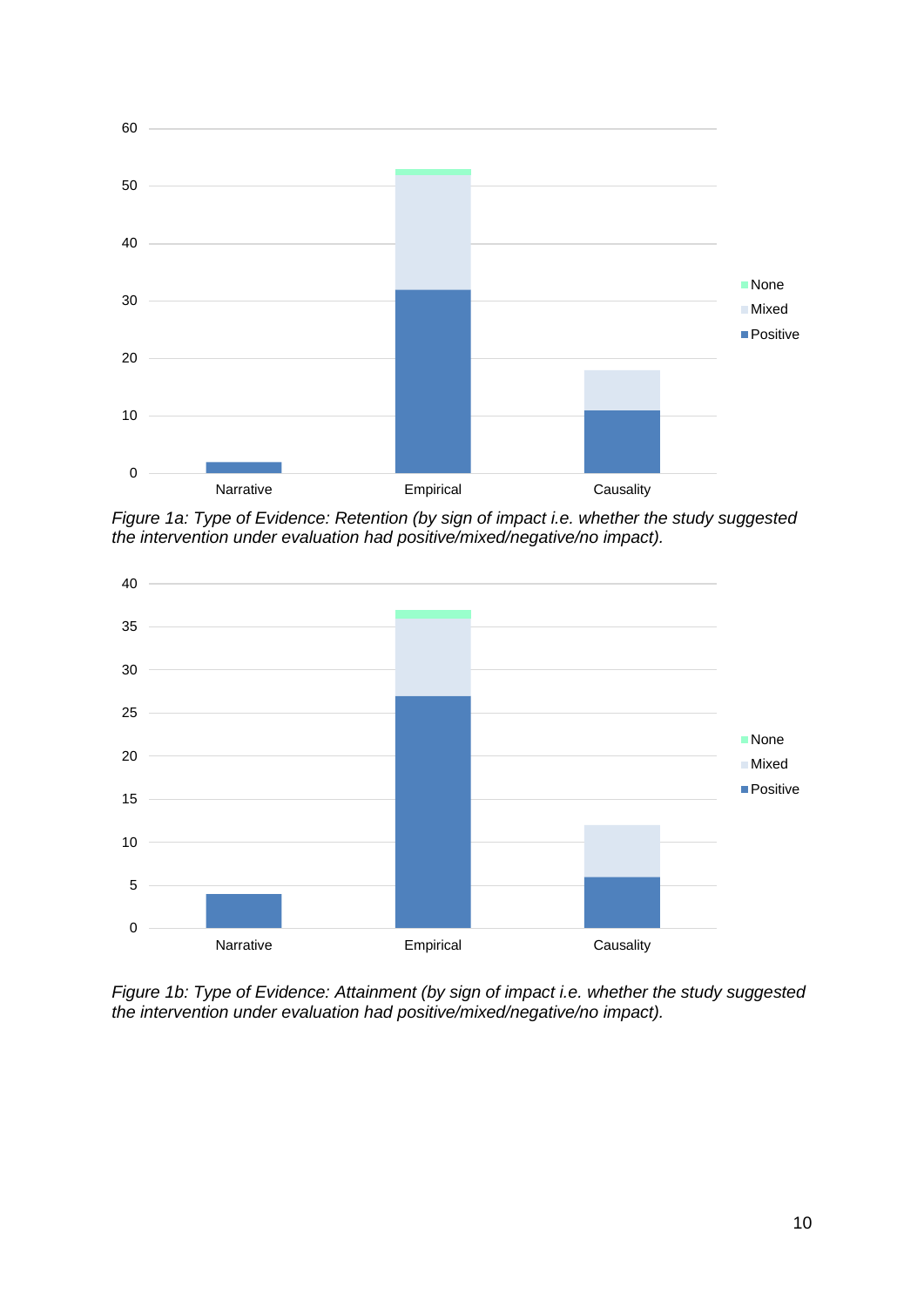

*Figure 1c: Type of Evidence: Wellbeing and mental health (by sign of impact i.e. whether the study suggested the intervention under evaluation had positive/mixed/negative/no impact).*



*Figure 1d: Types of evidence: employment (by sign of impact i.e. whether the study suggested the intervention under evaluation had positive/mixed/negative/no impact).*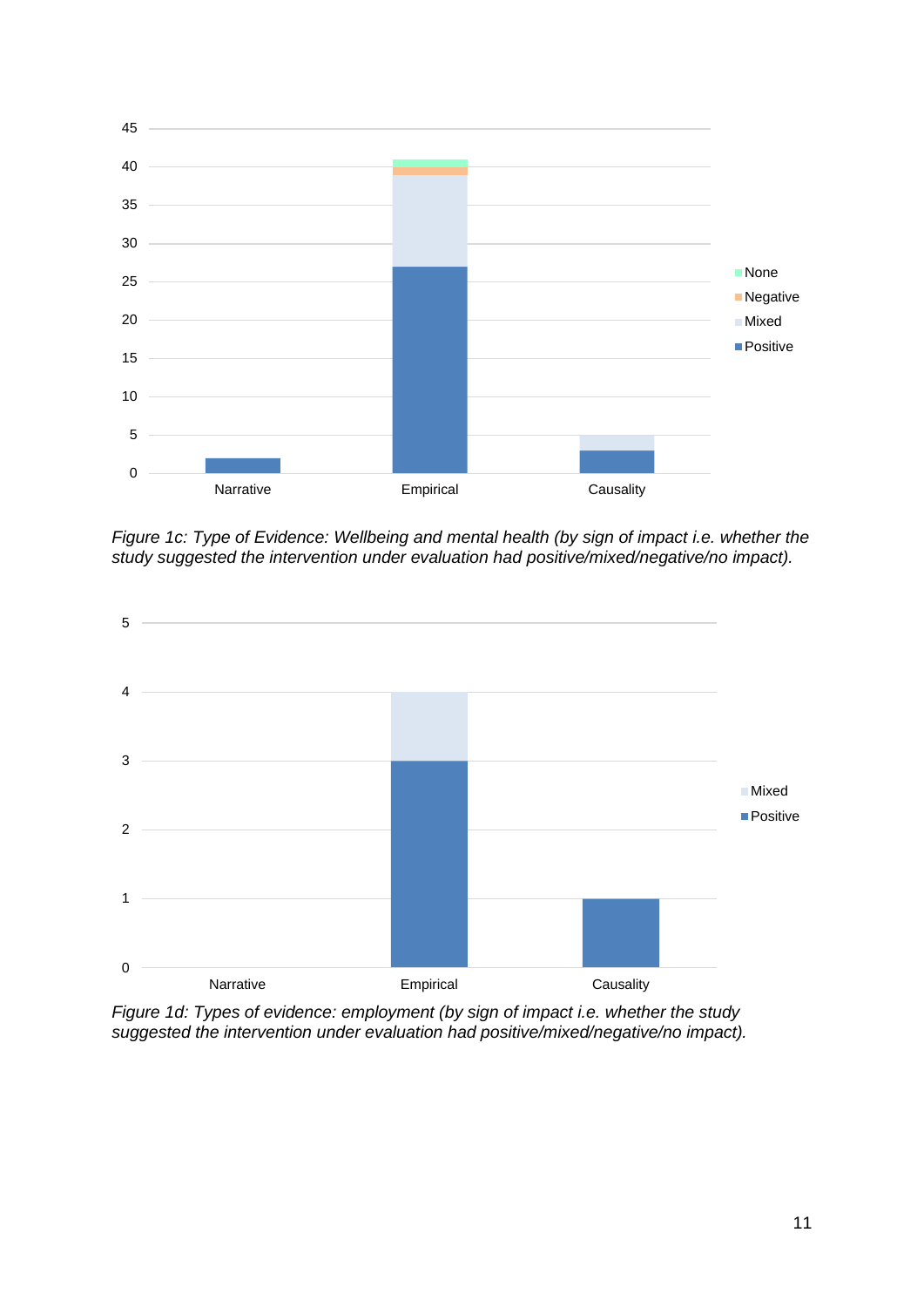|                                                            | Primarily<br>qualitative | Primarily<br>quantitative | Mixed-<br>methods | Other  | Total          |
|------------------------------------------------------------|--------------------------|---------------------------|-------------------|--------|----------------|
| Retention                                                  | 15                       | 40                        | 14                | 4      | 73             |
| Attainment<br>Wellbeing and mental<br>health<br>Employment | 4<br>16                  | 34<br>19<br>9             | 14<br>10<br>2     | 3<br>8 | 53<br>48<br>26 |
| All categories <sup>2</sup>                                | 36                       | 75                        | 25                | 14     | 150            |

*Table 2: The extent to which studies included are quantitative, qualitative or mixed methods*

|                                                                         | Best evidence        | Developing<br>evidence | Weak<br>evidence | Total                |
|-------------------------------------------------------------------------|----------------------|------------------------|------------------|----------------------|
| Retention<br>Attainment<br>Wellbeing and mental<br>health<br>Employment | 34<br>24<br>13<br>14 | 39<br>29<br>34<br>8    |                  | 73<br>53<br>48<br>23 |
| All categories <sup>3</sup>                                             | 62                   | 83                     |                  | 14,                  |

*Table 3: Summarises whether the studies were considered weak, developing or best evidence*

- 5.11. The studies were also reviewed according to which groups were targeted. However, it was found that many interventions are targeted at all students, rather than focussed on students from a particular demographic group. This is particularly the case for the research literature reviewed. Where demographic characteristics are explicitly targeted, BAME students are the most targeted group (19 studies). We uncovered no studies looking at commuter, part-time or mature students.
- 5.12. In terms of methods, wellbeing studies use a mix of methods (16 were qualitative, 10 were mixed methods and 19 quantitative), whereas a bigger proportion of attainment and retention studies are quantitative (57 out of 98 individual papers).<sup>4</sup>
- 5.13. We found it challenging to assess the quality of the sources according to the Office for Students standards of evidence (which splits evidence into three types: 'weak evidence', 'developing evidence' and 'best evidence'). The standards define quality according to several factors: underpinning rationale; grounding in the literature; engagement in debate beyond the institution in which the evidence was created; criticality and coherence. The extent to which studies meet these criteria, can be a subjective decision, given such information might be presented indirectly. Also, the review team were reluctant to 'downgrade' material which had appeared in quality

<sup>3</sup> The 'all categories' total is lower than the total across rows because sources were counted in more than one row (e.g. relating to both retention and attainment). Three sources were not classified according to this rating hence the discrepancy versus the total number of sources in the review.

<sup>&</sup>lt;sup>2</sup> The 'all categories' total is lower than the total across rows because sources were counted in more than one row (e.g. relating to both retention and attainment).

<sup>4</sup> Again, some sources sat in more than one of these categories, hence the discrepancy versus Table 2.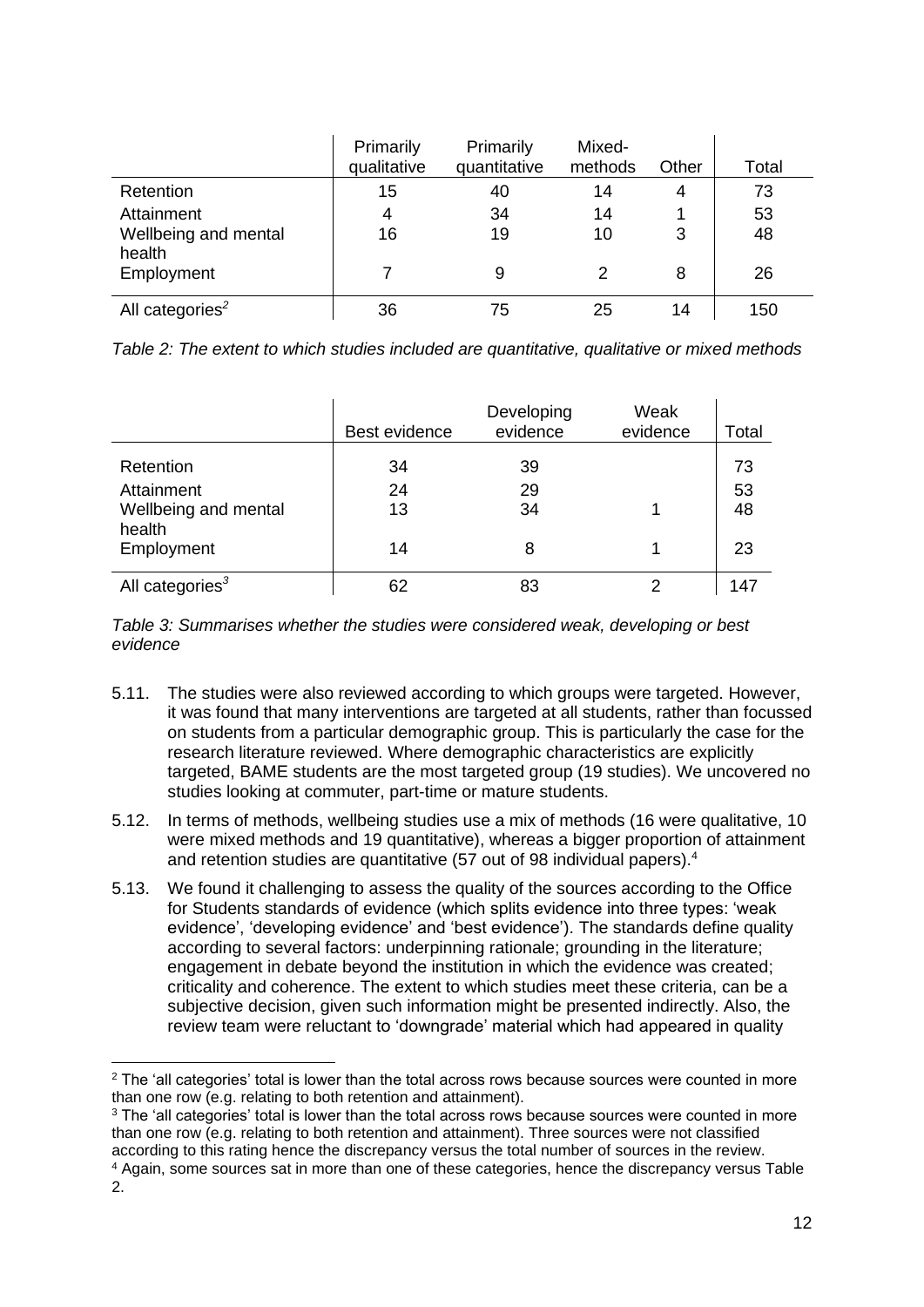peer reviewed journals. The majority of the evidence was classed as developing (83 papers or submissions), 62 as best, and 2 as weak evidence. We excluded three sources as they were reviews which did not fit in this classification.

- 5.14. In the context of employment outcomes, the majority of submissions to TASO were not relevant. They had little or no evidence of a relationship between provider activity and rates of employment. In some cases, they demonstrated a link with attainment which, in turn, may have impacted on employment rates but this was not widely investigated and, hence, such studies are only considered under the theme of 'attainment'.
- 5.15. The limited availability of evidence on employment outcomes, combined with its weakness, is a product of limited data on graduates beyond DLHE (which has variable return rates by institution, course, and student characteristics). Whilst students are studying in higher education, they can be tracked, interviewed and surveyed; but, once they have left, it is difficult for providers to gather data to assess the impact of its activity.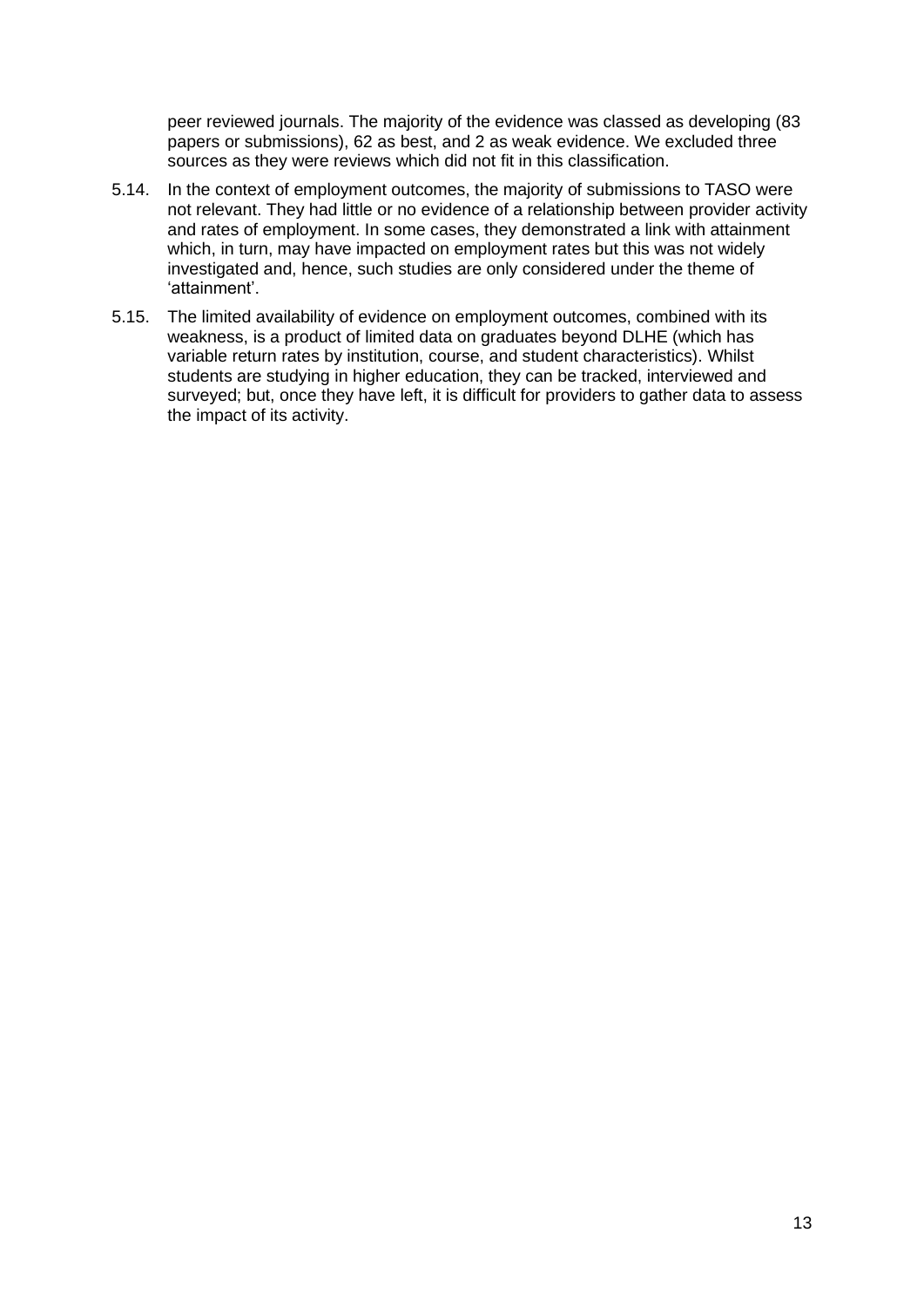## <span id="page-13-0"></span>**6. A focus on attainment/retention/wellbeing**

- 6.1. Student success has been variously defined, but to each student, success is defined by their own aspirations and goals (Kahu & Nelson, 2017; Picton, et al., 2018). The terms attainment, retention and wellbeing, are broadly defined in the papers reviewed. Sometimes studies address more than one theme, with wellbeing, for instance, being a necessary feature of attainment and/or retention (Collings, et al., 2014; Everett, 2015; Xie, et al., 2018; Schaeper, 2020). The evolving nature and lack of clarity in definitions affects our ability to create a well-defined review of the intervention landscape. In order to successfully navigate that landscape, we adopted an alternative to reviewing by topic. Instead, we thematically reviewed the literature according to the barriers or drivers that the interventions are focussed on. These themes were:
	- Learning Analytics
	- Financial and Other Social Barriers to Study
	- Mentoring, Guidance and Counselling Interventions
	- Skills Profiles, Social Interaction and Learning Communities Interventions
	- Institution centred Processes and Polices with Progression and Completion Focus

Key points from each theme review are summarised below.

## *Learning Analytics*

- <span id="page-13-1"></span>6.2. Learning analytics is defined as the collection and analysis of demographic, behavioural and digital trace data of students with the purpose of improving their experiences and outcomes by enabling more personalised interventions (Francis, et al., 2019). <sup>5</sup> There are 8 studies categorised under this theme, 7 academic papers and one TASO call submission (a report from the Higher Education Statistics Agency). The majority of studies aimed to evaluate data-led ways to improve student retention, attainment and wellbeing and mental health. This broad grouping includes studies that review admission practises, the use of student tracking data to increase the effectiveness of interventions and coping strategies (Ooijen-van der Linden, et al., 2017); Bijsmans & Schakel, 2018; Tran & Lumley, 2019).
- 6.3. Six of the eight documents were classified as empirical with the other 2 studies evidencing causality (Mayer, et al., 2019; Bijsmans & Schakel, 2018). All papers bar one used primarily quantitative methods which is unsurprising considering this theme's focus on data driven interventions. Mayer et al (2019), is the only exception to this, using both data analysis of student attainment records and data gained through interviews with intervention administrators.
- 6.4. Like Mayer et al (2019), the majority of studies utilised administrative student data for research (Higher Education Statistics Agency, 2019) to assess student attainment and retention rates. Meanwhile, two studies assessing the effect of student wellbeing and mental health (Tran & Lumley, 2019) used self-report questionnaires to gain quantitative data.

<sup>5</sup> A detailed examination of learning analytics to guide interventions was not part of this review but will form the subject of further work by TASO.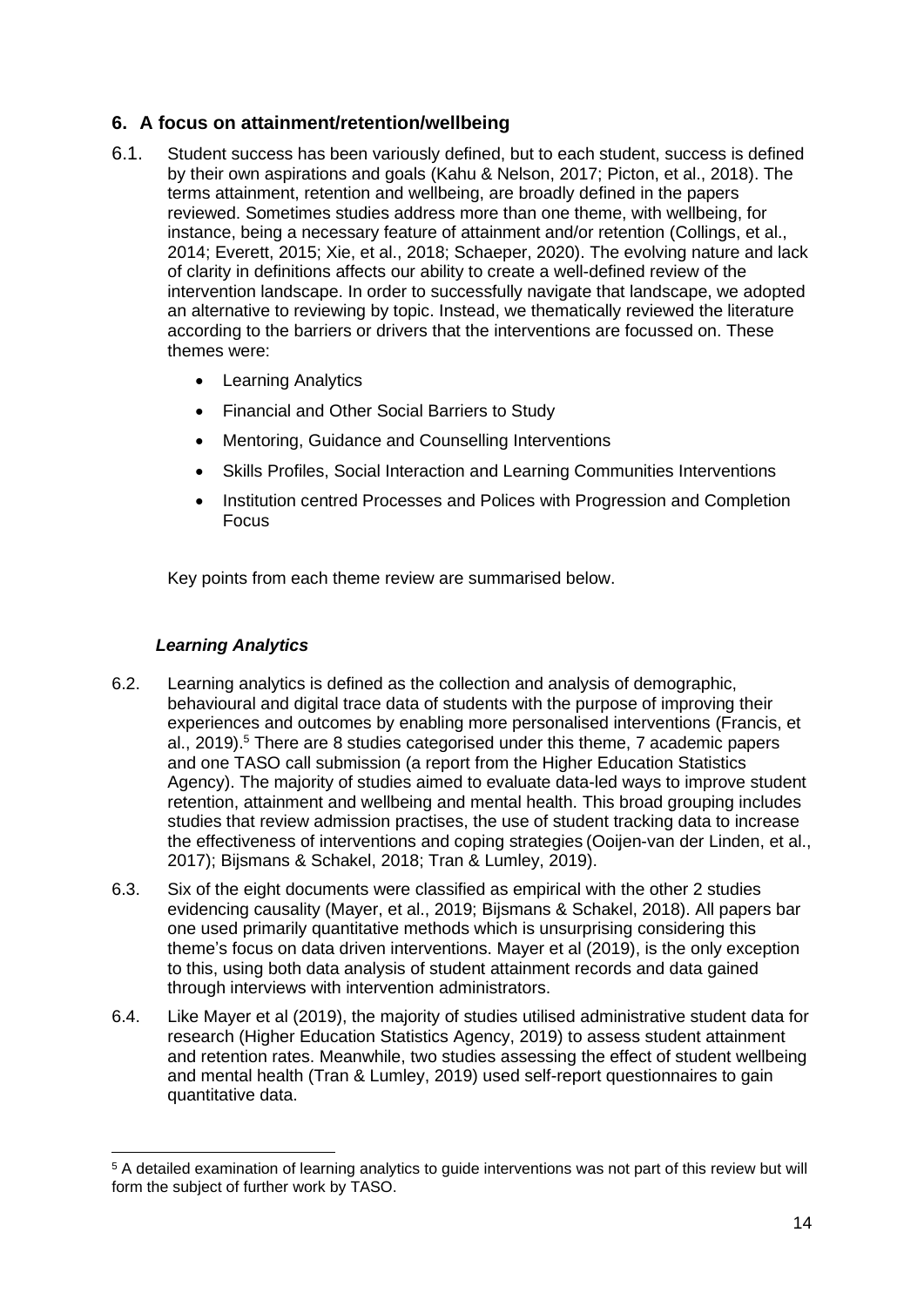- 6.5. The only study that explicitly used a control group used a randomized control trial research design (Mayer et al, 2019). This research design alongside the large sample group (8,011 students from three different American Colleges) and the use of interviews, aligned with the OfS description of best evidence. Ooijen-van der Linda et al (2017), and the HEAT-HESA (2018) tracking report were the 2 other studies rated best evidence. Both these studies used data analysis via HEAT tracking data.
- 6.6. Gaps were identified. Firstly, the use of primarily quantitative methods means we do not have an insight into student's thoughts, views and experiences with Learner Analytics. Secondly, the majority of the studies in this theme (5) are internationally focussed rather than based on a British HE experience. Lastly, only two studies are targeted at a disadvantaged student group. The HEAT-HESA (2018) tracking report focused on economically disadvantaged students and Tran et al (2019) looked at the experiences of university students with documented health issues.

#### *Financial and other social barriers to study*

- <span id="page-14-0"></span>6.7. There were 21 studies categorised under financial and other social barriers. The literature for the most part, focused on investigating the effects of financial aid (such as bursaries, fee waivers and scholarships) or the effect reforms of financial aid systems had on retention, attainment and the wellbeing and mental health of students. Broadly, the literature supports bursaries as an effective method to alleviate financial disadvantage and thus mitigate the negative association between financial disadvantage and student success. As well as facilitating students to apply for and continue to study at higher education providers, financial aid was also found to boost attainment and the wellbeing of students by reducing finance related anxiety and increasing a sense of 'belonging' (Hoare & Lightfoot, 2015; Clark & Hordosy, 2018; Hordosy, et al., 2018; Kerrigan & Shaw, 2018).
- 6.8. Fee waivers have been found to be an ineffective method of overcoming financial disadvantage, particularly for those students with the lowest family income (Kerrigan & Shaw, 2018; Fack & Grenet, 2015). Several studies concluded that financial aid works most effectively in combination with pastoral support. These findings support Farenga (2015) and Hoare & Lightfoot (2015) assertions that financial matters are often not the only factor in student's decision to drop out of higher education.
- 6.9. The scale of research ranged from case studies of interventions at individual higher education providers to country wide reviews studying financial aid system reform in Sweden (Avdic & Marie, 2015), in addition to studying France's largest financial aid package (Fack & Grenet, 2015). Sample sizes varied from 20 students (Cosh & Tully, 2013) to whole American states (e.g. Castleman & Long (2016) researched the Florida Student Access Grant, and Bettinger (2015) reviewed financial aid reform in Ohio).
- 6.10. Most studies drew conclusions from analysis of 'administrative' data. This data included school records, entrance exam scores and retention and attainment rates whilst in higher education. The large-scale studies utilised public records from government sources. Additionally, studies used information on a student's demographic background and financial situation through information the students disclosed as part of application to higher education providers and financial aid applications. Several of the American studies used information gained through the Free Application for Federal Student Aid (FAFSA). Every student who wants to be considered for financial aid in America must complete the survey and it is a prerequisite to applying for state scholarships or the Federal Pell Grant Award. Likewise, Fack & Grenet (2015) used information from the Bourse sur critère sociaux (scholarship on social criteria). From these sources, information regarding student's family income was available as well as demographic information. Finally, in single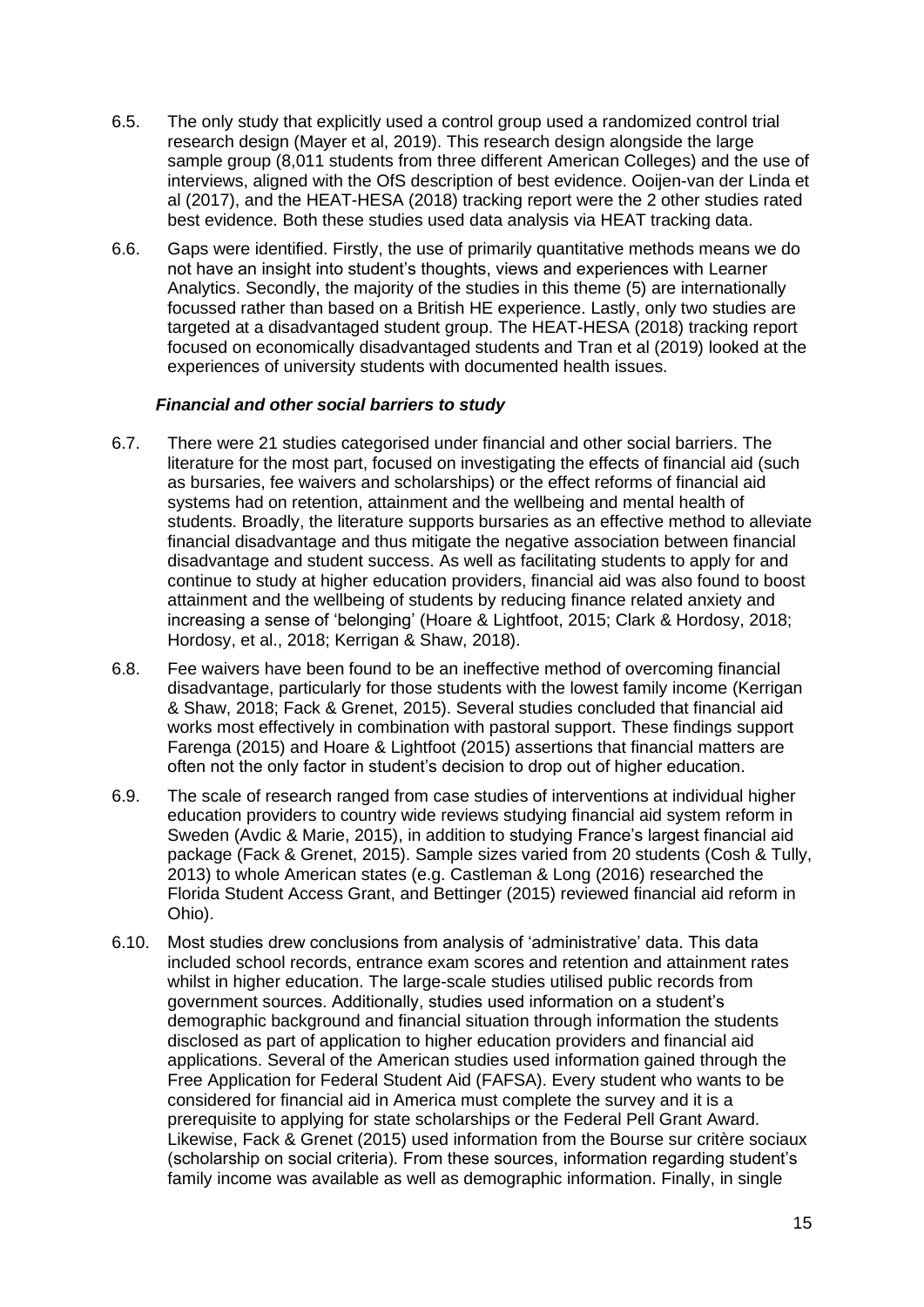institution case studies, literature is often based on the institution's own administrative records. However, information is also collected directly from the students through surveys and follow-up focus groups or interviews conducted by the institutions themselves.

- 6.11. Due to the nature of financial aid interventions, it is unsurprising that methods focus primarily on quantitative or mixed methods. Studies use a range of appropriate analysis methods once data had been collected. The primarily quantitative studies all used advanced statistical analysis, with regression as the most common method. Many of the studies focusing on individual British institutions used Binary Logistic Regression which is the method recommended by the Office for Students (2019). Of the primarily qualitative studies, the qualitative thematic analysis developed by Braun & Clarke (2006), was most frequently used.
- 6.12. The limited availability of financial aid enabled the creation of 'natural' control groups in some cases, in that aid packages could abruptly change and provide naturally occurring groups of students receiving differential support (Bettinger, 2015). Broton, et al. (2016), Byrne and Cushing (2015) and Agasisti and Murtuni (2014) compared groups of students who were all eligible for financial aid but where only some were awarded it. Meanwhile, Castleman and Long (2016), Fack and Grenet (2015), O'Brien (2015) and the University of Liverpool (2019) made use of more indirect comparisons. These studies utilised discontinuities in the current system, comparing students receiving financial aid against students who narrowly missed the 'cut off point' for financial aid. Bettinger (2015) and Kerrigan & Shaw (2018) used changes in financial aid systems as an opportunity to assess the impact these changes had by comparing student outcomes under the 'old' and 'new' system.
- 6.13. Only two studies assess the cost-effectiveness of the interventions. In France, Fack and Grenet (2015) found that the €1,500 cash allowances for living costs was costeffective across both undergraduate and postgraduate study. Bettinger (2015) concluded that increased generosity of the Ohio College Opportunity Grant was not cost-effective due to a lack of targeting, meaning that 'marginal' students who would be most 'sensitive' to the financial aid were not effectively reached.
- 6.14. As expected, socio-economically disadvantaged learners were the target of interventions if the interventions were targeted at all. However, more frequently interventions had no targeting.
- 6.15. Although this section reviews several case studies from the UK, all of the UK studies investigated financial barriers at single higher education providers. Studies with an international focus provide broader scale assessments of financial aid.
- 6.16. Several of the studies based in UK universities identified the need for further research. Research with a focus on targeting specific groups of students is needed. Specifically, students who are BAME, mature, disabled, part-time, commuter, carers and care-leavers are underrepresented in current literature on the impact of financial barriers. Additionally, further research is needed throughout the student life cycle. Many studies focus only on students in their first year of university; research into later stages of the student cycle, including the final year of undergraduate degrees and postgraduate degrees are needed.
- 6.17. Finally, further qualitative research is needed to assess the influence of financial support on student retention, attainment and wellbeing and mental health. Many of the TASO call submissions from UK higher education providers used robust mixed methods, integrating the student voice through interviews and focus groups. However, limited insights could be drawn from these studies due to the small scale of samples.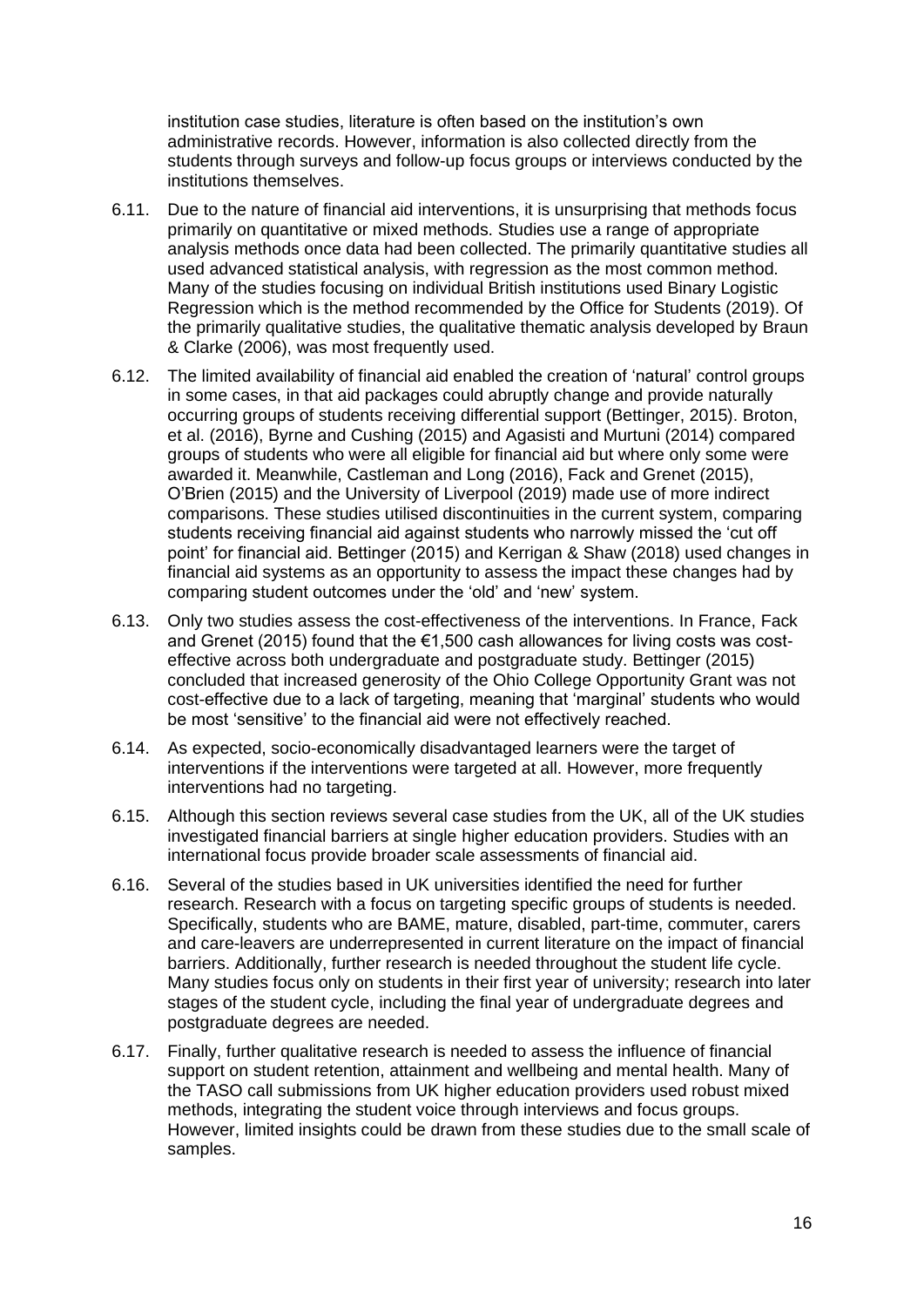#### *Mentoring, guidance and counselling interventions*

- <span id="page-16-0"></span>6.18. There are 19 studies in the theme mentoring, guidance and counselling interventions. These include a range of interventions including peer mentoring, academic guidance, cognitive interventions and interventions aimed at easing the transition to university for specific student groups. Most frequently reviewed is the use of scholastic probation. Probation is a status predominantly used in America for college students who are at risk of dismissal due to poor academic performance. Five studies investigate the effect probation has on retention and attainment. Meanwhile, about half of the studies (9) focus on UK institutions and are case studies of practises at individual universities.
- 6.19. Broadly, the literature considers mentoring, guidance and counselling as an effective method of increasing retention and attainment rates and boosting wellbeing. Additionally, two studies referenced the cost effectiveness of these types of interventions with Bettinger & Baker (2014), noting that student coaching was more cost-effective at increasing the attainment and retention rates of 'non-traditional' students compared to previously studied financial aid interventions.
- 6.20. The size of the studies ranged from a case study at University College London (Odette, et al., 2018) of 10 participants to a survey conducted by the Centre for Community College (2018) with 113,315 respondents. The majority of the studies focused on case studies of interventions in single institutions with only 3 studies investigating more than one institution at a time, all of which were international studies. Fletcher and Tokmouline (2017) studied four colleges in Texas, Jenkins, et al., (2018) investigated a state-wide intervention for community colleges in Tennessee and the Centre for Community Colleges surveyed 108 community colleges in America.
- 6.21. Quantitative methods dominate (11 documents). For the most part, studies using primarily quantitative methods evaluate an intervention through the analysis of student administrative data, such as student grade records and re-enrolment rates, to assess the effect the intervention had on retention and attainment. Additionally, some of these studies gained data directly from intervention practitioners and managers as well as students through surveys before association analysis via forms of regression and analysis of variance took place. Meanwhile, studies using primarily qualitative methodology utilised a much wider range of research methods including: interviews, focus groups, observations, narrative inquiry and the use of Photovoice (a qualitative method where people take photographs that express their thoughts and opinions).
- 6.22. Only three studies reference the use of an explicit control group created for the study. The majority of the studies retroactively analysed student performance before and after an intervention. The intervention's success was assessed by comparing student outcomes against students who were identified as not taking part in the intervention. Of note is Kot (2014) who matches demographic characteristics of control group participants to intervention participants to assess causality between receipt of centralized advising and improved retention and attainment rates.
- 6.23. Retention was the most commonly targeted outcome of the interventions reviewed, with attainment being included in only five of the 19 studies and wellbeing and mental health being included in four.
- 6.24. There is a distinct lack of targeting throughout the literature with only three of the studies targeting an identified disadvantaged population. These studies suggest that the effects of guidance and counselling interventions are mediated by demographic characteristics such as ethnicity and whether the student is a first generation learner. The three targeted studies are The University of Derby (2015) which reviewed a programme of transition support for students with Autism, Hope (2016), a case study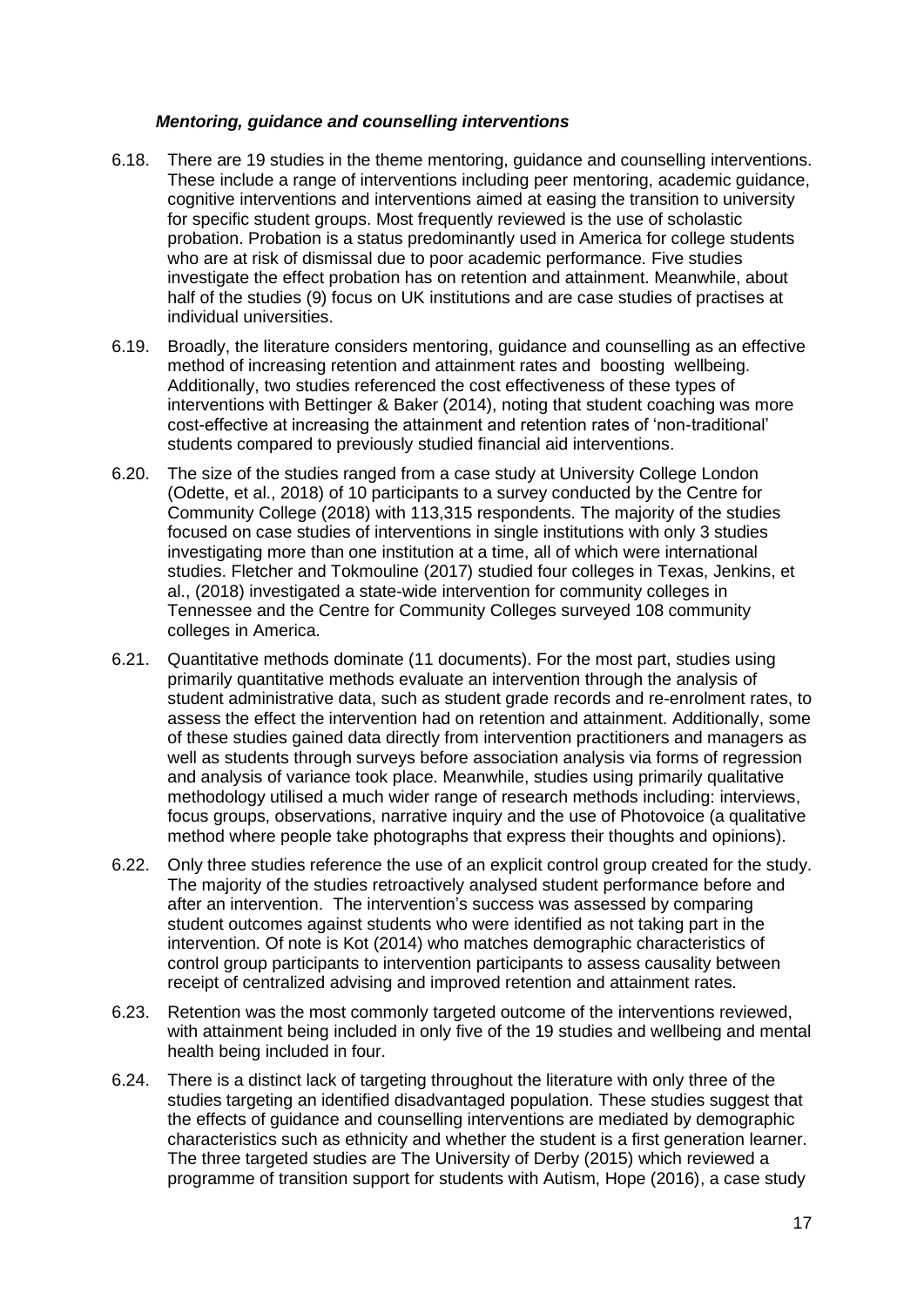of the experience of first generation learners at a British University and Odette, et al., (2018), who investigated the promotion of psychosocial wellbeing of refugees at University College London.

6.25. There is very limited discussion of the cost-effectiveness of interventions. Furthermore, there is a notable lack of studies targeting identified disadvantaged student groups. Studies focusing on UK institutions remain limited to case-studies that involve small numbers of students. There is limited assessment of guidance and counselling initiatives and their capacity to improve student wellbeing and mental health. Many of the studies use re-enrolment and an improvement in academic performance as success indicators, limiting other assessments of success, including the student interpretation.

#### *Skills profiles, social interaction and learning communities*

- <span id="page-17-0"></span>6.26. A total of 63 documents (9 call submissions, 54 academic papers) were categorised according to a goal of developing skills profiles, social interaction and learning communities. These goals were bundled together as several case studies of interventions attempted to address all of these elements holistically An example of this holistic approach is the evidence submitted to TASO by the University of Huddersfield about its Flying Start programme. This takes an inclusive approach to an enhancement programme for all first-year undergraduate student – especially those in widening participation groups – by focussing on instigating early relationships with peers and academics to develop an academic community, alongside developing excitement about the subject of study and developing good study habits (University of Huddersfield, 2018).
- 6.27. The majority of documents in this theme were categorised as empirical, referenced better mental health and wellbeing, belonging retention and academic achievement as goals and were frequently focussed on all learners rather than specific target groups (though some had the capacity to also focus on groups identified within their datasets, e.g. according to ethnicity and gender (Dagley, et al., 2016; Soria & Taylor, 2016; Kampf & Teske, 2013) of the learners).
- 6.28. While it is routinely the case that the focus of interventions is not on a particular student demographic, there is clear focus on the phase or aspect of student experience targeted. Targets include the impact of extra-curricular activity such as sports (Chu & Zhang, 2018), the first-year experience (Everett, 2015), a focus on psychological wellbeing as a driver of success (Baik, et al., 2018), and the development of study skills (Whiteside, et al., 2017).
- 6.29. Many studies do not use control groups to help identify the difference between the support an intervention offers, and not receiving that support (Whiteside, et al., 2017). Where control groups are used, they are frequently not created using randomisation. Students who self-selected to a programme to boost STEM capabilities had their grades compared against a reference group of students who had similar prior attainment but did not select to undertake the programme (Dagley, et al., 2016). Students in Minnesota, U.S. were offered the opportunity to take part in an exercise to help them identify their strengths and apply them when interacting with fellow residents in halls (Soria & Taylor, 2016) . Those who could demonstrate that they had developed an awareness of their own personal strengths were found to be more engaged than their peers, but without any control for whether students who took advantage of the training were in any way different from those who did not.
- 6.30. This means that such research cannot show conclusively that any higher achievement is a direct causal result of participation in these interventions. As is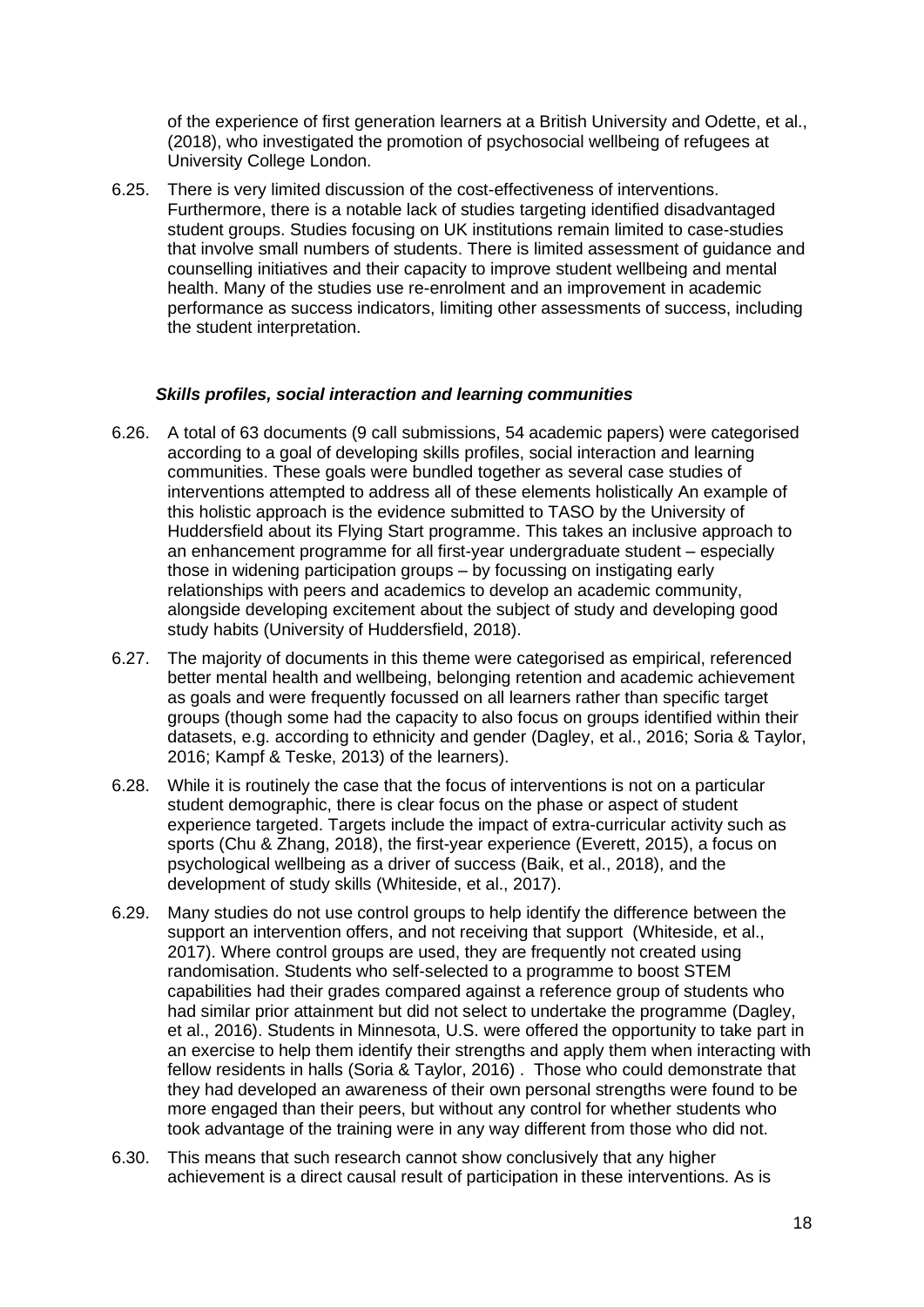acknowledged in some of the documents, Kerrigan and Manktelow (2019) state that there is need for further research to build causal evaluation methodologies into evaluations attempting to identify clearly the value of discrete interventions.

- 6.31. An example of randomisation is found in Chicago where 2,740 disadvantaged young people living in a high crime area were randomly assigned (or not) into a programme to encourage different thinking about possible behaviours (Heller, et al., 2013). The randomisation was done at school level so that there was participation and nonparticipation in each school, eliminating school as a factor. Researchers identified reduced instances of violent crime and gains in schooling outcomes. They were also able to undertake a cost-benefit analysis comparing the cost of the programme compared with the social cost of increased crime in its absence. While not a HE example, it contains the level of best evidence this study seeks and many of its methods (e.g. block randomisation) are feasible in a multi-site study looking to evidence generalisability. Indeed, its authors point to the extent to which they were able to apply randomisation methodology associated with an 'efficacy trial' to an 'effectiveness trial' of a large-scale programme. Heller et al. (2013) is an example of a document classified as 'best evidence' defined by TASO as featuring treatment groups and control groups, clear outcome measures measured in the same way for both participants and non-participants, clarity of method so that the work might be replicable and identifying change which is statistically significant. Other documents in this category tended to meet this criterion, but the lack of random assignment to the participant or non-participant groups leaves evidence at the correlation rather than causation level (Kampf & Teske, 2013).
- 6.32. This theme is characterised by two extremes practice which is deliberately holistic and potentially 'messy' in order to reflect the diverse needs of the student body, and methodologically driven randomisation which potentially omits the individuals institutions would normally target but provides evidence of impact.

#### <span id="page-18-0"></span>*Institution centred Processes and Policies with Progression and Completion Focus*

6.33. A submission from Kingston University (Mcduff, et al., 2018) is an example of a study which can demonstrate results of an activity, but which cannot be categorised as an efficacy study. The document is a review of the implementation of a 'multi-faceted' range of activity to combat the university's BAME attainment gap. While the study carries evidence of activity and also a reduction in the gap, the link evidenced is strictly correlational. Kingston University is represented twice in this category, also submitting an evaluation of a project to allow disadvantaged students to have factors taken into account when deciding admission (Butt & Woods, 2016). Attendance at support interventions prior to starting or identification with certain criteria (e.g. care leaver status) is taken into consideration at different stages of the application cycle. Evaluators analysed data on students on the programme across three years and assessed whether the support available to them impacted on academic success and progression to employment six months after graduation. Academic success was measured via the proportion of good degrees (1st and 2.1) obtained and employment via data from the DLHE survey. Performance was compared with that of peers not in receipt of admission consideration. Results showed that over time and as the scheme developed, students offered contextual admission performed increasingly well and overtook their peers. They were also just as likely to be in employment after graduation. As with other studies in this review, this 'live' roll-out is unable to ensure the comparison group is matched or randomly assigned, and cannot exclude external threats to validity such as other changes in the HE environment over the comparison years.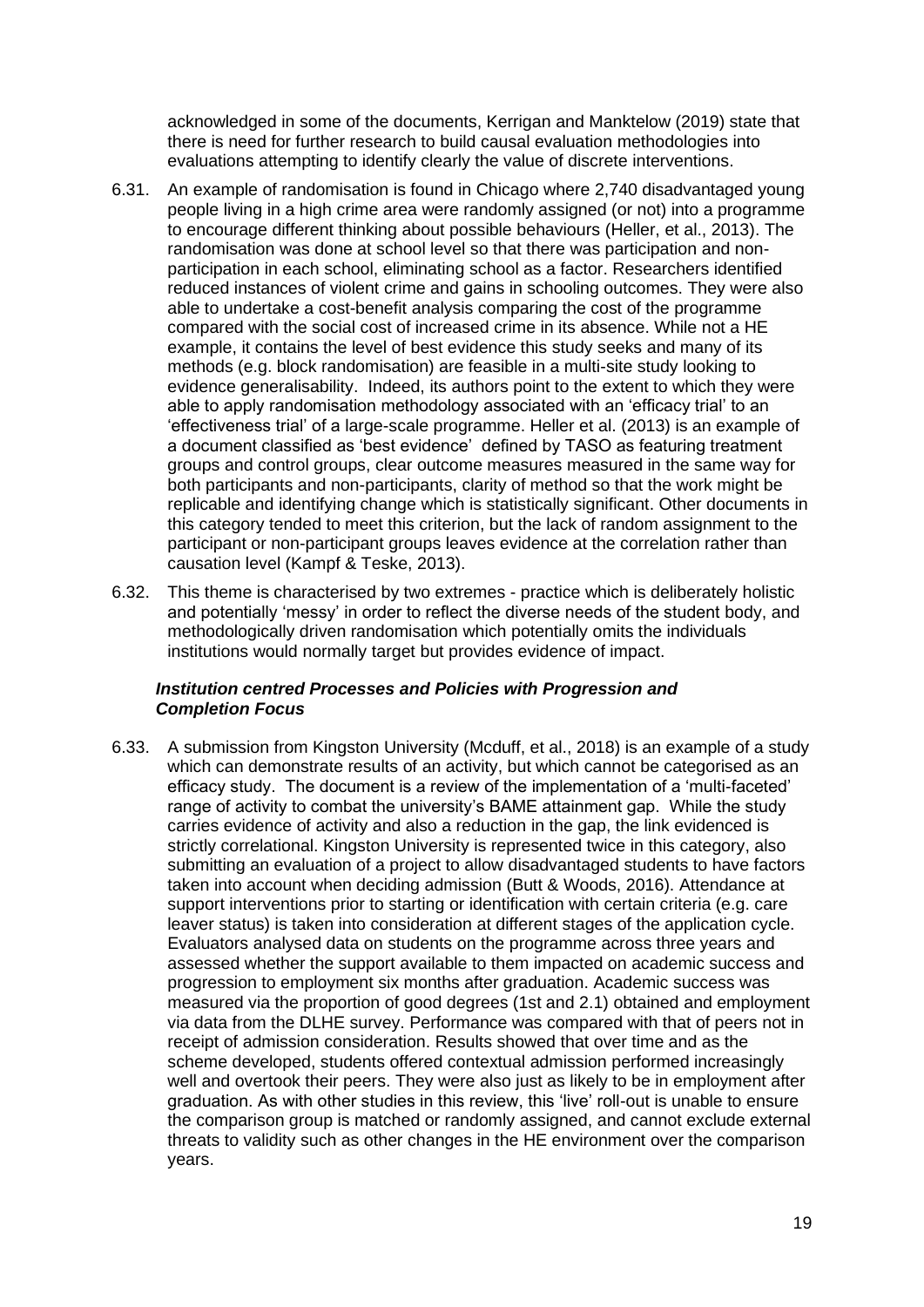- 6.34. Two studies look at a new policy in Dutch universities of dismissing failing students, by reviewing after its introduction the drop-out rate (which increased) and the success rate of those 'survivors' (which also increased). In the first study by Arnold (2014), the increases were assessed relative to students on courses where the new policy had not yet been introduced. While not strictly a randomised control group, field of study and university were controlled for in the statistical analysis pointing to the new policy having a strong positive effect on overall completion rates. A second study by Cornelisz, et al., (2019) into the same policy argues that a better comparison is to compare dismissed students with peers close to the cut-off for dismissal, thus comparing students with more like-for-like ability levels.
- 6.35. Mountford-Zimdars et al (2015) have been referenced elsewhere in this report for their observation that institutions with deep institution-wide approaches that engage staff and students at all levels are those most likely to reduce attainment gaps according to demographics such as ethnicity. This finding is based, not on an evaluation of a particular intervention, but on a review of the empirical data on student progression in UK higher education according to demographic factors and an analysis of the current state of knowledge about what features of the HE experience are likely ways to reduce or eliminate this disparity.
- 6.36. Finally, Shields & Masrado (2018) looked at the vocational qualification, the BTEC, and found that students who enter UK HE as undergraduates with this type of qualification (albeit at the same broad level of attainment as their peers as indicated by UCAS tariff) were less likely to leave with a first or upper-second class degree than peers with other qualification types, such as A levels. They used Higher Education Statistics Authority (HESA) data for the whole of the UK and controlled for demographic factors.
- 6.37. A commonality of this theme is that while documents can offer large datasets or compelling narrative, they are less likely to feature a clear single intervention or the characteristics of an efficacy evaluation. As a result, most of the evidence is strictly correlational and informative for future policy, rather than offering best practice as to guidance on potential evaluation models.

#### <span id="page-19-0"></span>**Characteristics of successful interventions**

- 6.38. Academic skills programmes (analytical thinking, revision skills) appear to be interventions which can make a demonstrable difference to the students' success in the degree course (Taylor, et al., 2018).
- 6.39. Interventions that created social interactions and supported participation in learning activities and learning community engagement were generally effective in their outcome, and could be extrapolated as enhancing the students' wellbeing (Lambert, et al., 2019; Miller, et al., 2018).
- 6.40. Adopting holistic approaches that encompassed engagement, transition, and academic success for groups of students from underrepresented backgrounds was a key feature of successful interventions.
- 6.41. Personalised interventions, such as targeting supportive text messaging tailored to a student's needs based on data analytics, was associated with significant improvements compared with a matched control group for progression rates (Deighton, et al., 2017).
- 6.42. Outside the UK, more restrictive and regulatory policies can be an effective intervention to encourage students to complete their studies in a timely manner. However, findings are contradictory about whether these reduce study drop out or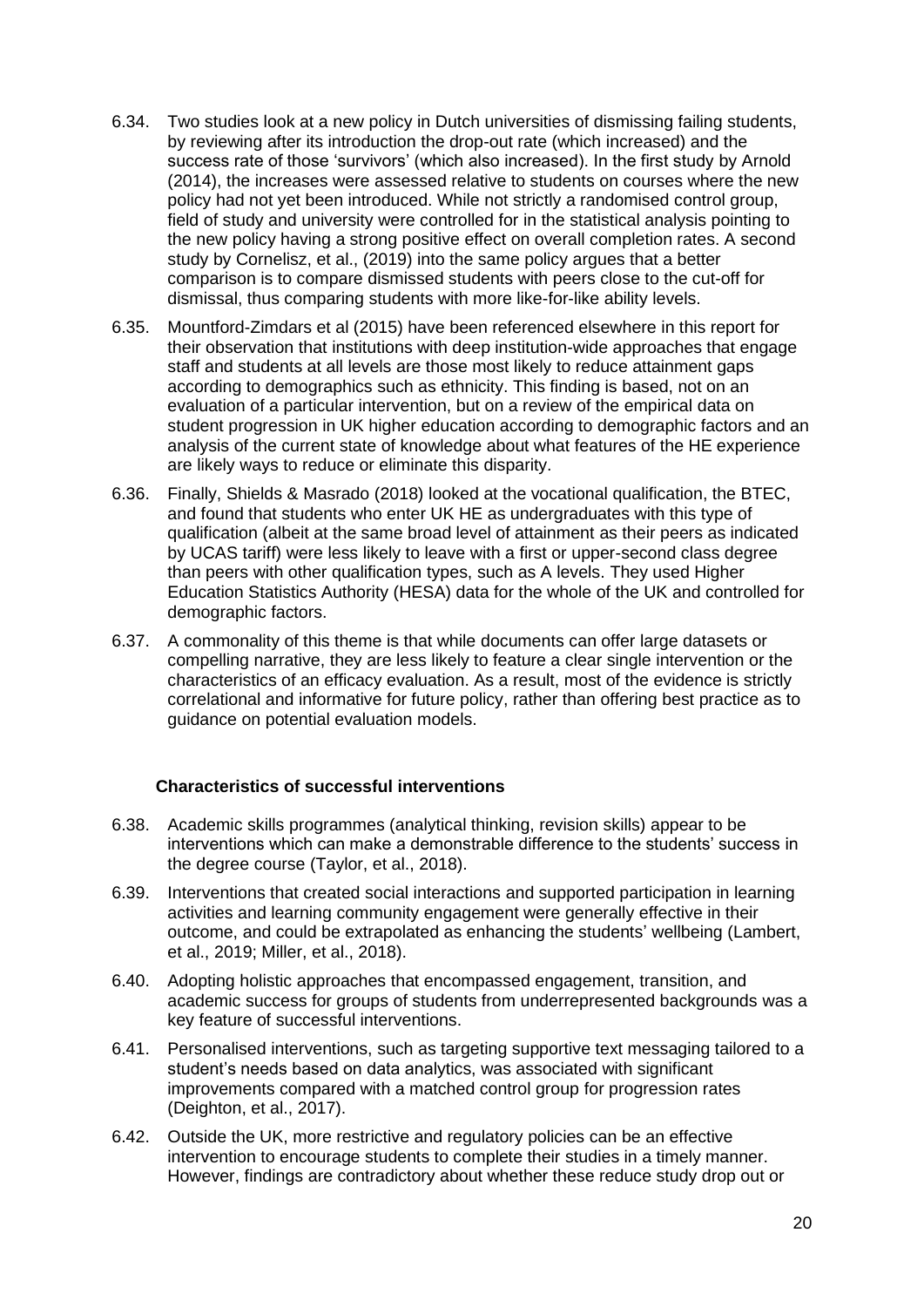encourage students to drop out sooner than would otherwise have been the case (Chi & Dow, 2014; Arnold, 2014; Fletche & Tokmouline, 2017; Bowman & Culver, 2018; Casey, et al., 2018; Cornelisz, et al., 2019).

#### **Evaluation barriers**

- <span id="page-20-0"></span>6.43. Existing evaluations struggle to isolate interventions from the array of factors contributing to students' and graduates' outcomes, including happenstance and individual propensities. A significant theme emerging is that many interventions conducted in practice cannot attribute effect, given the 'noise' of all of the other student engagement initiatives occurring at the universities during the same period (Collings, et al., 2014; Jackson & Wilton, 2016; Guilmette, et al., 2019; Miller, et al., 2018).
- 6.44. Many studies used in this review are not laboratory-based tests, but 'live' evaluations of the results of interventions designed to improve outcomes for current cohorts. If based on change over time with genuine students, studies struggle to rule out the 'history' threat to internal validity, namely that things may change in the participants' environments other than those which are the subject of inquiry. If run in real time, there are practical and ethical issues associated with withholding or delaying receipt of an intervention which must be carefully considered during evaluation design.
- 6.45. There is a lack of reference to student perceptions of effective interventions that would support their progression (Baik, et al., 2019). Instead, interventions are largely identified by the institution (Arnold, 2014; Mountford-Zimdars, et al., 2015; Casey, et al., 2018; Kahu & Nelson, 2017; Owens, 2019).
- 6.46. It is sometimes difficult for institutions to target and segment students according to student characteristics both practically and ethically. As noted elsewhere, there are few interventions which target particular student groups. This may be a result of institutions wanting to avoid stigmatizing students and influencing their expectations of their performance along with those of staff. Instead, emphasis is given to universal or mainstream activity.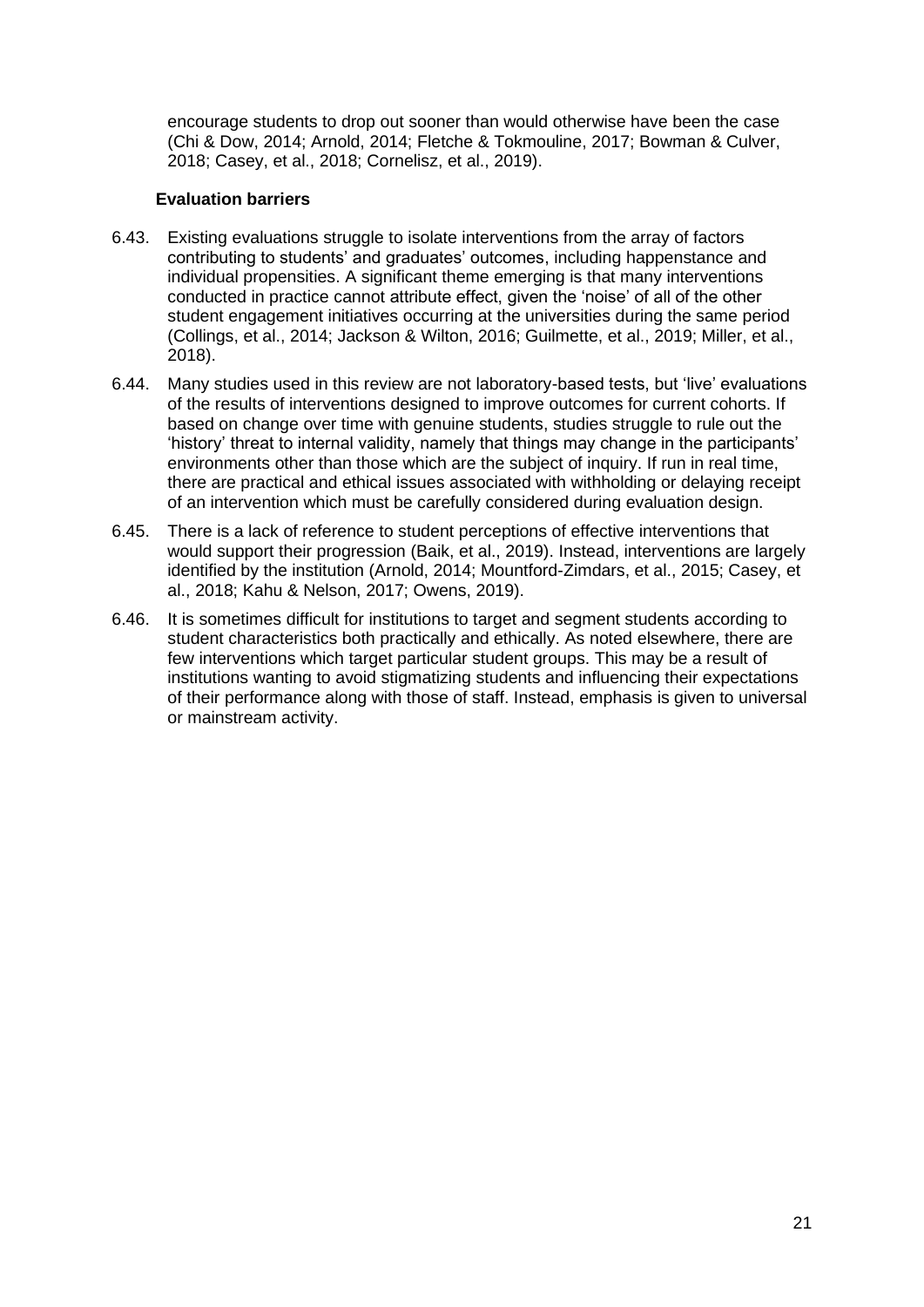## <span id="page-21-0"></span>**7. A focus on employment**

- 7.1. The Office for Students has a key regulatory objective to ensure that all students in higher education are able to progress into employment or further study. This informs Access and Participation Plans and the process of evaluating the impact of programmes designed to support the success of students from under-represented groups. HESA data and analysis on employment outcomes is harnessed to benchmark institutional performance against the regional and national picture. In a report by HEFCE in 2015, the early career employment outcomes of UK students who qualified from a full-time first degree course in the academic year 2008-9 are examined. It looked at the differential outcomes of students from different backgrounds and the extent to which they persist over time (using DLHE and LDLHE) (Higher Education Funding Council for England, 2015).
- 7.2. By specifically analysing the differential employment outcomes of equality groups, the data enables the sector to focus its efforts on those most in need of additional support to narrow the gaps. Although, there is a considerable time lag in the data that creates difficulties for policymakers and, significantly, HEFCE's report does not analyse the outcomes of part-time students.
- 7.3. The continual development of sophisticated analyses of the outcomes achieved by students from diverse backgrounds is instrumental for effective targeting and intervention design. But while there is a strong and robust evidence base for what works to foster *employability skills* in higher education (driven largely by Advance HE and AGCAS), there is little available evidence of what works for higher education interventions with regard to *employment outcomes*. This is primarily because of the difficulty of making a suggestive or causal link given the dynamic and complex factors determining individuals' career trajectories, including structural inequalities and regional labour market variation along with factors even harder to quantify, such as happenstance. A more detailed discussion of employability versus employment is given in Section 8.
- 7.4. Nonetheless, there is a limited amount of existing evidence which seeks to demonstrate the impact of specific activities or programmes on graduate outcomes in the labour market. It is important to note that, under the theme of 'employment outcomes', the majority of evidence relates to institutional activity rather than to specific interventions that were designed, delivered, and evaluated by student success teams. For example, in one study, students' voluntary participation in extracurricular activities is treated as an 'intervention'. Significantly, in most cases, the institutional activity was not specifically designed to support employment outcomes, and was not targeted at specific student groups, but it was reviewed to observe its effects on employment outcomes.
- 7.5. In this section we provide a summary of the evidence which falls into three categories:
	- o Work experience
	- o Extra-curricular activity
	- o Holistic approaches

#### <span id="page-21-1"></span>*Work experience*

7.6. In their large scale study of differences in employment outcomes in 2015, HEFCE found that students taking sandwich placements had a significantly higher probability of progressing to further study or employment; and, of those in employment, a higher probability of gaining graduate level employment. This is born out in the Bridge Group's work on social mobility and careers services (Bridge Group, 2017). We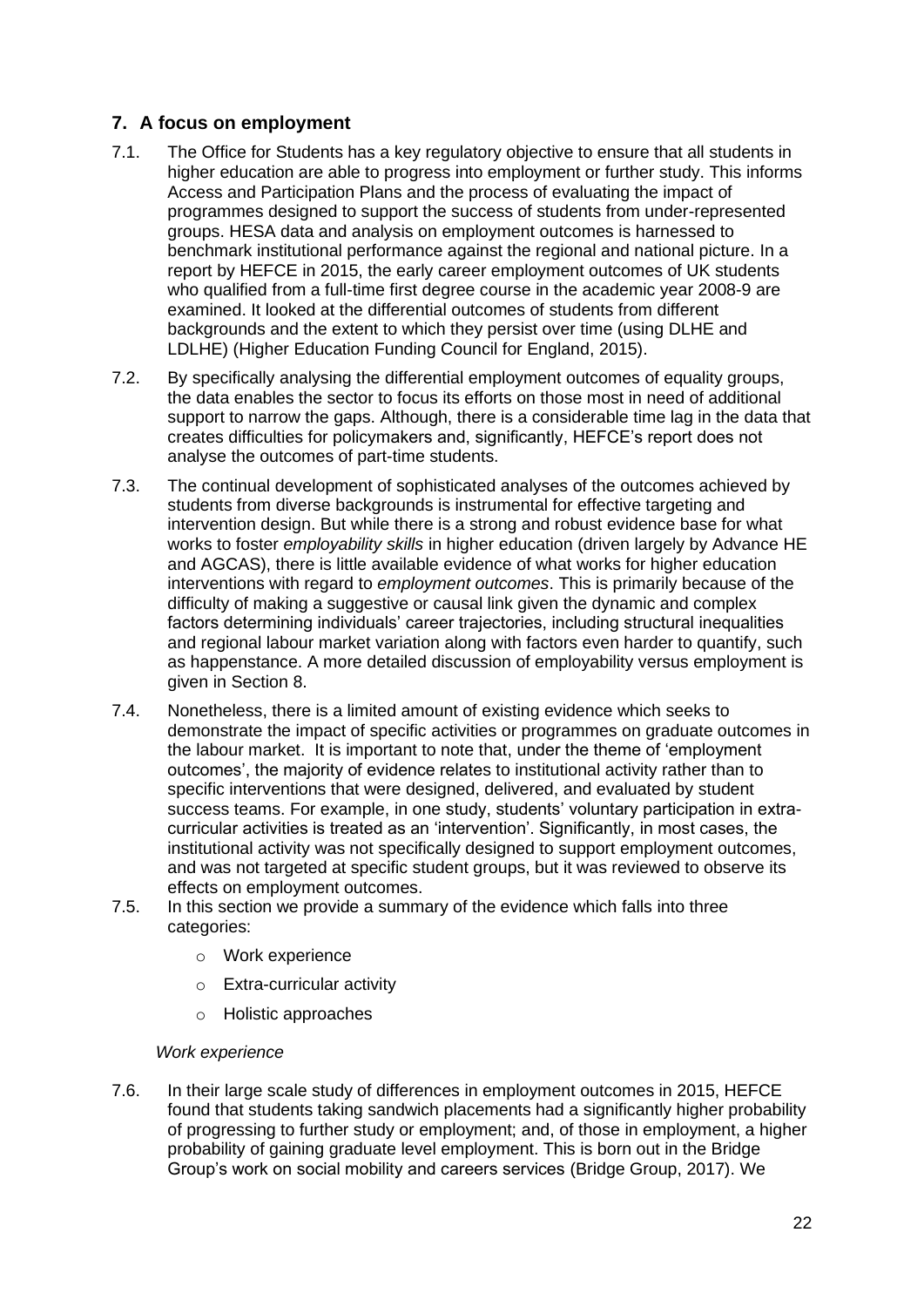found strong evidence of the benefits of participation in sandwich placements for students' employability. Students gained soft skills and valuable networks through undertaking funded placements as part of their course. More recently, Kerrigan's submission to TASO for NTU, provides evidence of the enhanced employment outcomes for graduates of sandwich placements (Kerrigan, et al., 2018). **T**he study combines a large-scale analysis of graduate employment outcomes with qualitative data from recent widening participation graduates, focusing on the impact of a full sandwich year within a range of courses using the DLHE survey. It encompasses the outcomes for NTU students as well as all UK university mission groups.

- 7.7. Kerrigan's key finding is that the effect of socio-economic background on progression to graduate level professional occupations is negated by widening participation students' participation in sandwich placements. For NTU students, the gap in professional employment rates between widening participation and non-widening participation students disappeared if they had undertaken a sandwich placement.
- 7.8. It was not within the scope of the study to compare outcomes between paid and unpaid placements or to examine the effects of self-selection. For, crucially, the study finds that "opportunities are taken up by students with existing social capital and the evidence suggests that mandatory schemes are more likely to level the playing field and ensure disadvantaged students receive some work experience" (Kerrigan & Manktelow, 2019). More research is needed to understand the barriers to participation on sandwich courses; and the optimal duration of a work experience placement to positively inform outcomes. Qualitative studies are also needed to examine the quality of the experience, particularly for diverse groups.

#### *Extra-curricular activity*

- <span id="page-22-0"></span>7.9. Nottingham Trent University (NTU) provides an analysis of a longitudinal study of the success rates of participants, and non-participants, of a variety of extra-curricular opportunities. The aim was to observe if there was a relationship between participation and differential outcomes.
- 7.10. Participants of all of the extra-curricular activities were more likely to have higher attainment across all years of study. The evidence of the impact of NTU's extracurricular interventions on 'graduate prospects' was indicated by progression rates to further study or professional employment using DLHE survey data. Only NTU sport demonstrated a statistically significant higher rate of 'graduate prospects'. But although there was limited direct association, given that extra-curricular activities raise students' attainment, which has been proven to be a strong predictor of successful employment outcomes, 'they are also likely to improve their prospects of progressing to further study or professional employment upon graduation (Kerrigan & Manktelow, 2019).
- 7.11. NTU's impact evaluation is underpinned by a strong evidence base on the benefits of participation in extra-curricular studies for successful graduate outcomes and has helped to inform institutional policy, for instance, by discounting the cost of sport opportunities for low income students. However, the analysis is limited as there is no consideration of commuter or part-time students who are known to be less likely to engage in extra-curricular activities. As a consequence of charting links between very specific outcomes, attainment and 'graduate prospects', the study does not address *how* or *why* variations in participation exist. This is a key issue given that it recognises that participation in the activities is voluntary and there is no way of isolating the impact of a 'predisposition effect'. It is likely that individual motivation will have produced some self-selection bias. The strikingly low rate of participation in NTU sport by BAME students is also largely overlooked and does not feature in the recommendations derived from the findings.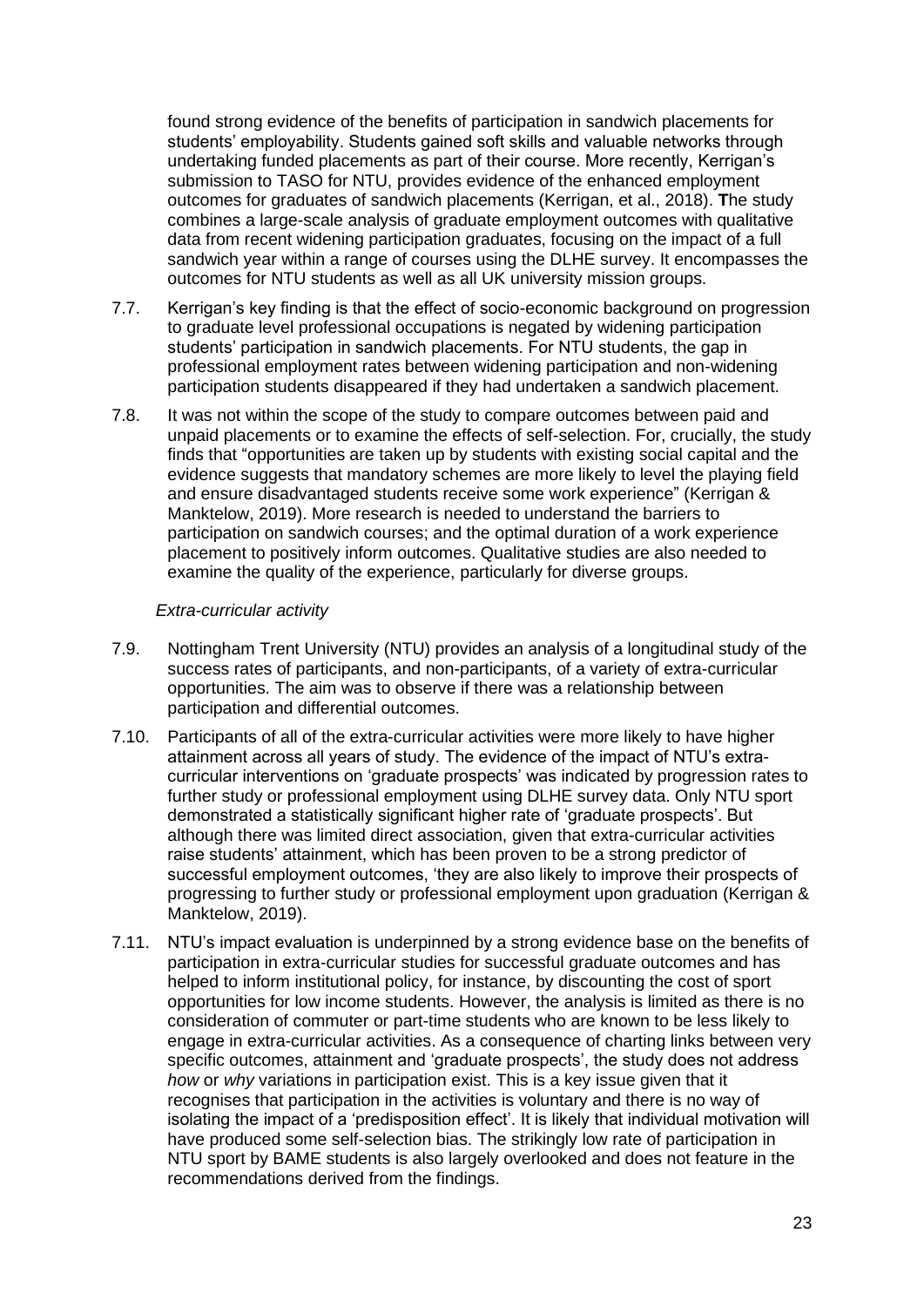#### *Holistic approach*

- <span id="page-23-0"></span>7.12. Kingston University provide an evaluation of their 'compact scheme' over the past three years (Butt & Woods, 2016). The scheme adopts a holistic approach and provides additional support to eligible students from pre-entry to graduation, including financial aid. Attention is given to the policy and institutional context which helps to explain the reasons for the creation of the intervention and its evolution. The study looks at 709 students eligible for the compact scheme between 2013 and 2016. It assessed whether the support available to compact students impacted on their academic success and progression to employment 6 months after graduation (using the DLHE survey).
- 7.13. The chi-squared test of association was used. Student degree outcomes were assessed over three years to evaluate the longer-term impact of the compact scheme on student success. It found that being part of the scheme was significantly associated with better degree outcomes. And, it impacted positively on rates of continuation. Chi square test association, using combined three-year DLHE data, confirmed that employment outcomes were not statistically different between compact students and the non-compact student population.
- 7.14. This research helps to explain why the University continues to expand the scheme and refine it to increase targeting of specific groups of students, such as mature students. But it is limited in its success due to lacking a control group or any historic data on the performance of eligible students prior to the existence of the scheme in comparison to other students/graduates. It would be interesting to learn the effect size. Discussion is also required into interventions that have changed over the past three years to better support all students and graduates at Kingston University. It is hard to isolate the support associated with the compact scheme from that of university-wide initiatives to improve student success.

#### *Evaluation barriers*

- <span id="page-23-1"></span>7.15. Measuring employment outcomes is a highly contested terrain in the context of social equality. This has implications for the validity and value of institutional efforts to assess progress in supporting employment outcomes. LEO and DLHE have received considerable criticism. Much of the concern over the LEO dataset, for example, centres on the lack of contextualisation and the unfairness of making unadjusted pay comparisons between institutions in different parts of the country with diverse labour markets.
- 7.16. In the following section we provide a discussion of employment versus employability to demonstrate the complexity of this issue and highlight barriers faced in evaluating interventions on this topic.

#### <span id="page-23-3"></span><span id="page-23-2"></span>**8. Employment versus employability**

#### *Defining employability and employment*

8.1. In the UK, employment outcomes have largely been indicated by results of the DLHE survey, conducted six months after graduation. While this has been a hotly contested metric (focusing on relatively short-term success), it has provided a way of objectively measuring outcomes and making comparisons between groups of graduates, disciplines, and higher education providers. For higher education providers to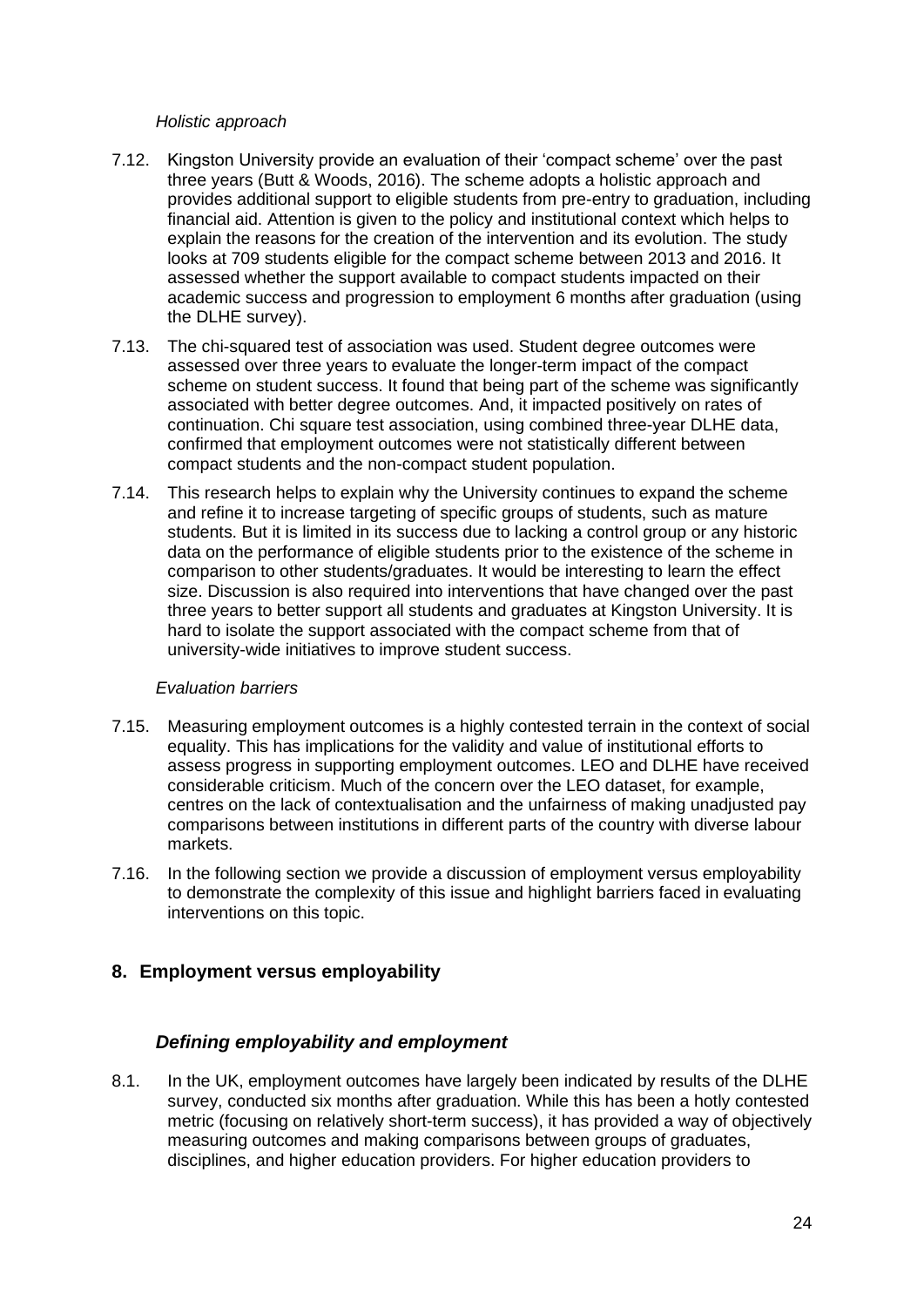contribute to the success of graduates in the labour market, many have invested significantly in embedding employability into the curricula and student experience.

- 8.2. However, employability implies the capacity of the graduate to function successfully in a job and should not be confused with the simple acquisition of a job. The provision of employability experiences, such as work experience, does not necessarily mean that a student gains 'successful' employment. Individual and structural factors play a part in the process of securing a job.
- 8.3. Prior attainment remains a key determinant of graduate success (Crawford, et al., 2017); 'employers' recruitment practices can contribute to the reproduction of inequalities in graduate outcomes (Ingram & Allen, 2018); and regional economies vary hugely along with the availability of jobs (Thomas, et al., 2017). It can therefore be problematic for higher education providers to demonstrate a causal link (or even a correlation) between employability activity and employment outcomes.
- 8.4. Employability conceived as a set of achievements, skills, and personal attributes that make graduates more likely to gain employment – is intended to enable graduates to succeed in their careers over the long-term (Thomas, et al., 2017). Strategies aimed at improving employability are intended to support students to gain employment, but are also concerned with sustaining a successful career and being flexible to adapt and move to new situations as circumstances dictate.
- 8.5. Employability is complex to measure, since it involves examining employment choices and activity over a sustained period of time, unlike currently used employment metrics. According to Christie, 'DLHE can only be very loosely considered a measure of the employability of a university's graduates' as it is more of an indicator of available jobs and the capacity of individuals to equip themselves with the social capital to secure a job (Christie, 2016). And, definitions of employability shift depending on perspective: for example, with employers elevating different attributes to those valued by students (Lowden, et al., 2014), and with varied focus on either supply- or demand-side factors (McQuaid & Lindsay, 2005).
- 8.6. Robust and influential research has been conducted as part of the Office for Students' Learning Gain pilot projects to measure students' employability in higher education. This involved examining mainly behavioural measures through registration data (Howson, 2019). Data from career readiness can be linked with emerging data from Graduate Outcomes for institutional planning and performance with regard to employability. This research places emphasis on the value of the data for institutional purposes rather than for use in league tables and for making comparisons between institutions.
- 8.7. There is an extensive literature examining differentiation in employability by social background. For example, research conducted by the Bridge Group, on social mobility and the role of careers services highlighted a number of factors contributing to unequal graduate outcomes with respect to socio-economic background, such as information asymmetries and more limited social networks (Bridge Group, 2017). Students from lower socio-economic backgrounds typically attach less value to the development of employability skills while in higher education than their peers from higher socio-economic groups. For instance, they are less likely to participate in activities that are valued by employers, like membership of university societies and accessing alumni advice and networks.
- 8.8. Bridge Group interview data uncovered the challenges faced by careers services in engaging students from lower socio-economic backgrounds. This research was underpinned by a strong evidence base in the existing literature, such as the longitudinal study, the Paired Peers project, which examined the process of capital acquisition and mobilisation by students to enhance social positioning. Bathmaker, et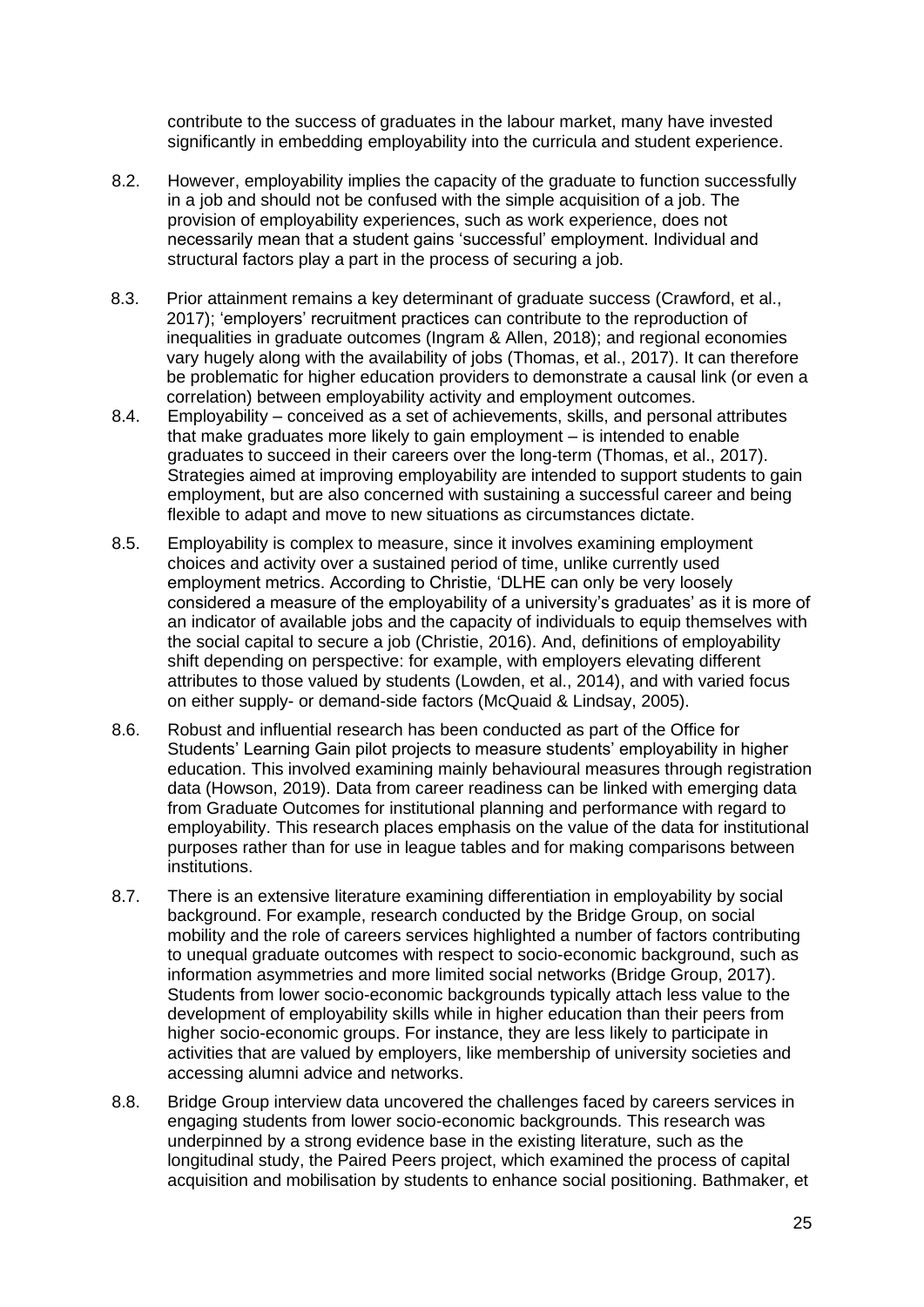al. (2013) describe the shift to the strategic enhancing of graduate employment opportunities as 'having a feel for the game'.

- 8.9. Students from lower socio-economic backgrounds are typically less aware of the rules of the 'game' and therefore were not positioning themselves effectively to compete for jobs. Notably, studies of students from different social backgrounds uncover variation, not only in their engagement in extra-curricular activities and work experiences, but in their capacity and motivation to utilise their additional experience into valuable capitals in the labour market (Tomlinson, 2008).
- 8.10. The literature on the subject of employability reveals a complex terrain mediated by individual, socio-cultural, and economic effects – which has implications for both the practice of measuring employment outcomes and for the status they hold.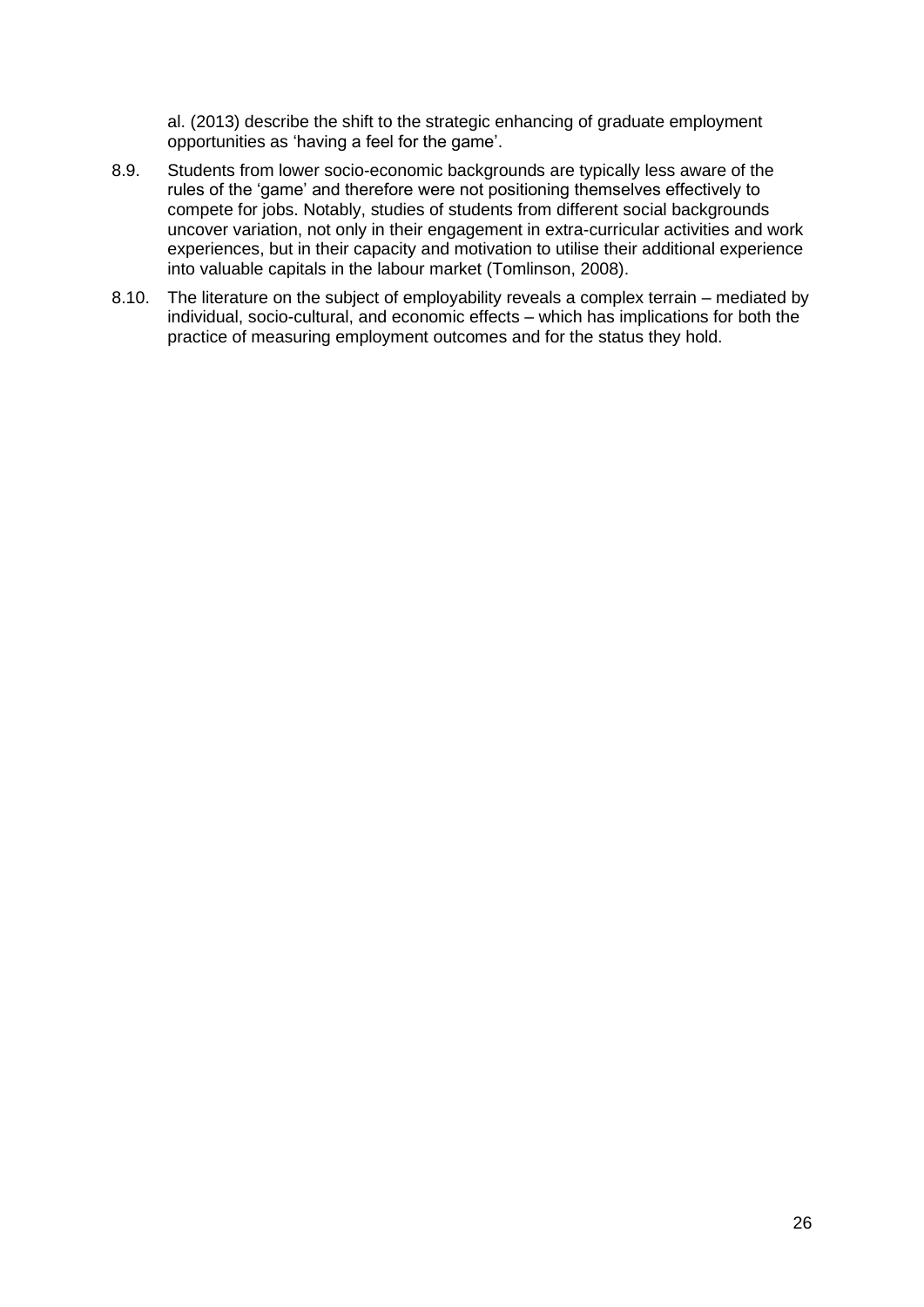#### *Relationship between education and work*

- <span id="page-26-0"></span>8.11. Human capital theory exerts a strong influence over policy relating to higher education and the labour market (Marginson, 2017). It suggests a direct and linear path between higher education and employment and earnings. Students are regarded as rational actors who make 'economically informed decisions (…) and aim for the best employment outcomes, whilst universities are increasingly required to demonstrate their capacity to impact on rates of graduate employment and earnings' (Hordósy & Clark, 2018).
- 8.12. Higher education is widely understood as valuable preparation for work and a key vehicle for improving life chances. But, increasingly, this social mobility narrative is being challenged for its neglect of structural barriers, such as social class (Marginson, 2017) and consideration of the "temporally-contingent nature of career choices' and the effect of 'happenstance" (Hordósy & Clark, 2018; Christie, 2016). The literature surveyed here highlights the prominence of issues relating to positional competition and status and the effects of social background on access, success, and outcome.
- 8.13. Hordósy and Clark (2018) make an important contribution to a growing body of literature that takes a 'whole lifecycle approach' to examine how undergraduates experience career planning over time, as they move into, through, and out of higher education. Their study draws on qualitative data taken from a four-year longitudinal case study that followed a sample of 40 students in an English red-brick university between 2013 and 2017.
- 8.14. One of the key findings is the way in which career planning amongst students from lower socio-economic backgrounds can become disrupted, particularly after graduation. Far from suggesting a linear progression from higher education to work, the picture that emerges is of graduates feeling constrained by financial factors to get a job as quickly as possible, 'more often than not, this meant a non-graduate role'. Additionally, these constraints and the sense of urgency meant that the potential location of jobs was more limited; moving to cities with strong graduate job markets is not always an option.
- 8.15. While the study has limitations because of its focus on a very particular type of higher education provider, its findings chime with those of other studies (Pemberton & Humphris, 2018; Purcell, et al., 2012). It provides further evidence that:

*"The relationship between education and work is not linear in nature, nor is it underwritten by a rational, economic imperative. Instead, it demonstrates how, within a neoliberal imaginary, lower income students can become disadvantaged by the continuing relationship between human capital theory and higher education policy. More specifically, the paper further reveals how post-graduation employment outcomes are likely to vary by familial income, and why such groups are particularly vulnerable to underemployment after graduation."* (Hordósy & Clark, 2018)

- 8.16. There is a substantial literature on the factors affecting earnings: differential status of higher education providers and the professions; family background; prior attainment and school (Crawdford, et al., 2017). Given these dynamic factors it is therefore highly complex to measure or compare the success of interventions on the basis of the rates of graduate employment (Marginson, 2017).
- 8.17. In 2020, the DLHE was replaced by the Graduate Outcomes Survey that offers a longer-term view (surveying graduates fifteen months after graduation) and the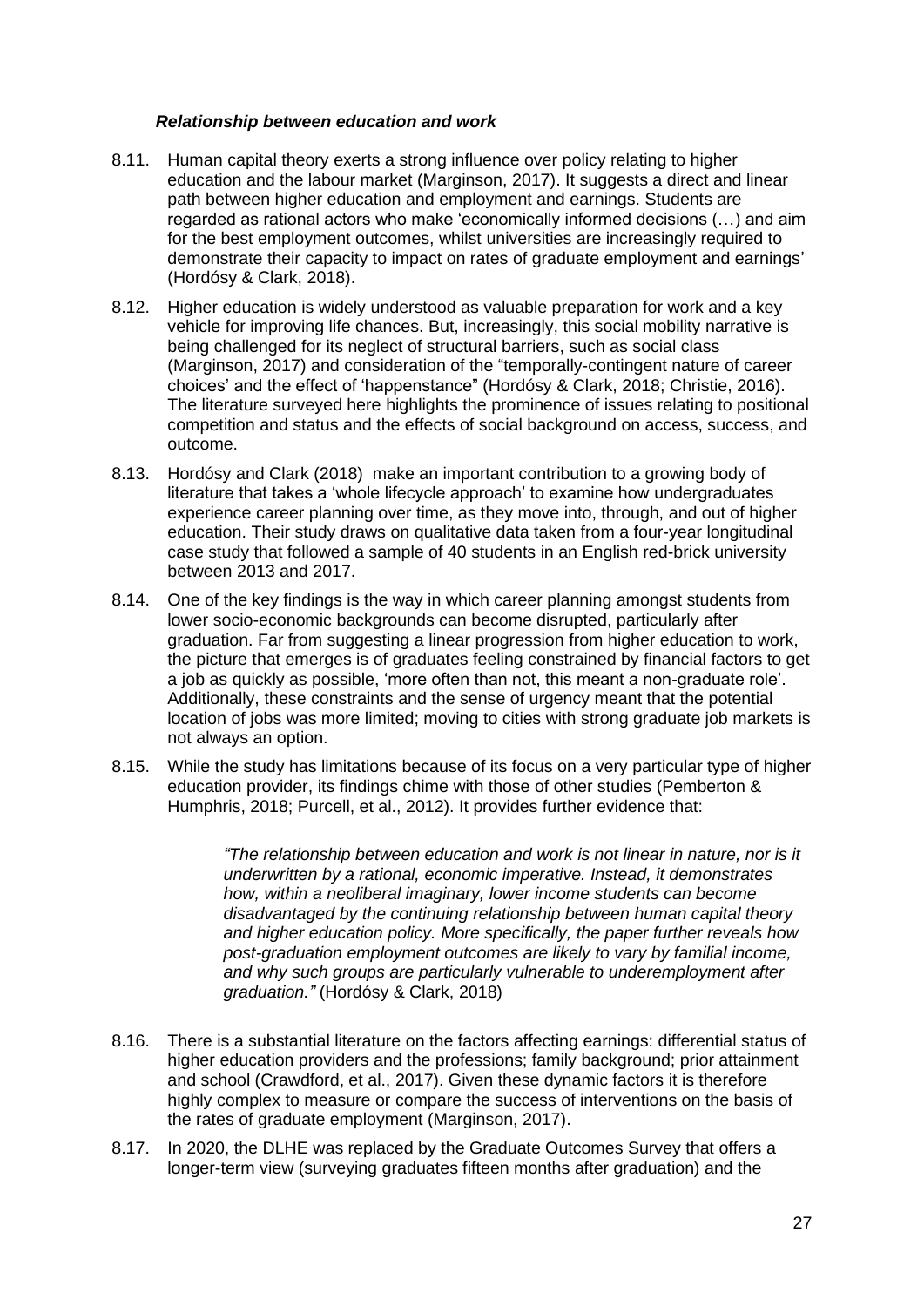possibility of capturing the perspectives of graduates. Its stated aim is to assess whether the student experience delivered what was 'promised' to students from a learning and potential employment perspective (HESA, n.d.). It is a more nuanced measurement: employment is not the only successful outcome and space is given to gather data on graduates' experience of fulfilment.

This change in approach is important in light of a survey of recent graduates, conducted by ComRes for Universities UK, which suggests that students are not making purely economic decisions when they choose to participate in higher education (ComRes and Universities UK, 2019). For example, 84 percent of students and graduates agreed that their future salary was not the only factor they considered when deciding to go to university; instead, they regard higher education as offering a broad array of benefits.

- 8.18. These findings add weight to the research that challenges the emphasis given to a linear relationship between higher education and the job market. Human capital theory obscures the importance of wider economic and social trends which impact on graduate prospects, whilst also thwarting the emergence of a more nuanced discussion of career pathways (Christie, 2016; Ingram & Allen, 2018; Marginson, 2017).
- 8.19. Once graduates leave higher education, it is difficult to measure their progress in navigating the labour market in a nuanced way. Longitudinal studies, such as those by Waller and Purcell, are valuable in supplementing DLHE data with interviews to expose the precarious trajectories of new graduates, particularly from BAME and lower socio-economic backgrounds, and the 'temporally contingent' nature of career choices (Hordosy, et al., 2018).
- 8.20. It is difficult to isolate the effects of higher education activity supporting employment outcomes from the array of factors informing outcomes: prior attainment, structural inequality, individual propensities, social capital, labour market and happenstance. Longitudinal studies combining quantitative and qualitative analysis are better able to expose the complexity of the relationship between education and work.

## <span id="page-27-0"></span>**9. Recommendations**

- 9.1. The following recommendations are derived from close analysis of TASO submissions and wider literature relating to the themes of attainment, wellbeing, retention and employment outcomes. They are focused on the steps required to support the work of higher education in addressing differential student and graduate outcomes. They are designed to:
	- improve the quality of research relating to the evaluation of higher education activity;
	- improve understanding of effective practice;
	- grow the evidence base.

#### <span id="page-27-1"></span>*Research context*

9.2. Student success and careers teams should make effective use of research expertise within the institution, particularly residing in Education and Social Science Faculties, in order to design robust methodologies. The evidence suggests that the evaluation component of programmes may be accorded a low priority and is insufficiently funded. Resource needs to be applied effectively to develop expertise, promote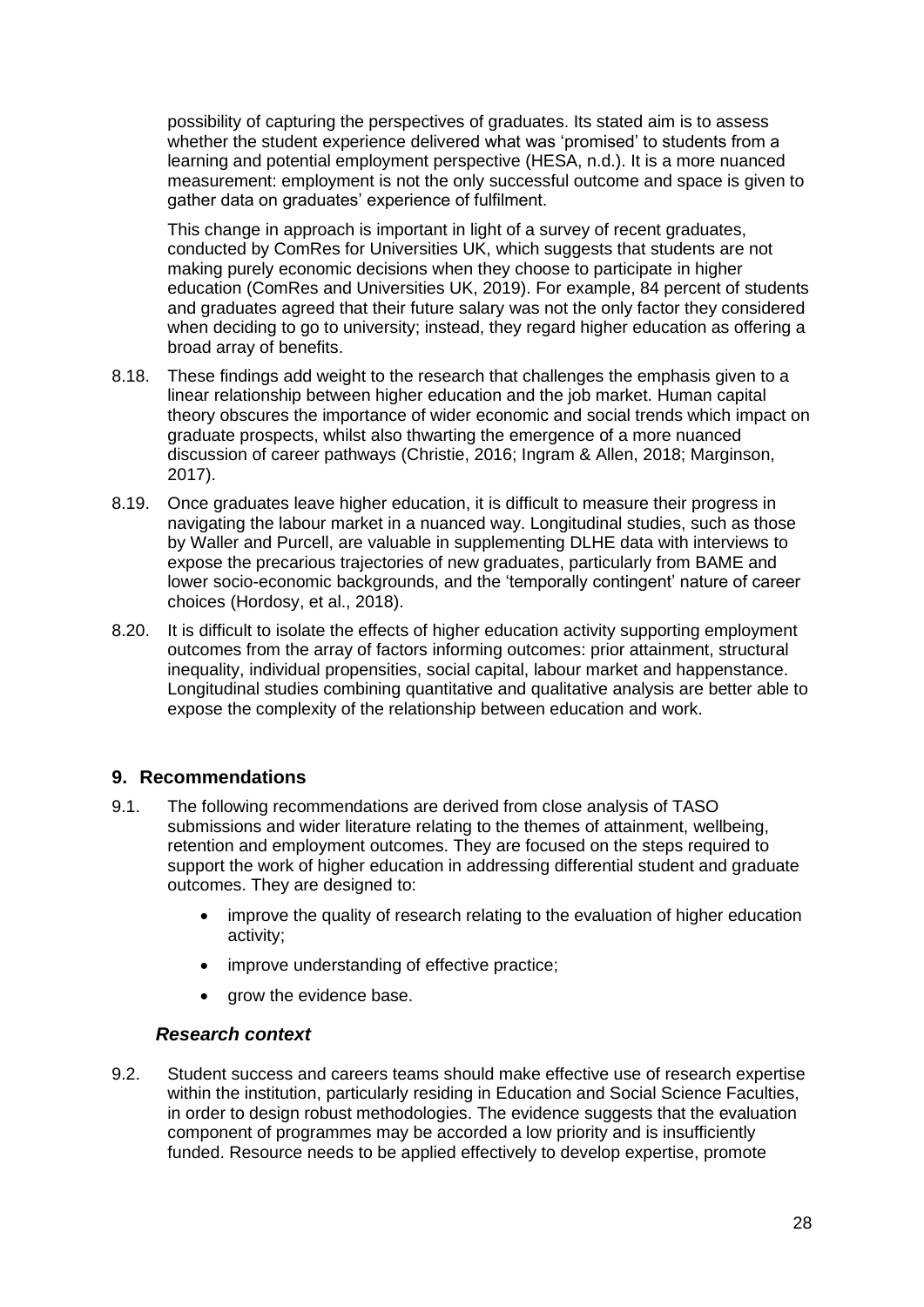innovation, and ensure sustainable approaches are taken to map the web of concurrent activity underway in institutions to support equal outcomes.

- 9.3. Researchers need to give greater attention to the contextual conditions in which the data were generated, for example: institutional culture; institutional hierarchy; and region and locality. In part, this is to recognise shifts in the policy and economic contexts informing intervention design, but also to highlight the extent to which it is specific to an institution or might be considered to be transferrable. Additionally, it is important to observe the variety of factors contributing to student and graduate outcomes that extend beyond campus.
- 9.4. Too often in the studies analysed, students are treated in homogenous terms for ease of gathering impact evidence. This is reductive and greater attention should be given to disaggregating data to understand patterns of student participation in interventions by equality and diversity groups but also by subject studied, residence and mode of study. This is vital to better understand the complex and nuanced relationship between higher education activity, individual choices, and socio-cultural factors. Strategies that may be effective for some groups and individuals may not be so for others. At present, this complex picture is not being evidenced with any degree of rigour.
- 9.5. Related to the above recommendation, increased focus should be given to intersectionality and to the way that 'disadvantage' may accumulate in and beyond higher education. This has implications both for programme design and evaluation.

### <span id="page-28-0"></span>*Comparative and multi-layered analysis*

- 9.6. Our literature review reinforces the existing literature (Mountford-Zimdars, et al., 2015) and shows that further research is needed to enable the sector to support all higher education students to reach their academic potential. This would ideally focus on institutional support to encourage both academic and social integration. This review does include some evaluations which demonstrate the efficacy of certain interventions, but there is scope to encourage more work of this sort. Further, it should be acknowledged that to be effective with all students, multiple interventions may need to take place concurrently. And this can be at odds with the climate required to isolate the effect of discrete activities) (Bettinger & Baker, 2014).
- <span id="page-28-1"></span>9.7. Evaluation should place greater emphasis on comparative analysis of the effectiveness of different approaches to inform planning.

## *Conceptualising impact*

- 9.8. Institutions should weaken the focus on a narrow range of graduate outcome indicators, such as employment outcomes, and develop indicators to recognise a broader understanding of impact. This is in order to work towards achieving a more sustainable and inclusive approach that considers institutional cultures and workforce composition as vital elements in activity to improve student outcomes.
- 9.9. Researchers should evaluate the impact of employability activity in relation to a wide range of outcome indicators and adopt diverse methodological approaches. Evaluators should also explore how to measure and monitor employability, drawing on findings of the Learning Gain project, instead of measuring impact using employment data alone.
- 9.10. Studies need to incorporate the student's perspective of success, which may not be conceptualised as attainment (e.g. of a 'good' 2:1) or employment income, and research should reflect on whether institutional efforts are meeting student goals.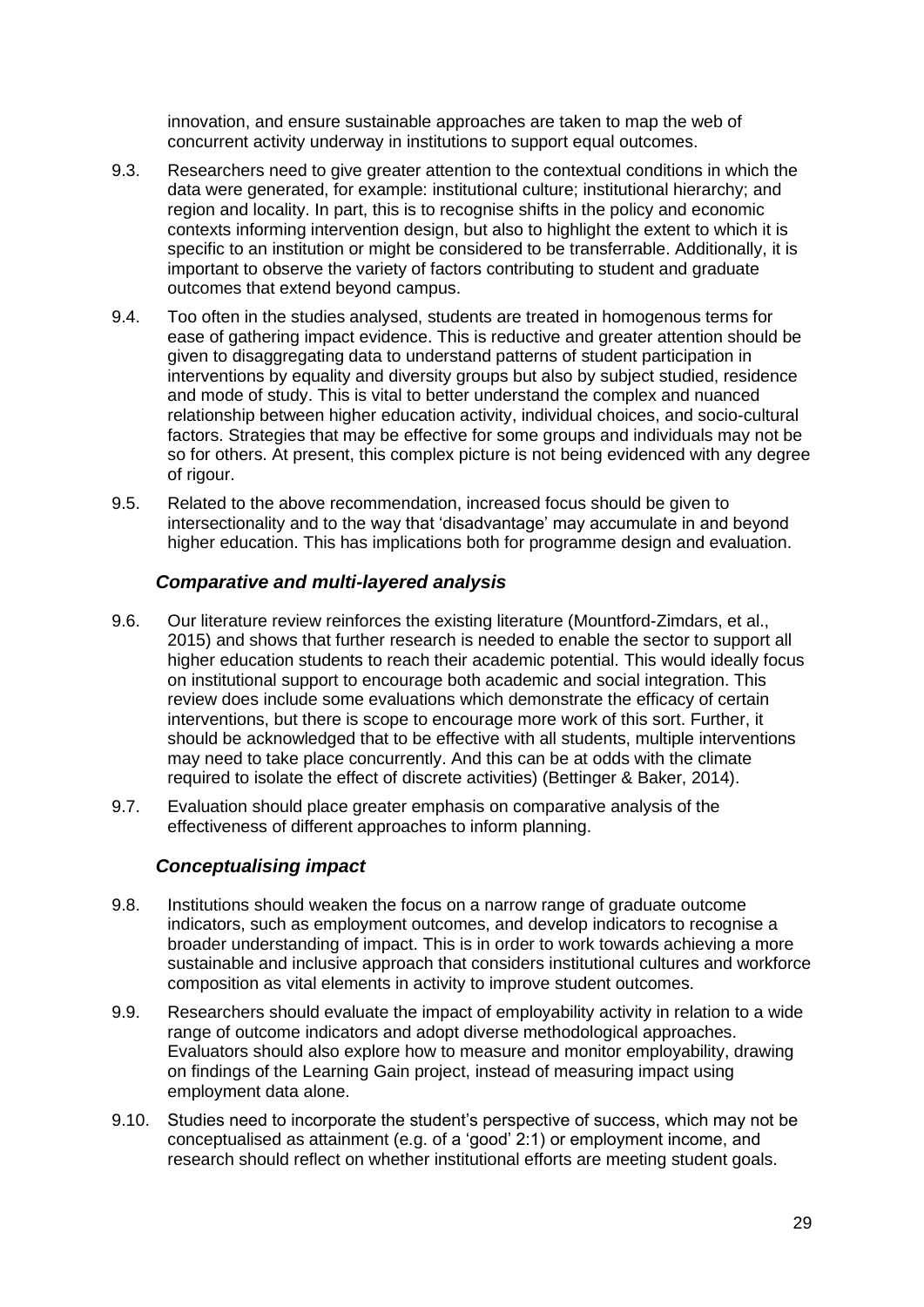- 9.11. While data-based interventions and skills profile interventions are well documented, and there is some evidence of a link to positive outcomes (Dagley, et al., 2016; Bowman & Culver, 2018; McElveen & Ibele, 2019), further work is required in the area of mentoring, guidance and counselling interventions, where causality appears more difficult to evidence (University of Chester, n.d.). The research provided through the call for evidence could largely be interpreted as being evaluated retrospectively and in an anecdotal fashion (Newcastle University, n.d.; Richardson & Tate, 2012). A further limitation of the evidence is that the majority of submissions involved singleinstitution case studies with limited peer review (Brown, 2017; Moores, et al., 2017; Wyness, 2017; McNeil, 2019).
- 9.12. Several submissions feature a qualitative research methodology to indicate success, but without a matching quantitative metric beyond headline retention and attainment data (such as HESA). As noted earlier, success in the eyes of a student might not be being measured by these metrics. We perhaps need further metrics to define success, as perceived by the student (Richardson & Tate, 2012; Kahu & Nelson, 2017; Picton, et al., 2018).
- 9.13. Recent student surveys, such as that conducted for Universities UK show that students do not make purely economic decisions when they choose to participate in higher education. Indicators of success, particularly around wellbeing and employment, should recognise students' perspectives.
- 9.14. Broadly, future intervention evaluation should focus on developing what we know qualitatively into a frame of reference that has a quantitative outcome, in order to evaluate a relative impact both to the individual student and the institution.

## *Longitudinal studies*

- <span id="page-29-0"></span>9.15. Higher education providers should increase support for long-term studies to understand variations in career trajectories and the intersection of factors, including the contribution made by the practices of employers.
- 9.16. Longitudinal studies permit greater scope for combining quantitative and qualitative approaches and looking at the effects of self-selection on outcomes.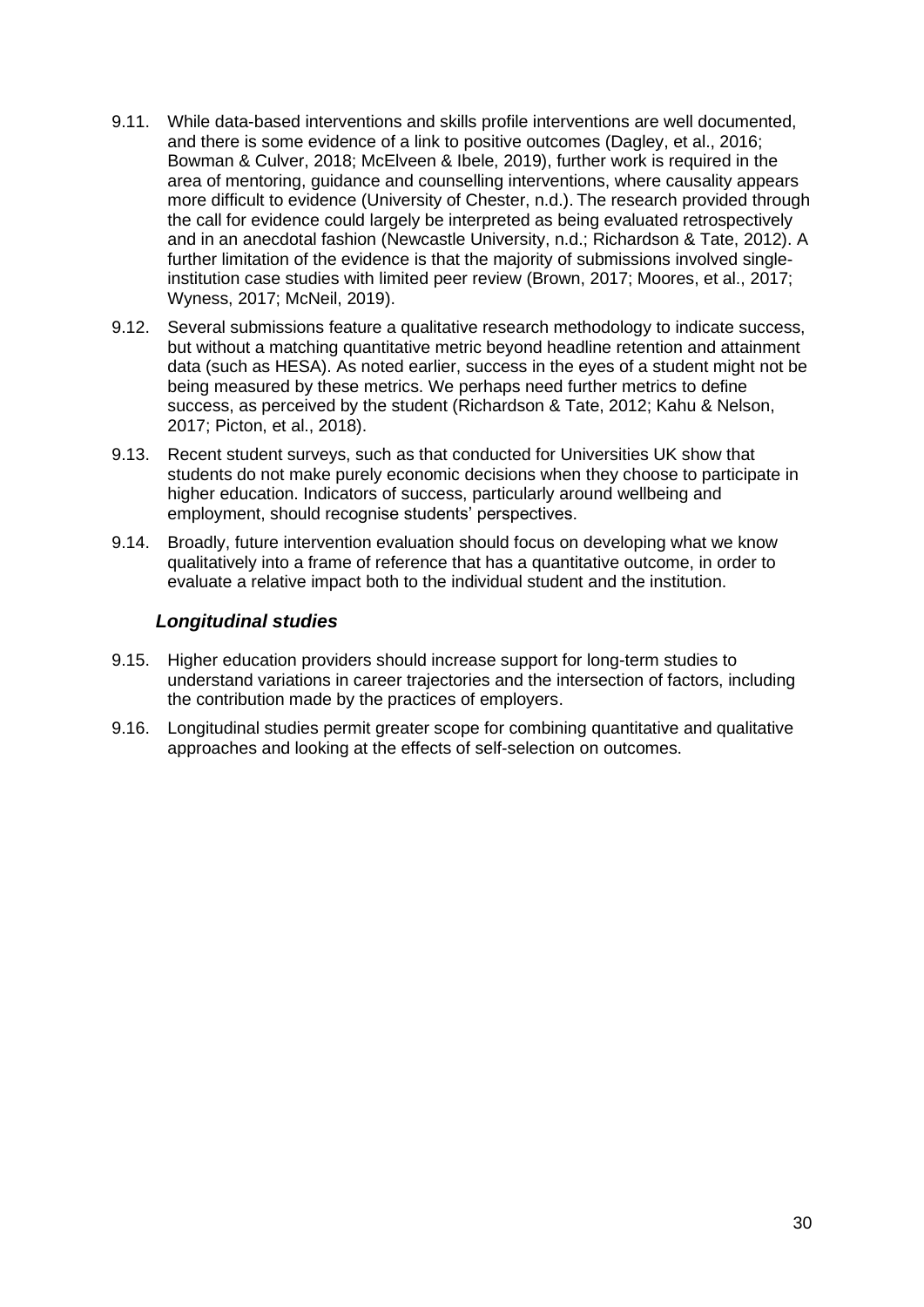## **Annex A: Search terms**

| <b>Area of Focus</b>    | <b>Possible Search Term</b>                                                                                                             |  |  |
|-------------------------|-----------------------------------------------------------------------------------------------------------------------------------------|--|--|
| Institution             | Higher education; Tertiary; Universit*                                                                                                  |  |  |
| Affected population     | Postgrad*; Undergrad*; Student*; Lecturer*                                                                                              |  |  |
| <b>Retention Terms</b>  | Retention; Attrition; Success; Attendance; Persist*; Completion;<br>Re-enrolment                                                        |  |  |
| <b>Attainment Terms</b> | Attain*; Achiev*; Success; Acquir*; Accomplish*; Outcomes;<br><b>Classification; Degree</b>                                             |  |  |
| <b>Wellbeing Terms</b>  | Mental Health; Anxiet*; Depress*; Emotion*; Wellbeing; Self-<br>esteem; Lonel*; Illness*; Belonging                                     |  |  |
| <b>Employment Terms</b> | Employability; Graduate outcomes; Income inequality; Human<br>capital theory                                                            |  |  |
| Intervention Terms      | Evaluation; Intervention; Early warning/Alert; Targeting;<br>Academic support; Promot*; Support; Improv*; Prevent*                      |  |  |
| Attitudes/Other         | Learning analytics; Inequality; Perception; Inequality, Data<br>mining; Decision; Information systems; Data visualisation;<br>Dashboard |  |  |
| <b>Delivery</b>         | Distance learning; Remote; Technolog*; On-line; Policy;<br>Integrat*; Standalone; E-learning; Engagement; 'Whole<br>institution'        |  |  |
| Evidence                | Evidence; Evaluation; Intervention; Effect analysis; Review.                                                                            |  |  |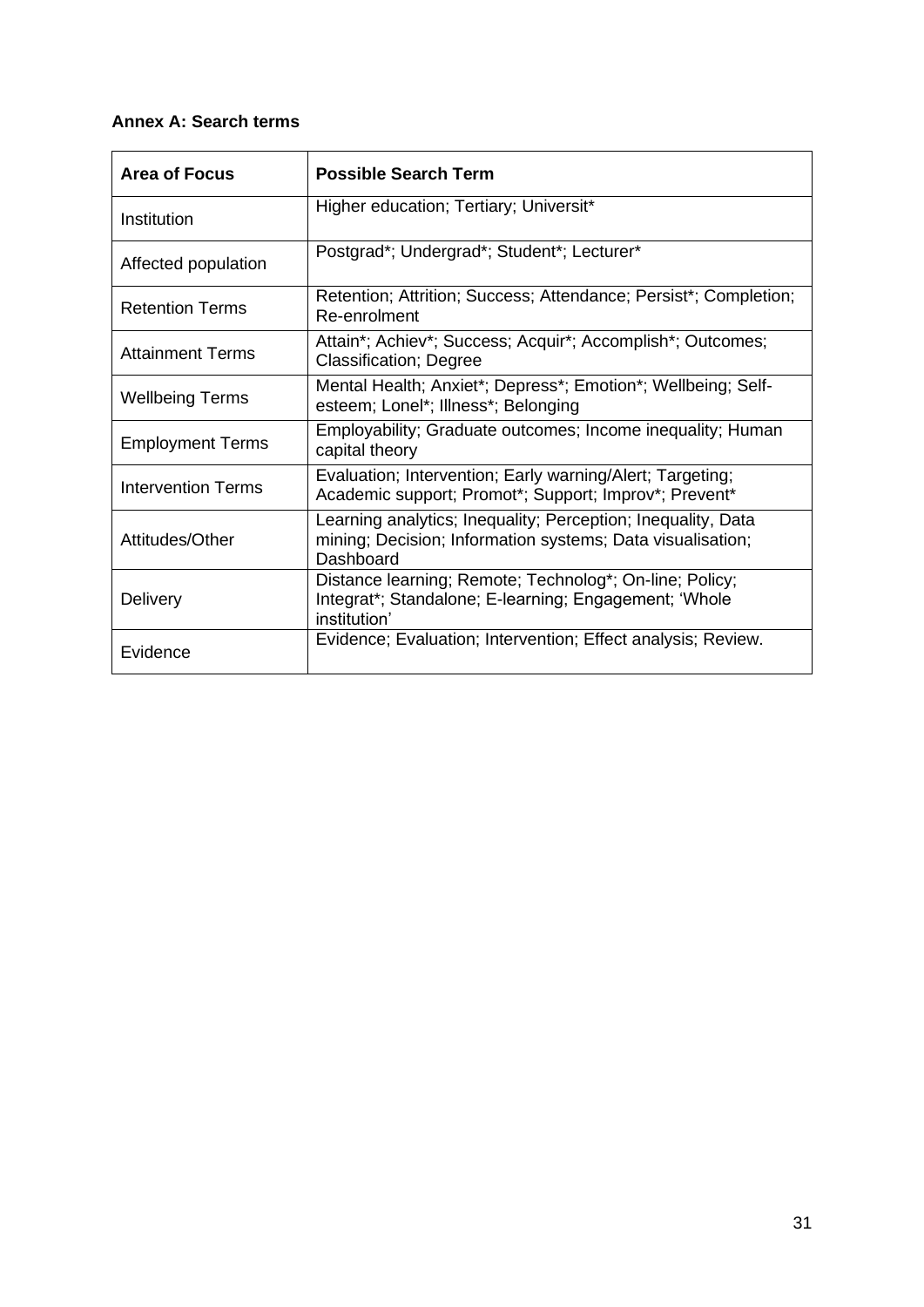## **Annex B: Typology for categorising impact evidence**

| Category                 | <b>Option</b>                                       |
|--------------------------|-----------------------------------------------------|
| Provenance               | Peer-reviewed article                               |
|                          | Non peer-reviewed article                           |
|                          | Book / book chapter                                 |
|                          | Report                                              |
|                          | <b>Brief</b>                                        |
|                          | Other                                               |
| Methodology              | Primarily qualitative                               |
|                          | Primarily quantitative                              |
|                          | Mixed-methods                                       |
|                          | Other                                               |
| Pre/post entry           | Pre-entry                                           |
|                          | Post-entry                                          |
| Student life-cycle stage | Undergraduate                                       |
|                          | Post graduate                                       |
|                          | Academic staff                                      |
|                          | No specific stage                                   |
| Outcomes                 | HE student retention                                |
|                          | HE student attainment                               |
|                          | HE student skills development (including cognitive) |
|                          | HE student social/cultural capital                  |
|                          | HE student wellbeing/belonging                      |
|                          | Progression to further study                        |
|                          | Progression to employment                           |
| Target population        | All learners (no targeting)                         |
|                          | <b>Commuter students</b>                            |
|                          | Part-time students                                  |
|                          | Mature students                                     |
|                          | Socio-economic / demographic disadvantaged learners |
|                          | Female learners                                     |
|                          | Male learners                                       |
|                          | Black, Asian and minority ethnic learners           |
|                          | White learners                                      |
|                          | <b>Disabled learners</b>                            |
|                          | <b>Vocational learners</b>                          |
|                          | <b>First generation learners</b>                    |
|                          | <b>Overseas learners</b>                            |
|                          | Carers                                              |
|                          | Care leavers                                        |
|                          | Intersectional group                                |
|                          | Other                                               |
| Sign of Impact           | Positive                                            |
|                          | Negative                                            |
|                          | Mixed                                               |
|                          | None                                                |
| Strength of evidence     | Weak evidence                                       |
|                          | Developing evidence                                 |
|                          | Best evidence                                       |
| UK focus?                | Yes                                                 |
|                          | <b>No</b>                                           |
|                          | Only in part                                        |
|                          |                                                     |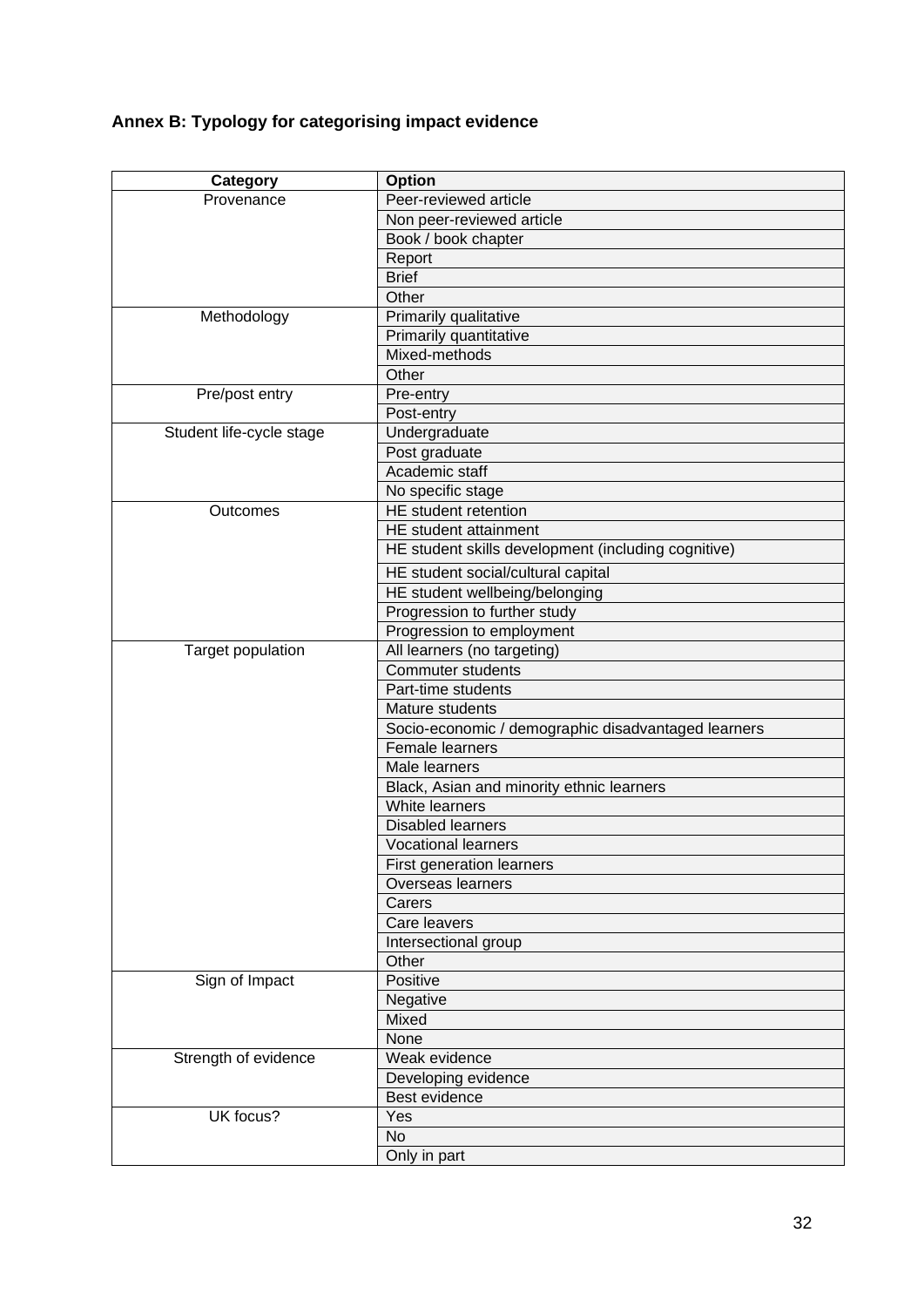#### **Bibliography**

Abbasi, A. & Izadpanah, S., 2018. The Relationship Between Critical Thinking, its Subscales and Academic Achievement of English Language Course: The Predictability of Educational Success Based on Critical Thinking. *Academy Journal of Educational Sciences,* Volume 2(Issue 2), pp. 91 - 105.

Agasisti, T. & Murtinu, S., 2014. Grants in Italian university: a look at the heterogeneity of their impact on students' performances. *Studies in Higher Education,* 41(6), pp. 1106-1132.

Anon., n.d. s.l.:s.n.

Arnold, I., 2014. The Effectiveness of academic dismissal policies in Dutch university education: an empirical investigation. *Studies in Higher Education,* 40(6), pp. 1068-1084.

Avdic, D. & Marie, G., 2015. Working while studying? Student aid design and socioeconomic achievement disparities in higher education. *Labour Economics,,* Volume 33, pp. 26-40.

Baik, C., Larcombe, W. & Brooker, A., 2018. How universities can enhance student mental wellbeing: the student perspective. *Higher Education Research & Development,* 38(4), pp. 674-687.

Baik, C., Larcombe, W. & Brooker, A., 2019. How universities can enhance student mental wellbeing: the student perspective. *Higher Education Research & Development,* 38(4), pp. 674-687.

Bathmaker, A.-M., Ingram, N. & Waller, R., 2013. Higher education, social class and the mobilisation of capitals: recognising and playing the game. *British Journal of Sociology of Education,* 34(5-6), pp. 723-743.

Bettinger, E., 2015. Need-Based Aid and College Persistence: The Effects of the Ohio College Opportunity Grant. *Educational Evaluation and Policy Analysis,* 37(1).

Bettinger, E. & Baker, R., 2014. The Effects of Student Coaching: An Evaluation of a Randomized Experiment in Student Advising. *Educational Evaluation and Policy Analysis,*  Volume 36(1), pp. 3-19.

Bijsmans, P. & Schakel, A., 2018. The impact of attendance on first-year study success in problem-based learning. *Higher Education,* 76(5), pp. 865-881.

Bowman, N. & Culver, K., 2018. When Do Honors Programs Make the Grade? Conditional Effects on College Satisfaction, Achievement, Retention, and Graduation. *Research in Higher Education,* 59(3), pp. 249-272.

Braun, V. & Clarke , V., 2006. Using thematic analysis in psychology. *Qualitative Research in Psychology,* 3(2), pp. 77-101.

Bridge Group, 2017. *Social mobility and university careers services,* s.l.: s.n.

Bridge Group, 2017. *Social Mobility and University Careers Services,* s.l.: UPP Foundation.

Broton, K., Goldrick-Rab, S. & Benson, J., 2016. Working for College: The Causal Impacts of Financial Grants on Undergraduate Employment. *Account Administrators:Review your remote access options for SAGE Journals,* 38(3), pp. 477-494.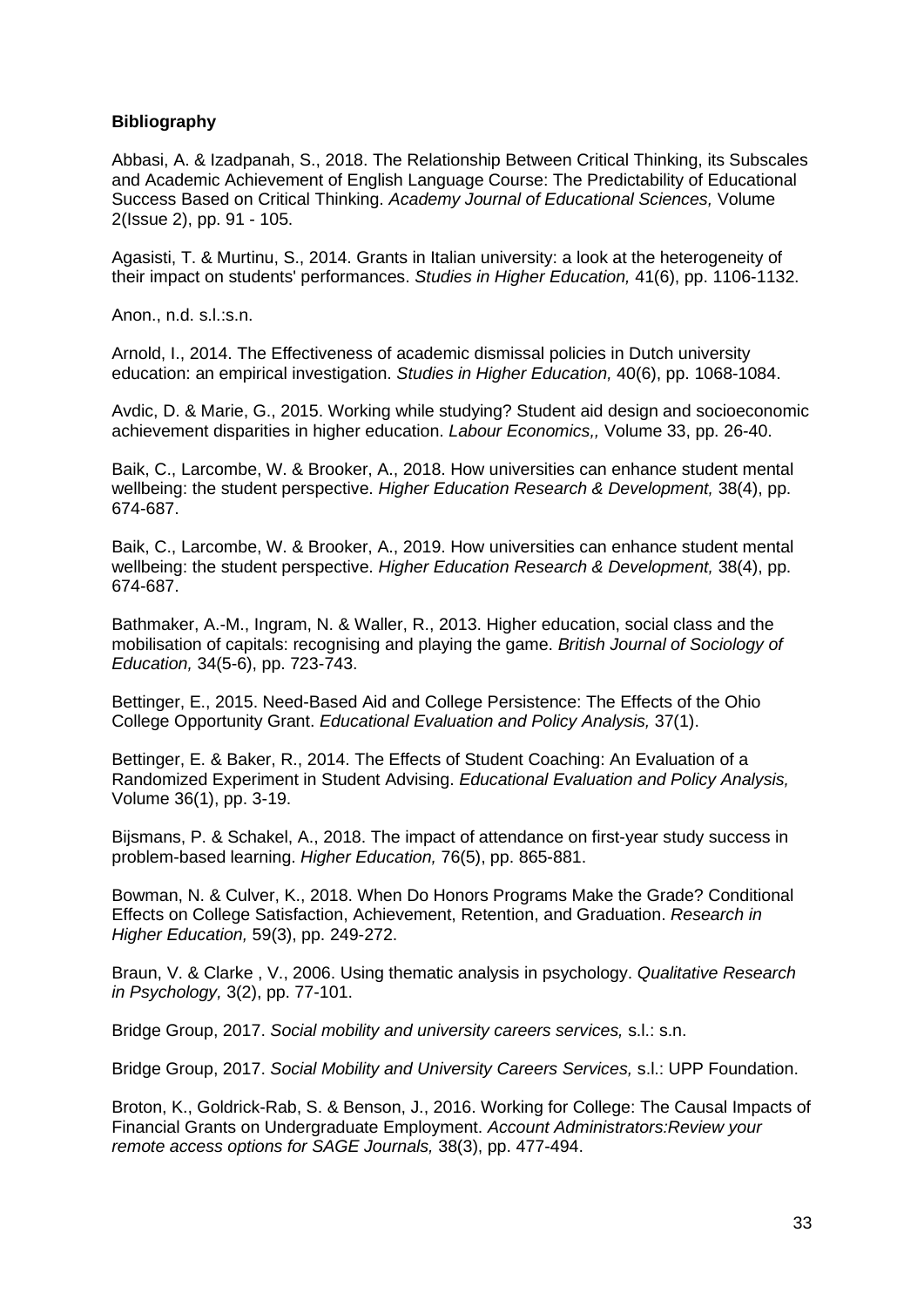Brown, G., 2017. *The 2017 Financial Sup-port Evaluation: Term-Time Work, Financial Support and the Academic Experience Report 2,* s.l.: s.n.

Butt, E. & Woods, J., 2016. *The Kingston University Compact scheme: from Fair Access to Success,* s.l.: Unpublished call submission.

Byrne, L. & Cushing, S., 2015. The Impact of Structured Financial Support on Student Retention Case Study: Buckinghamshire New University. *Widening Participation and Lifelong Learning,* 17(3), pp. 47-59.

Casey, M., Cline, J., Ost, B. & Qureshi, J. A., 2018. ACADEMIC PROBATION, STUDENT PERFORMANCE, AND STRATEGIC COURSE‐TAKING. *Economic Inquiry,* 56(3), pp. 1646- 1677.

Castleman, B. & Long, B., 2016. Looking beyond Enrollment: The Causal Effect of Need-Based Grants on College Access, Persistence, and Graduation. *Journal of Labor Economics,* 34(4), pp. 1023 - 1073.

Center for Community College Student Engagement, 2018. *Show me the way: The power of advising in community colleges,* s.l.: s.n.

Chi, O. & Dow, A., 2014. *Improving Balance in Regression Discontinuity Design by Matching: Estimating the Effect of Academic Probation after the First Year of College,* s.l.: Society for Research on Educational Effectiveness.

Christie, F., 2016. The reporting of the university employability rankings : a critical review. *Journal of Education and Work,* 30(4), pp. 403-418.

Christie, F., 2016. The reporting of university league table employability rankings: a critical review. *Journal of Education and Work,* 30(4), pp. 403-418.

Chu, A. & Zhang, T., 2018. Sport Club Participation and Health-Related Outcomes in College Students: Comparisons by Sex and Academic Classification. *Recreational Sports Journal,* 42(1), pp. 33-47.

Clark, T. & Hordosy, R., 2018. Student budgets and widening participation: Comparative experiences of finance in low and higher income undergraduates at a Northern Red Brick University. *Journal od Education and Work,* pp. 1-14.

Collings, R., Swanson, V. & Watkins, R., 2014. The Impact of Peer Mentoring on Levels of Student Wellbeing, Integration and Retention: A Controlled Comparative Evaluation of Residential Students in UK Higher Education. *Higher Education: The International Journal of Higher Education and Educational Planning,,* 68(6), pp. 927-942.

ComRes and Universities UK, 2019. *UNIVERSITIES UK – VALUE OF UNIVERSITY.*  [Online] Available at: https://comresglobal.com/polls/universities-uk-value-of-university/

Cornelisz, I., Velden, R. v. d., de Wolf, I. & Van Kleveren, C., 2019. The Consequences of Academic Dismissal for Academic Success. *Studies in Higher Education,* Volume 1-15, pp. 1-15.

Cornelisz, I., Velden, R., Wolf, I. & Klaveren, C., 2019. The consequences of academic dismissal for academic success. *Studies in Higher Education.*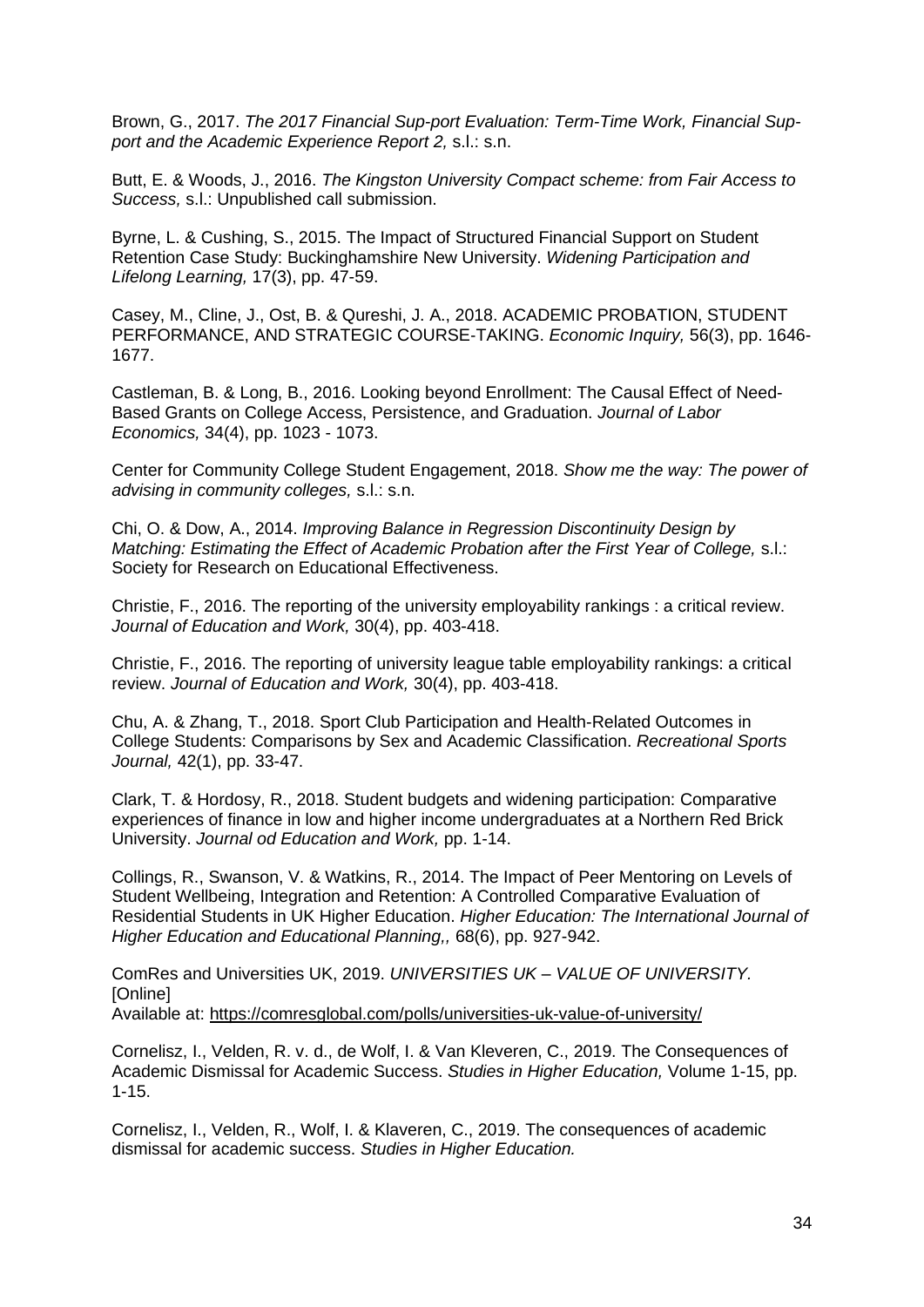Cosh, S. & Tully, P., 2013. "All I have to do is pass": A discursive analysis of student athletes' talk about prioritising sport to the detriment of education to overcome stressors encountered in combining elite sport and tertiary education. *Psychology of Sport and Exercise,* 15(2), pp. 180-189.

Crawford, C., Dearden, L., Micklewright, J. & Vignoles, A., 2017. *Family Background and University Success: Differences in Higher Education Access and Outcomes in England.*  Oxford: Oxford University Press.

Dagley, M., Georgiopoulos, M., Reece, A. & Young, C., 2016. Increasing Retention and Graduation Rates Through a STEM Learning Community. *Journal of College Student Retention: Research, Theory & Practice,* 18(2), pp. 167-182.

Deighton, K., Hudson, J., Manley, A. & Kaiseler, M., 2017. Effects of emotional intelligence and supportive text messages on academic outcomes in first-year undergraduates. *Journal of Further and Higher Education,* 43(4), pp. 494-507.

Everett, M., 2015. Fostering first-year students' engagement and well-being through visual narratives. *Studies in Higher Education,* 42(4), pp. 623-635.

Everett, M., 2015. Fostering first-year students' engagement and well-being through visual narratives. *Studies in Higher Education,* 42(4), pp. 623-635.

Fack, G. & Grenet, J., 2015. Improving College Access and Success for Low-Income Students: Evidence from a Large Need-Based Grant Program. *American Economic Journal: Applied Economics,* 7(2), pp. 1-34.

Farenga, S., 2015. How going beyond financial support contributes to student success and retention: an institutional case study of the National Scholarship Programme. *Widening Participation and Lifelong Learning,* 17(3), pp. 60-73.

Fletche, J. & Tokmouline, M., 2017. *The Effects of Academic Probation on College Success: Regression Discontinuity Evidence from Four Texas Universities,* s.l.: Institute of Labor Economics (IZA)..

Francis, P., Broughan, C., Foster, C. & Wilson, C., 2019. Thinking critically about learning analytics, student outcomes, and equity of attainment. *Assessment & Evaluation in Higher Education,* 45(6), pp. 811-821.

Guilmette, M., Kathryn, M., Villemaire-Krajden, R. & Barker, E., 2019. Past and present participation in extracurricular activities is associated with adaptive self-regulation of goals, academic success, and emotional wellbeing among university students. *Learning and Individual Differences,* Volume 73, pp. 8-15.

HEAT-HESA , 2018. *Track Report 2016-17 Aggregate,* s.l.: s.n.

Heller, S., Pollack, H., Ander, R. & Ludwig, J., 2013. *NBER WORKING PAPER SERIES. PREVENTING YOUTH VIOLENCE AND DROPOUT: A RANDOMIZED FIELD EXPERIMENT,* s.l.: NATIONAL BUREAU OF ECONOMIC RESEARCH.

HESA, n.d. *The Graduate Outcomes survey.* [Online] Available at: https://www.graduateoutcomes.ac.uk/about-survey

Higher Education Funding Council for England, 2015. *Differences in employment outcomes: equality and diversity characteristics,* s.l.: Higher Education Funding Council for England.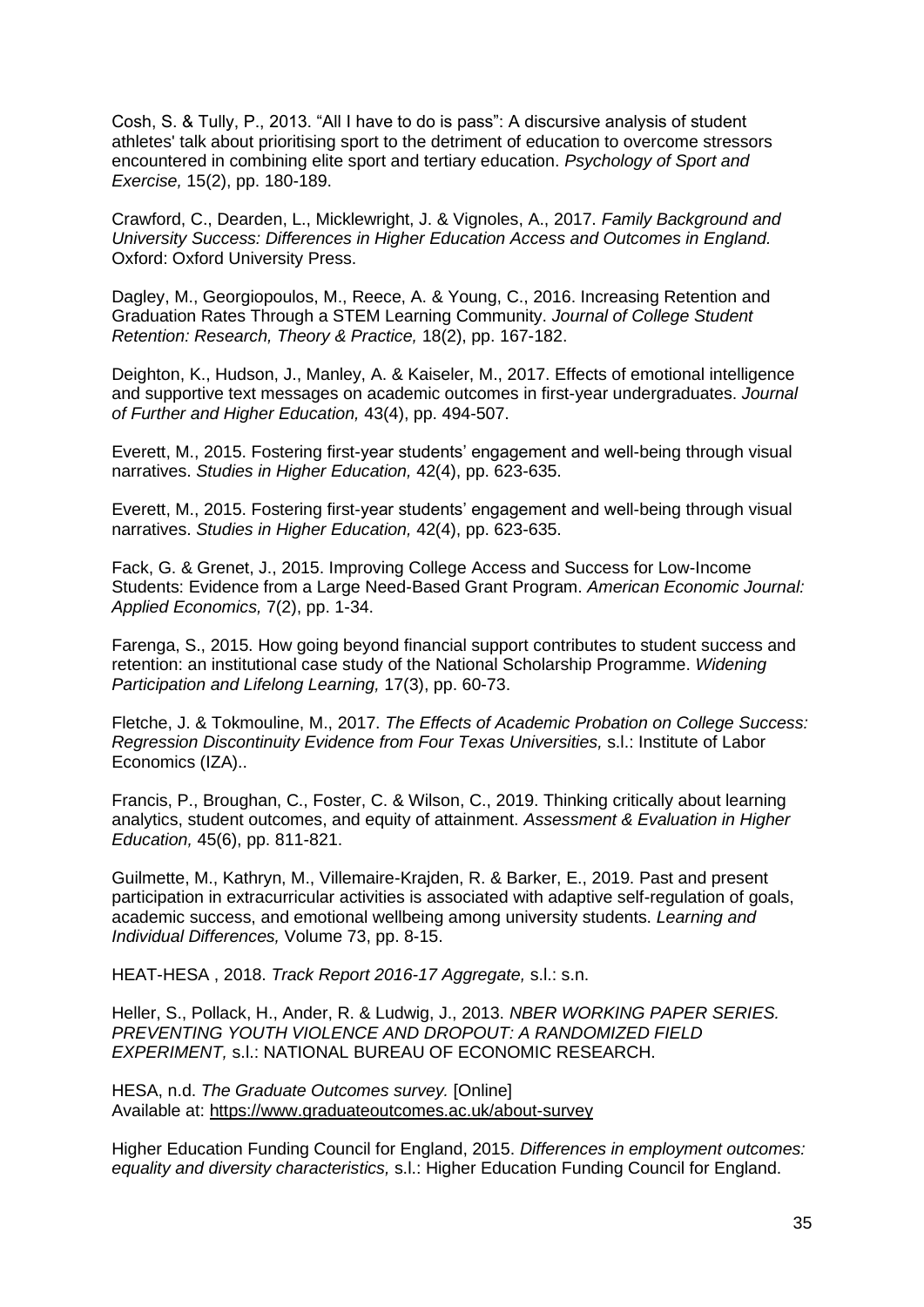Higher Education Statistics Agency, 2019. *HEAT Aggregate HESA Tracking Report 2007/08-2016/17,* s.l.: Higher Education Access Tracker .

Hoare, T. & Lightfoot, J., 2015. Student funding, student retention and student experiences: perspectives from Bristol. *Widening Participation and Lifelong Learning,* 17(3).

Hope, J., 2016. *Being and becoming a university student first generations in higher education: A model of transition. Transforming lives through life-wide-learning..* s.l., s.n.

Hordósy , R. & Clark, T., 2018. 'It's Scary and It's Big, and There's No Job Security': Undergraduate Experiences of Career Planning and Stratification in an English Red Brick University. *Social Sciences,* 7(10).

Hordosy, R., Clark, T. & Vickers, D., 2018. Lower income students and the 'double deficit' of part-time work: undergraduate experiences of finance, studying and employability. *Journal of Education and Work,* 31(4), pp. 353-365.

Howson, C., 2019. *Final evaluation of learning gain pilot projects,* s.l.: s.n.

Ingram, N. & Allen, K., 2018. 'Talent-spotting' or 'social magic'? Inequality, cultural sorting and constructions of the ideal graduate in elite professions. *The Sociological Review,* 67(3), pp. 723-740.

Jackson, D. & Wilton, N., 2016. Developing career management competencies among undergraduates and the role of work-integrated learning. *Teaching in Higher Education,*  21(3), pp. 266-286.

Jenkins, D. et al., 2018. *Building Guided Pathways,* s.l.: The Community College Research Center (CCRC).

Kahu, E. & Nelson, K., 2017. Student engagement in the educational interface: understanding the mechanisms of student success. *Higher Education Research and Development,* 37(1), pp. 58-71.

Kampf, S. & Teske, E., 2013. Collegiate Recreation Participation and Retention. *Recreational Sports Journal,* 37(2), pp. 85-96.

Kampf, S. & Teske, E., 2013. Collegiate Recreation Participation and Retention. *Recreational Sports Journal,* 37(2), pp. 85-96.

Kerrigan, M. & Manktelow, A., 2019. *Extra-Curricular Activities at NTU: participant outcomes ,* s.l.: s.n.

Kerrigan, M., Manktelow, A. & Simmons, E., 2018. Sandwich placements: negating the socio-economic effect on graduate prospects. *Widening Participation and Lifelong Learning,*  20(4), pp. 81-107.

Kerrigan, M. & Shaw, A., 2018 (Unpublished call submission). *Evaluation of the impact of NTU financial support on student success. Phase one: Statistical analysis of learner outcomes,* s.l.: s.n.

Kot, F. C., 2014. The Impact of Centralized Advising on First-Year Academic Performance and Second-Year Enrollment Behavior. *Research in Higher Education,* 55(6), pp. 527-563.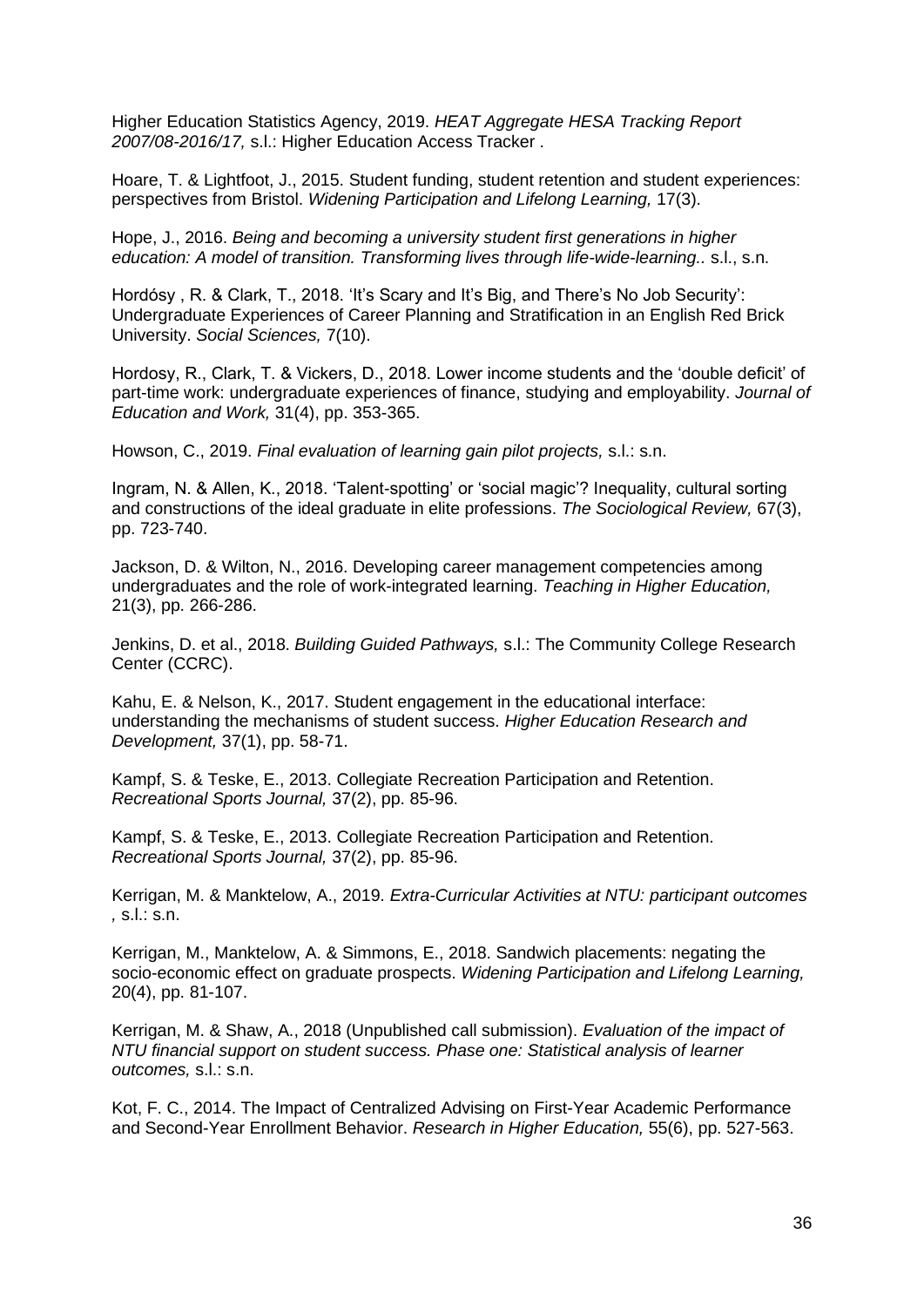Lambert, L., Passmore, H. & Joshanloo, M., 2019. A Positive Psychology Intervention Program in a Culturally-Diverse University: Boosting Happiness and Reducing Fear. *Journal of Happiness Studies,* 20(4), pp. 1141-1162.

Linda van , O.-v. d. L., Maarten J, V. d. S. & Woertman, L., 2017. Signal detection theory as a tool for successful student selection. *Assessment & Evaluation in Higher Education,* 42(8), pp. 1193-1207.

Lowden, K., Hall, S. & Elliot, D., 2014. *Employers' perceptions of the employability skills of new graduates,* s.l.: Edge Foundation.

Marginson, S., 2017. Limitations of human capital theory. *Studies in Higher Education,* 44(2), pp. 287-301.

Mayer, A. et al., 2019. *Integrating Technology and Advising,* s.l.: s.n.

Mcduff, N., Tatam, J., Beacock, O. & Ross, F., 2018. Closing the attainment gap for students from black and minority ethnic backgrounds through institutional change. *Widening Participation and Lifelong Learning,* 20(1), pp. 79-101.

McElveen, M. & Ibele, K., 2019. Retention and Academic Success of First-Year Student-Athletes and Intramural Sports Participants. *Recreational Sports Journal,* 43(1), pp. 5-11.

McNeil, J. e. a., 2019. *Evaluation of the SCALE-UP project: the impact of wide-scale adoption of an active, collaborative learning approach'. (Unpublished call submission)..*  s.l.:s.n.

McQuaid, R. W. & Lindsay, C., 2005. The Concept of Employability. *Urban Studies,* 42(2), pp. 197-219.

Miller, A., Williams, L. & Silberstein, S., 2018. Found my place: the importance of faculty relationships for seniors' sense of belonging. *Higher Education Research & Development,*  38(3), pp. 594-608.

Moores, E., Birdi , . G. & Higson, H., 2017. Placement Work Experience May Mitigate Lower Achievement Levels of Black and Asian vs. White Students at University. *Frontiers in Psychology,* Volume 8, pp. 1-10.

Mountford-Zimdars, A. et al., 2015. *Causes of differences in student outcomes,* s.l.: HEFCE.

Newcastle University, n.d.. *The PARTNERS Programme supported entry route,* s.l.: s.n.

O'Brien, M., 2015. Student finance, progression and 'inclusivity': indicative data from the University of Liverpool. *Widening Participation and Lifelong Learning,,* 17(3), pp. 74-88.

Odette, J., Chase, E. & Warwick, I., 2018. Higher education as a space for promoting the psychosocial well-being of refugee students. *Health Education Journal,* 78(1), pp. 51-66.

Office for Students, 2019. *Financial support evaluation toolkit.* [Online] Available at: https://www.officeforstudents.org.uk/advice-and-guidance/promoting-equalopportunities/evaluation/financial-support-evaluation-toolkit/

Owens, A., 2019. Filling in some gaps: A pre-nursing bioscience and study skills intervention. *Australian College of Nursing,* 27(1), pp. 141-146.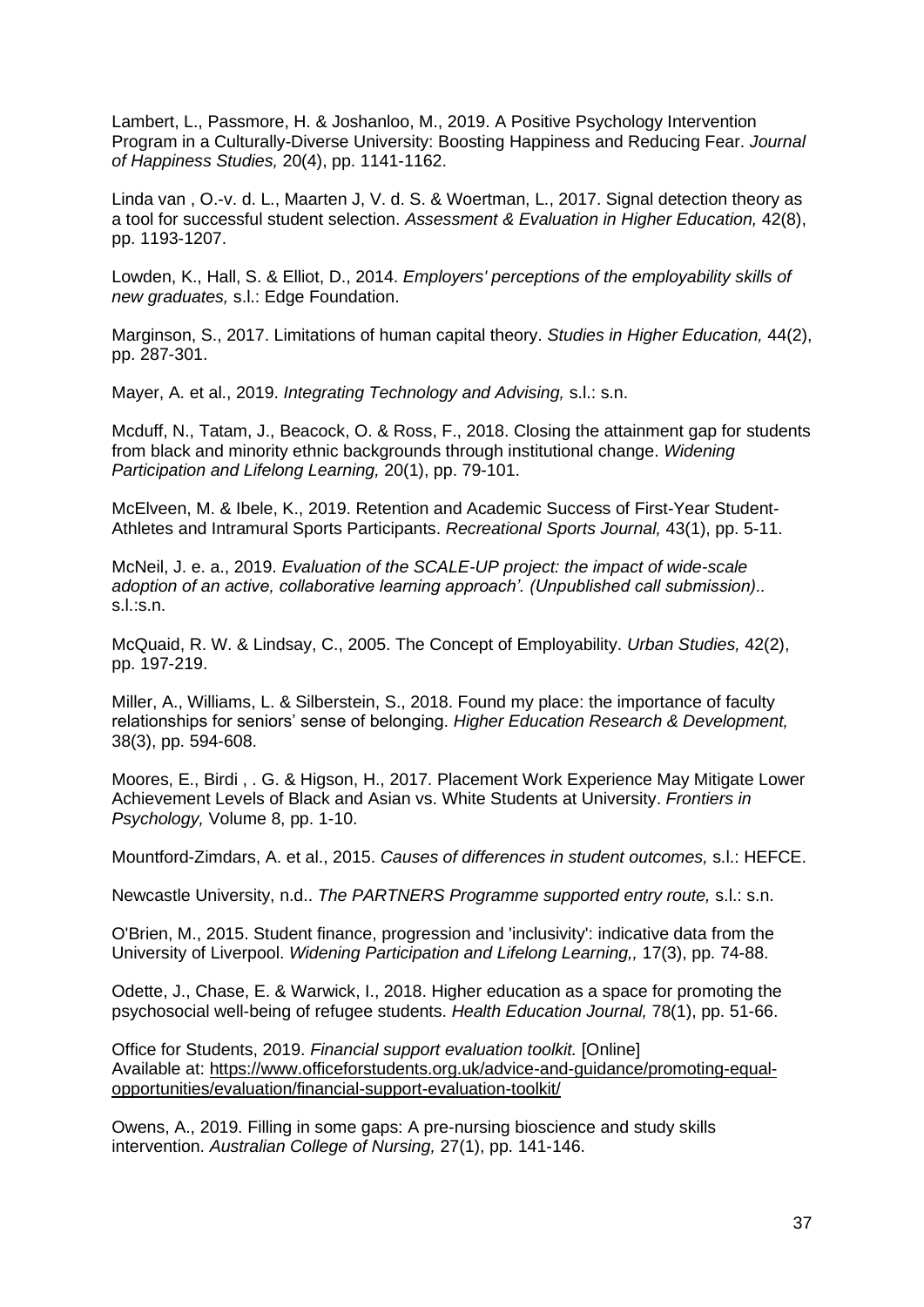Pemberton , S. & Humphris, R., 2018. *Invisible Rules: Social Mobility, Low-income and the Role of Further and Higher Education,* s.l.: Walcot Foundation.

Picton, C., Kahu, E. & Nelson, K., 2018. Picton, C., Kahu, E. R. and Nelson, K. (2018) '"Hardworking, determined and happy": first-year students' understanding and experience of success', Higher Education Research and Development. Routledge, 37(6), pp. 1260–1273.. *Higher Education Research & Development,* 37(6), pp. 1260-1273.

Purcell, K. et al., 2012. *Futuretrack Stage 4: transitions into employment, further study and other outcomes,* s.l.: Warwick Institute for emplyment research.

Richardson, M. & Tate, S., 2012. Improving the transition to university: introducing student voices into the formal induction process for new geography undergraduates. *Journal of Geography in Higher Education ,* 37(4), pp. 611-618.

Schaeper, H., 2020. The first year in higher education: the role of individual factors and the learning environment for academic integration. *Higher Education,* Volume 79, p. 95–110.

Shields, R. & Masrado, A., 2018. False Equivalence? Differences in the Post-16 Qualifications Market and Outcomes in Higher Education. 70(2), pp. 149-166.

Soria, K. & Taylor, L., 2016. Strengths-Based Approaches in College and University Student Housing: Implications for First-Year Students' Retention and Engagement. *Journal of College and University Student Housing,* 42(2), pp. 60-75.

Students, O. f., 2019. [Online] Available at: https://www.officeforstudents.org.uk/publications/standards-of-evidence-andevaluating-impact-of-outreach/

Taylor, J., Eyk, T. & Syme, S., 2018. Enabling success at university: the impact of an Australian programme to provide access to university. *Journal of Further and Higher Education,* 44(1).

Test, n.d. Test. *Test.*

Test, Test. *Test.* s.l.:Unpublished submission to TASO.

The University of Liverpool, 2019. *Impacts of financial support: summary of findings,* s.l.: s.n.

Thomas, L., Hill, M., O'Mahony, J. & Yorke, M., 2017. *Supporting student success: strategies for institutional change,* London: Paul Hamlyn Foundation.

Tomlinson, M., 2008. 'The degree is not enough': students' perceptions of the role of higher education credentials for graduate work and employability. *British Journal of Sociology of Education,* 29(1), pp. 49-61.

Tran, A. & Lumley, M., 2019. Internalized stigma and student well-being: The role of adaptive and maladaptive coping. *Social Work in Mental Health,* 17(4), p. 408–425.

University of Chester, n.d.. *Peer Mentoring Evaluation ,* s.l.: s.n.

University of Derby, 2015. *An evaluation of a programme of transition support for students with Autism at the University of Derby,* s.l.: s.n.

University of Huddersfield , 2018. *Flying Start to university study.* [Online] Available at: https://blogs.hud.ac.uk/hudcres/2019/april/flying-start/